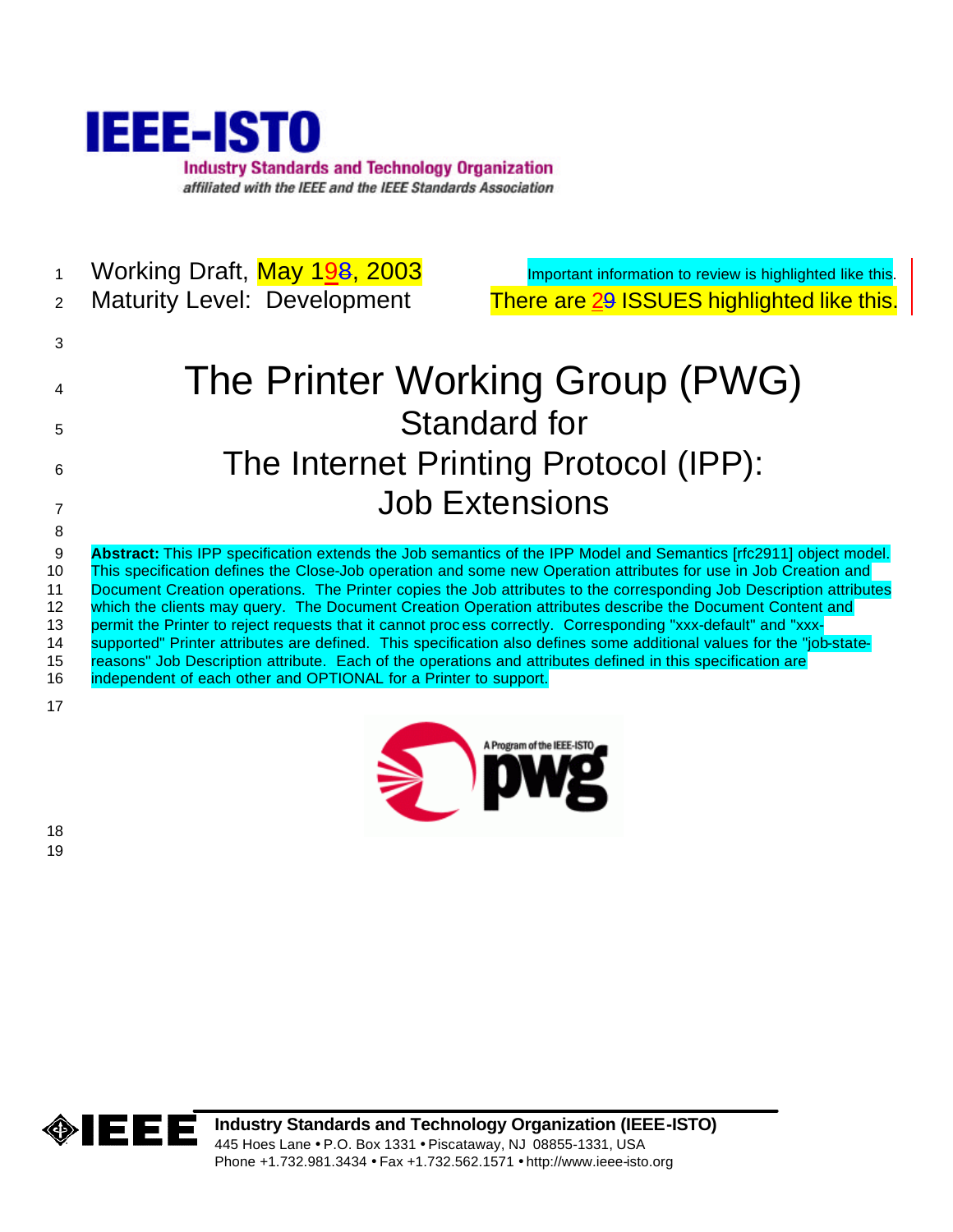| 19       |                                                                                                                                                                                                               |
|----------|---------------------------------------------------------------------------------------------------------------------------------------------------------------------------------------------------------------|
| 20       | Working Draft, May 198, 2003                                                                                                                                                                                  |
| 21       | The Printer Working Group (PWG)                                                                                                                                                                               |
| 22       | <b>Standard for</b>                                                                                                                                                                                           |
| 23       | The Internet Printing Protocol (IPP):                                                                                                                                                                         |
| 24       | <b>Job Extensions</b>                                                                                                                                                                                         |
| 25       |                                                                                                                                                                                                               |
| 26       |                                                                                                                                                                                                               |
| 27<br>28 | This version of the PWG Proposed Standard is available electronically at:                                                                                                                                     |
| 29       | ftp://ftp.pwg.org/pub/pwg/ipp/new_JOBX/wd-ippjobx10-200305198.pdf, .doc, .rtf                                                                                                                                 |
| 30       | This document is a Working Draft for an IEEE-ISTO PWG Candidate Standard. For a definition of a "PWG                                                                                                          |
| 31       | Candidate Standard" and its transition to a "PWG Standard", see: ftp://ftp.pwg.org/pub/pwg/general/pwg-                                                                                                       |
| 32       | process.pdf. After approval by the PWG (by a Last Call) to transition a PWG Working Draft to a PWG Candidate                                                                                                  |
| 33       | Standard, the resulting PWG Candidate Standard will be available electronically at: ftp://ftp.pwg.org/pub/pwg/cs/.                                                                                            |
| 34<br>35 | After approval by the PWG (by a Last Call) to transition a PWG Candidate Standard to a PWG Standard, the<br>resulting PWG Standard will be available electronically at: ftp://ftp.pwg.org/pub/pwg/standards/. |
|          |                                                                                                                                                                                                               |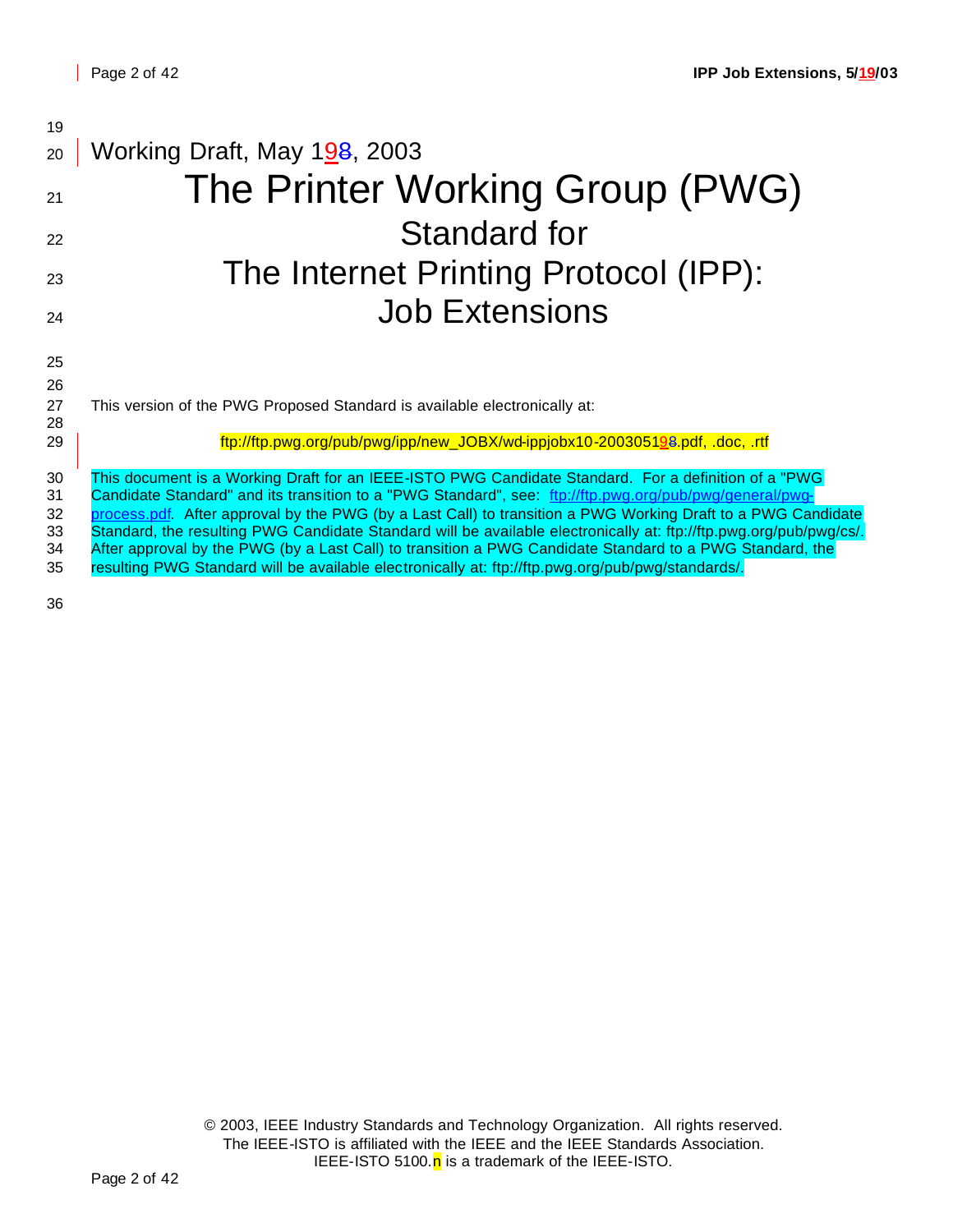#### **IPP Job Extensions, 5/19/03** Page 3 of 42

#### **Copyright (C) 2003, IEEE ISTO. All rights reserved.**

This document may be copied and furnished to others, and derivative works that comment on, or otherwise explain it

 or assist in its implementation may be prepared, copied, published and distributed, in whole or in part, without restriction of any kind, provided that the above copyright notice, this paragraph and the title of the Document as

referenced below are included on all such copies and derivative works. However, this document itself may not be

modified in any way, such as by removing the copyright notice or references to the IEEE-ISTO and the Printer

Working Group, a program of the IEEE-ISTO.

 Title: The Printer Working Group Standard for the Internet Printing Protocol (IPP): Job and Document Operation extensions

 The IEEE-ISTO and the Printer Working Group DISCLAIM ANY AND ALL WARRANTIES, WHETHER EXPRESS OR IMPLIED INCLUDING (WITHOUT LIMITATION) ANY IMPLIED WARRANTIES OF MERCHANTABILITY OR FITNESS FOR A PARTICULAR PURPOSE.

 The Printer Working Group, a program of the IEEE-ISTO, reserves the right to make changes to the document without further notice. The document may be updated, replaced or made obsolete by other documents at any time.

 The IEEE-ISTO takes no position regarding the validity or scope of any intellectual property or other rights that might be claimed to pertain to the implementation or use of the technology described in this document or the extent to which any license under such rights might or might not be available; neither does it represent that it has made any effort to identify any such rights.

 The IEEE-ISTO invites any interested party to bring to its attention any copyrights, patents, or patent applications, or other proprietary rights which may cover technology that may be required to implement the contents of this document. The IEEE-ISTO and its programs shall not be responsible for identifying patents for which a license may be required by a document and/or IEEE-ISTO Industry Group Standard or for conducting inquiries into the legal validity or scope of those patents that are brought to its attention. Inquiries may be submitted to the IEEE-ISTO by e-mail at:

#### 60 ieee-isto@ieee.org.

 The Printer Working Group acknowledges that the IEEE-ISTO (acting itself or through its designees) is, and shall at all times, be the sole entity that may authorize the use of certification marks, trademarks, or other special designations to indicate compliance with these materials.

 Use of this document is wholly voluntary. The existence of this document does not imply that there are no other ways to produce, test, measure, purchase, market, or provide other goods and services related to its scope.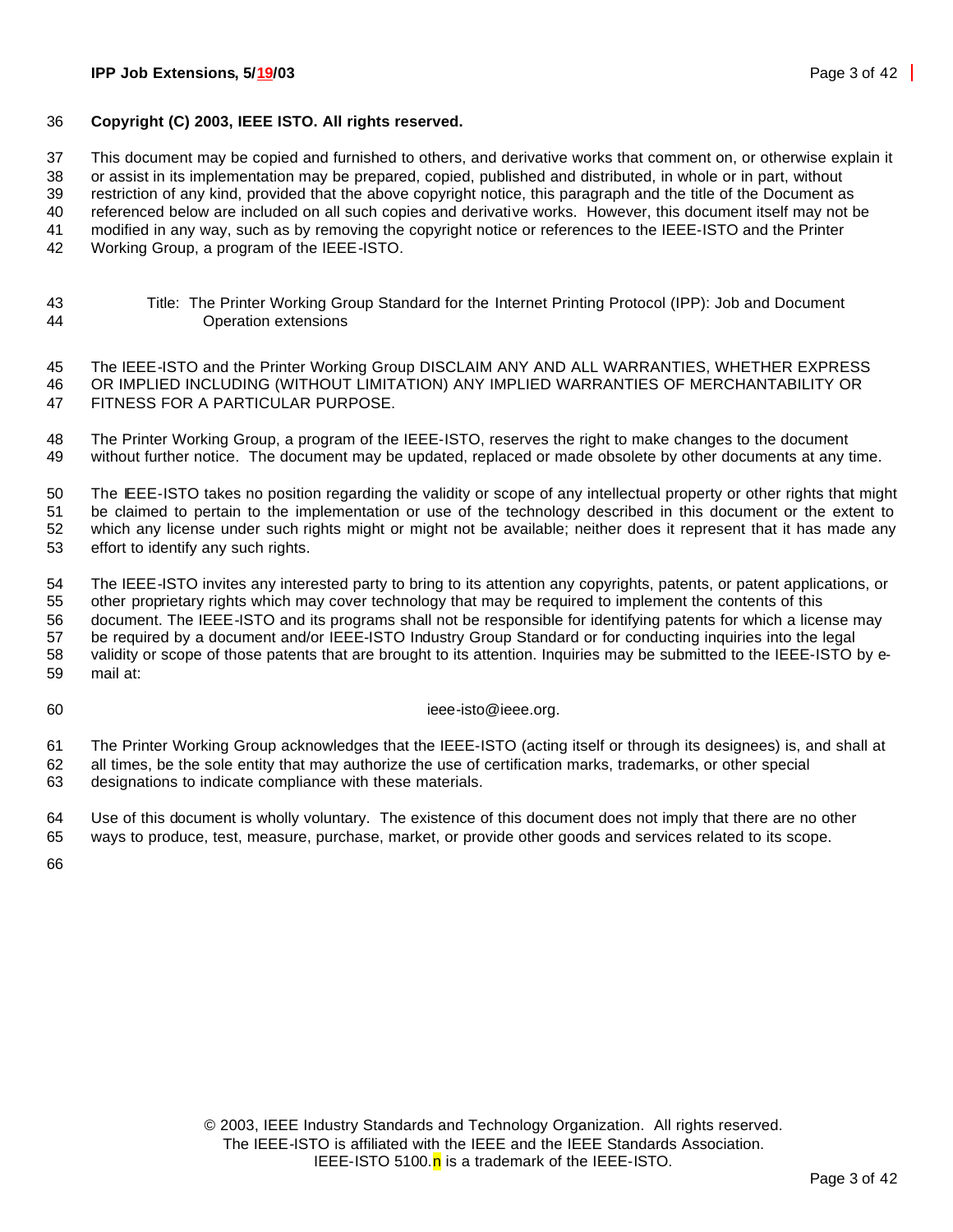## **About the IEEE-ISTO**

 The IEEE-ISTO is a not-for-profit corporation offering industry groups an innovative and flexible operational forum and support services. The IEEE-ISTO provides a forum not only to develop standards, but also to facilitate activities that support the implementation and acceptance of standards in the marketplace. The organization is affiliated with the IEEE (http://www.ieee.org/) and the IEEE Standards Association (http://standards.ieee.org/). 

For additional information regarding the IEEE-ISTO and its industry programs visit http://www.ieee-isto.org.

 

## **About the IEEE-ISTO PWG**

 The Printer Working Group (or PWG) is a Program of the IEEE Industry Standards and Technology Organization (ISTO) with member organizations including printer manufacturers, print server developers, operating system providers, network operating systems providers, network connectivity vendors, and print management application developers. The group is chartered to make printers and the applications and operating systems supporting them work together better. All references to the PWG in this document implicitly mean "The Printer Working Group, a 82 Program of the IEEE ISTO." In order to meet this objective, the PWG will document the results of their work as open standards that define print related protocols, interfaces, procedures and conventions. Printer manufacturers and vendors of printer related software will benefit from the interoperability provided by voluntary conformance to these standards.

In general, a PWG standard is a specification that is stable, well understood, and is technically competent, has

- multiple, independent and interoperable implementations with substantial operational experience, and enjoys significant public support.
- 89 For additional information regarding the Printer Working Group visit: http://www.pwg.org
- 
- **Contact information:**
- IPP Web Page: http://www.pwg.org/ipp/
- IPP Mailing List: ipp@pwg.org
- To subscribe to the ipp mailing list, send the following email:
- 96 1) send it to majordomo@pwg.org
- 2) leave the subject line blank
- 98 3) put the following two lines in the message body:
- subscribe ipp
- end

 Implementers of this specification are encouraged to join the IPP Mailing List in order to participate in any discussions of clarifications or review of registration proposals for additional names. Requests for additional extensions, for inclusion in this specification, should be sent to the IPP Mailing list for consideration. In order to reduce spam the mailing list rejects mail from non-subscribers, so you must subscribe to the mailing list in order to send a question or comment to the mailing list.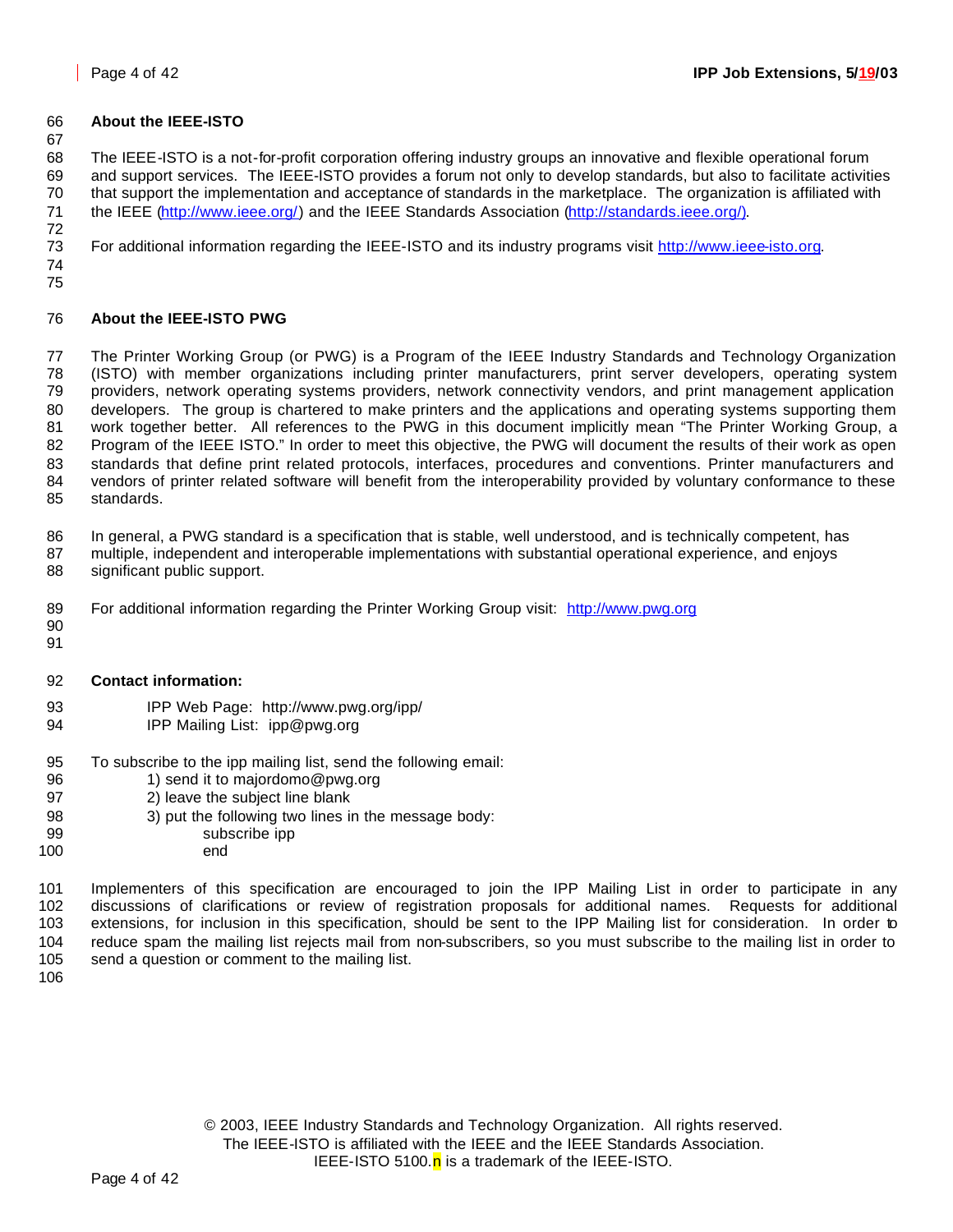# **Contents**

| 107        |                | Introduction and Summary                                                                         | 8        |
|------------|----------------|--------------------------------------------------------------------------------------------------|----------|
| 108        |                |                                                                                                  |          |
| 109        | $\overline{2}$ | Terminology                                                                                      | 10       |
| 110        |                |                                                                                                  |          |
| 111        |                |                                                                                                  |          |
| 112        | 3              | New Job operations                                                                               | 10       |
|            |                |                                                                                                  |          |
| 113<br>114 |                |                                                                                                  |          |
| 115        |                |                                                                                                  |          |
| 116        | 4              | Operation Attributes for Job Creation and Document Creation operations                           | 12       |
| 117        |                |                                                                                                  |          |
| 118        |                |                                                                                                  |          |
| 119        |                |                                                                                                  |          |
| 120        |                |                                                                                                  |          |
|            |                |                                                                                                  |          |
| 121<br>122 |                |                                                                                                  |          |
| 123        |                |                                                                                                  |          |
| 124        |                |                                                                                                  |          |
| 125        |                |                                                                                                  |          |
| 126        |                | 4.2.4.1 document-source-application-name (name(MAX))                                             | 20       |
| 127        |                | 4.2.4.2 document-source-application-version (text(127))                                          | 20       |
| 128        |                | 4.2.4.3 document-source-os-name (name(40))                                                       | 20       |
| 129        |                | 4.2.4.4 document-source-os-version (text(40))                                                    | 20       |
| 130        |                | 4.2.4.5 document-format (mimeMediaType)                                                          | 21       |
| 131        |                | 4.2.4.6 document-format-device-id (text(127))                                                    | 21       |
| 132        |                | 4.2.4.7 document-format-version (text(127))                                                      | 21       |
| 133        |                | 4.2.4.8 document-natural-language (naturalLanguage)                                              | 21       |
| 134<br>135 |                |                                                                                                  |          |
|            |                |                                                                                                  |          |
| 136        | 5              | Job Template attributes                                                                          | 24       |
| 137        |                |                                                                                                  |          |
| 138        |                |                                                                                                  |          |
| 139        |                | 5.1.1.1 job-copies-default (integer(1:MAX))                                                      | 25       |
| 140<br>141 |                | 5.1.1.2 job-copies-supported (rangeOfInteger(1:MAX))                                             | 25<br>26 |
| 142        |                | 5.1.2.1 job-cover-back-default (collection)                                                      | 26       |
| 143        |                | 5.1.2.2 job-cover-back-supported (1setOf type2 keyword)                                          | 26       |
| 144        |                |                                                                                                  | .26      |
| 145        |                | 5.1.3.1 job-cover-front-default (collection)                                                     | 26       |
| 146        |                | 5.1.3.2 job-cover-front-supported (1setOf type2 keyword)                                         | 26       |
| 147        |                |                                                                                                  | .26      |
| 148        |                | 5.1.4.1 job-finishings-default (1setOf type2 enum)                                               | 26       |
| 149        |                | 5.1.4.2 job-finishings-ready (1setOf type2 enum)                                                 | 27       |
| 150        |                | 5.1.4.3 job-finishings-supported (1setOf type2 keyword)                                          | 27       |
| 151        |                |                                                                                                  | . 27     |
| 152<br>153 |                | 5.1.5.1 job-finishings-col-default (collection)<br>5.1.5.2 job-finishings-col-ready (collection) | 27<br>27 |
|            |                |                                                                                                  |          |
|            |                | © 2003, IEEE Industry Standards and Technology Organization. All rights reserved.                |          |

The IEEE-ISTO is affiliated with the IEEE and the IEEE Standards Association.

IEEE-ISTO 5100. $n$  is a trademark of the IEEE-ISTO.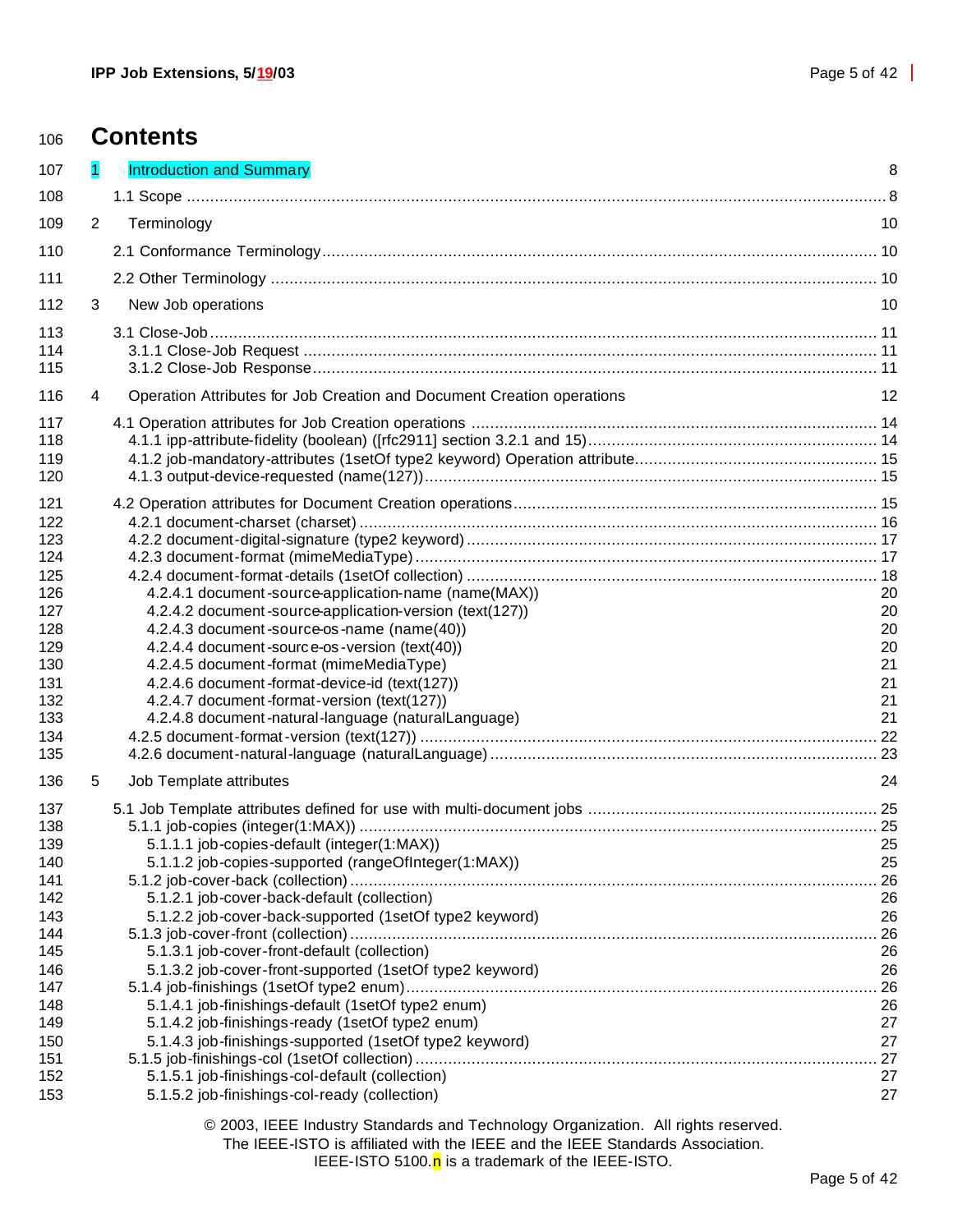| 154 |    | 5.1.5.3 job-finishings-col-supported (1setOf type2 keyword) | 27 |
|-----|----|-------------------------------------------------------------|----|
| 155 | 6  | Job Description attributes                                  | 27 |
| 156 |    |                                                             |    |
| 157 |    |                                                             |    |
| 158 |    |                                                             |    |
| 159 |    |                                                             |    |
| 160 |    |                                                             |    |
| 161 | 7  | New values to existing attributes                           | 29 |
| 162 |    |                                                             |    |
| 163 | 8  | New Printer Description attributes                          | 30 |
| 164 |    |                                                             |    |
| 165 |    |                                                             |    |
| 166 |    |                                                             |    |
| 167 |    |                                                             |    |
| 168 |    |                                                             |    |
| 169 |    |                                                             |    |
| 170 |    |                                                             |    |
| 171 |    |                                                             |    |
| 172 |    |                                                             |    |
| 173 |    |                                                             |    |
| 174 |    |                                                             |    |
| 175 |    |                                                             |    |
| 176 | 9  | New Values for Existing Printer Description Attributes      | 34 |
| 177 |    |                                                             |    |
| 178 | 10 | <b>Conformance Requirements</b>                             | 35 |
| 179 |    | 10.1 Printer conformance requirements                       | 35 |
| 180 |    |                                                             |    |
| 181 | 11 | <b>Normative References</b>                                 | 36 |
| 182 | 12 | <b>Informative References</b>                               | 37 |
| 183 | 13 | <b>IANA Considerations</b>                                  | 38 |
| 184 |    |                                                             |    |
| 185 |    |                                                             |    |
| 186 |    |                                                             |    |
| 187 |    |                                                             |    |
| 188 | 14 | Internationalization Considerations                         | 41 |
| 189 | 15 | <b>Security Considerations</b>                              | 41 |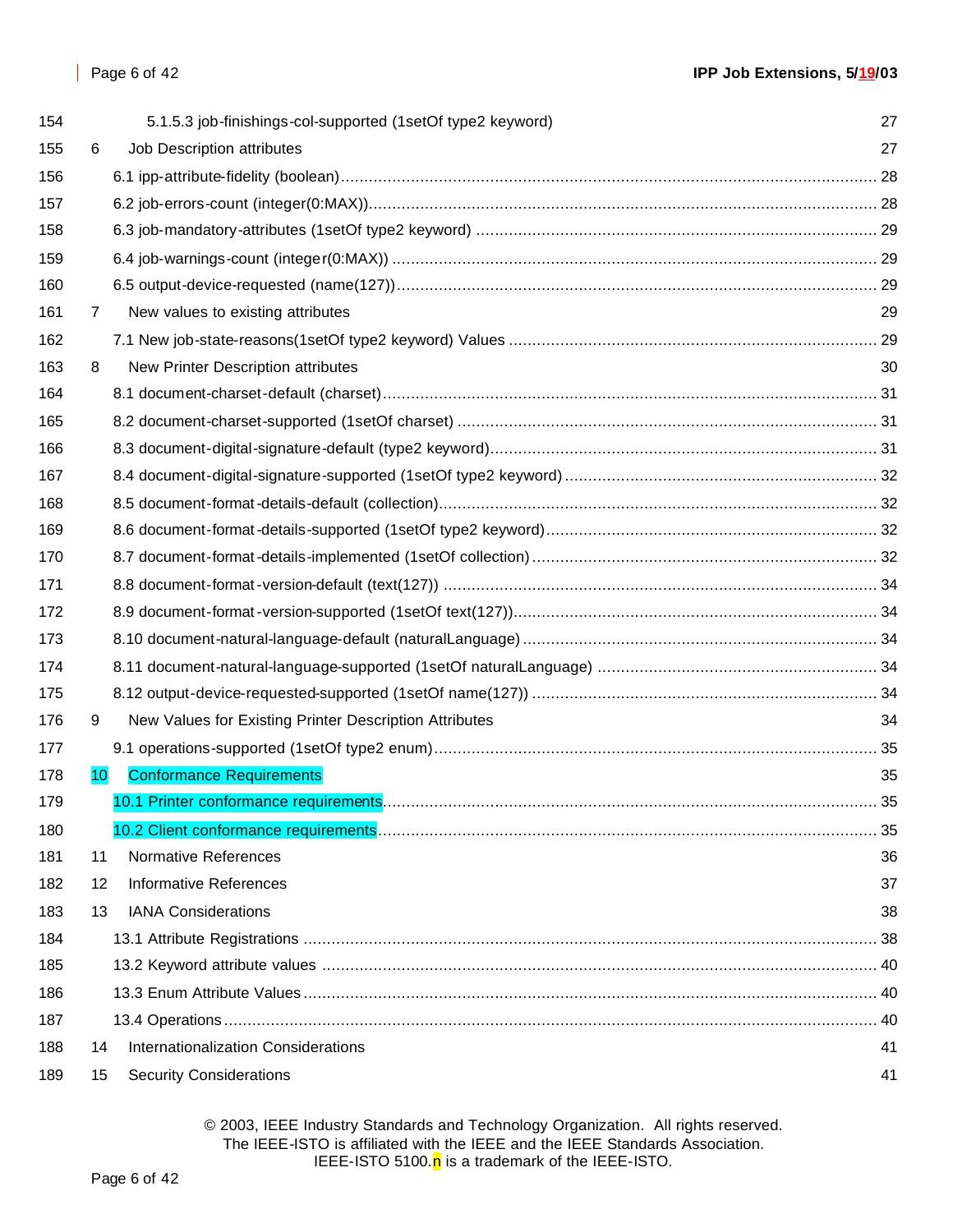| 190 | 16 | Contributors                      | 41 |
|-----|----|-----------------------------------|----|
| 191 | 17 | Acknowledgments                   | 41 |
| 192 | 18 | Author's Address                  | 41 |
| 193 | 19 | Annex B: Change Log (informative) | 41 |

# **Table of Tables**

| 196 |                                                                                               |  |
|-----|-----------------------------------------------------------------------------------------------|--|
| 197 |                                                                                               |  |
| 198 |                                                                                               |  |
| 199 |                                                                                               |  |
| 200 |                                                                                               |  |
| 201 |                                                                                               |  |
| 202 |                                                                                               |  |
| 203 |                                                                                               |  |
| 204 |                                                                                               |  |
| 205 |                                                                                               |  |
| 206 |                                                                                               |  |
| 207 |                                                                                               |  |
| 208 | Table 13 - Member attributes of the "document-format-details-implemented" Printer attribute33 |  |
| 209 |                                                                                               |  |
| 210 |                                                                                               |  |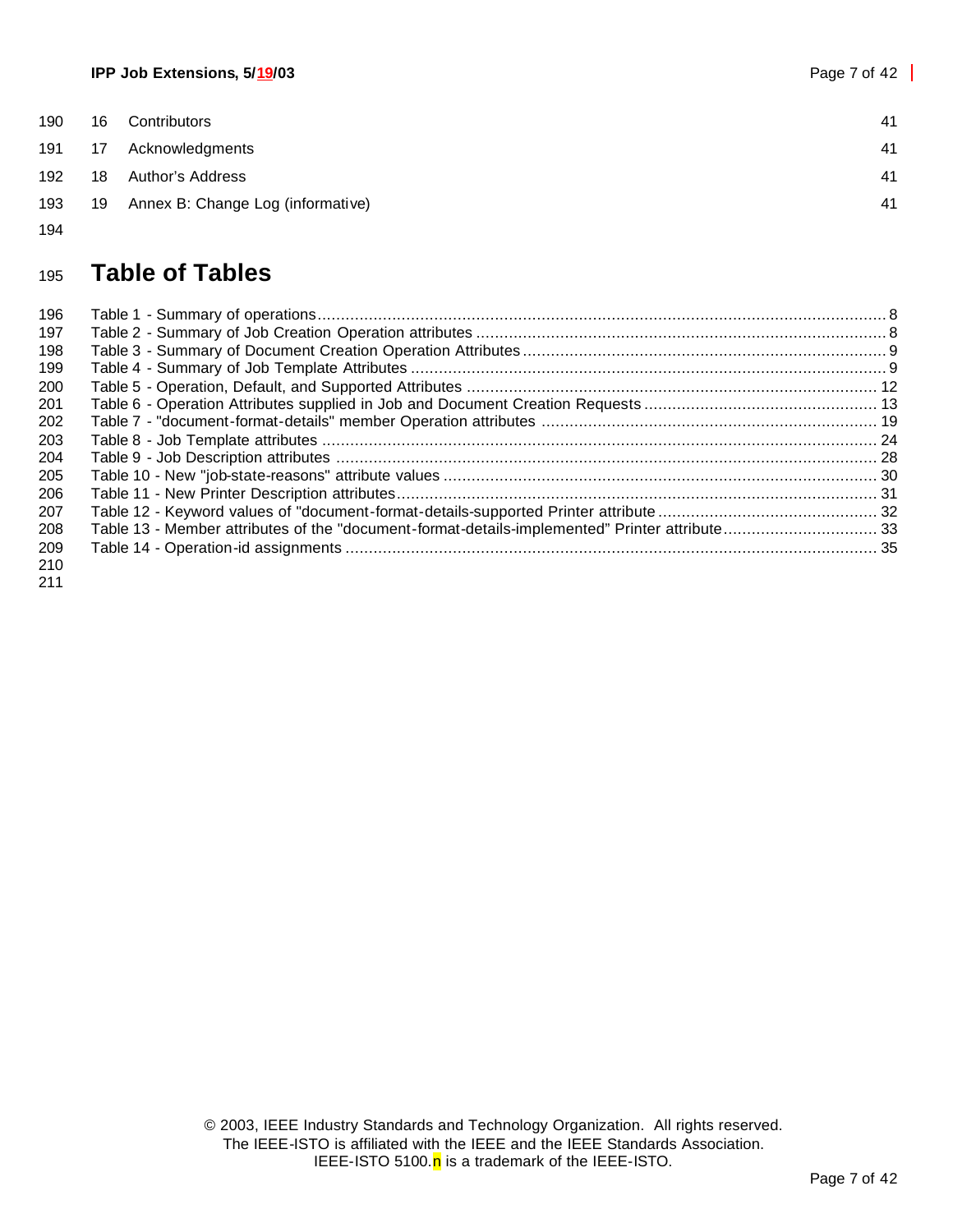# <sup>212</sup> **1 Introduction and Summary**

 This IPP specification extends the Job semantics of the IPP Model and Semantics [rfc2911] object model. This specification defines the Close-Job operation and some new Operation attributes for use in Job Creation and 215 Document Creation operations. The Printer copies the Job attributes to the corresponding Job Description attributes which the clients may query. The Document Creation Operation attributes describe the Document Content and permit the Printer to reject requests that it cannot process correctly. Corresponding "xxx-default" and "xxx- supported" Printer attributes are defined. This specification also defines some additional values for the "job-state- reasons" Job Description attribute. Each of the operations and attributes defined in this specification are independent of each other and OPTIONAL for a Printer to support.

 The intent is to propose this specification as an IPP extension and which will be referenced as part of the PWG 222 Semantic Model. The purpose for these extensions is so that the print industry can have a common semantic specification for use in IPP, the PWG Semantic Model [pwg-sm], the PWG Print Service Interface (PSI) project [pwg- psi], the PWG IPP Fax (IPPFAX) project [ippfax], and the Free Standards Group Job Ticket API [fsg-jt]. Note: There are a number of footnotes which relate this IPP specification to the PWG Semantic model and other PWG projects, 226 such as the Print Service Interface (PSI) [pwg-psi].

## 227 **1.1 Scope**

228 Table 1 summarizes the new operations defined in this specification.

#### 229 **Table 1 - Summary of operations**

| <b>Operation Name</b> | Printer<br>support | <b>Brief Description</b>     |
|-----------------------|--------------------|------------------------------|
| Close-Job             | <b>OPTIONAL</b>    | Closes a multi-document Job. |

230

231 Table 2 summarizes the Operation attributes defined in this specification for use with Job Creation operations. The 232 Printer copies these Operation attributes to corresponding Job Description attributes defined in this specification.

## 233 **Table 2 - Summary of Job Creation Operation attributes**

| Operation attribute                                | Printer<br>support | Description                                                                                                                                                                                                         |
|----------------------------------------------------|--------------------|---------------------------------------------------------------------------------------------------------------------------------------------------------------------------------------------------------------------|
| ipp-attribute-fidelity (boolean)                   | MUST               | Allows the client to indicate whether or not the Printer MUST<br>support all Job Template attributes supplied in Job Creation<br>operations or MUST reject the job. Defined in [rfc2911]<br>section 3.2.1.2 and 15. |
| job-mandatory-attributes (1setOf<br>type2 keyword) | <b>MAY</b>         | Allows the client to list which Job Template attributes that the<br>Printer MUST support when supplied in Job Creation<br>operations or MUST reject the job.                                                        |

234

235 Table 3 summarizes the Operation attributes defined in this specification for use with Document Creation operations.

236 These Operation attributes allow the client to supply descriptions of the Document Content to the Printer about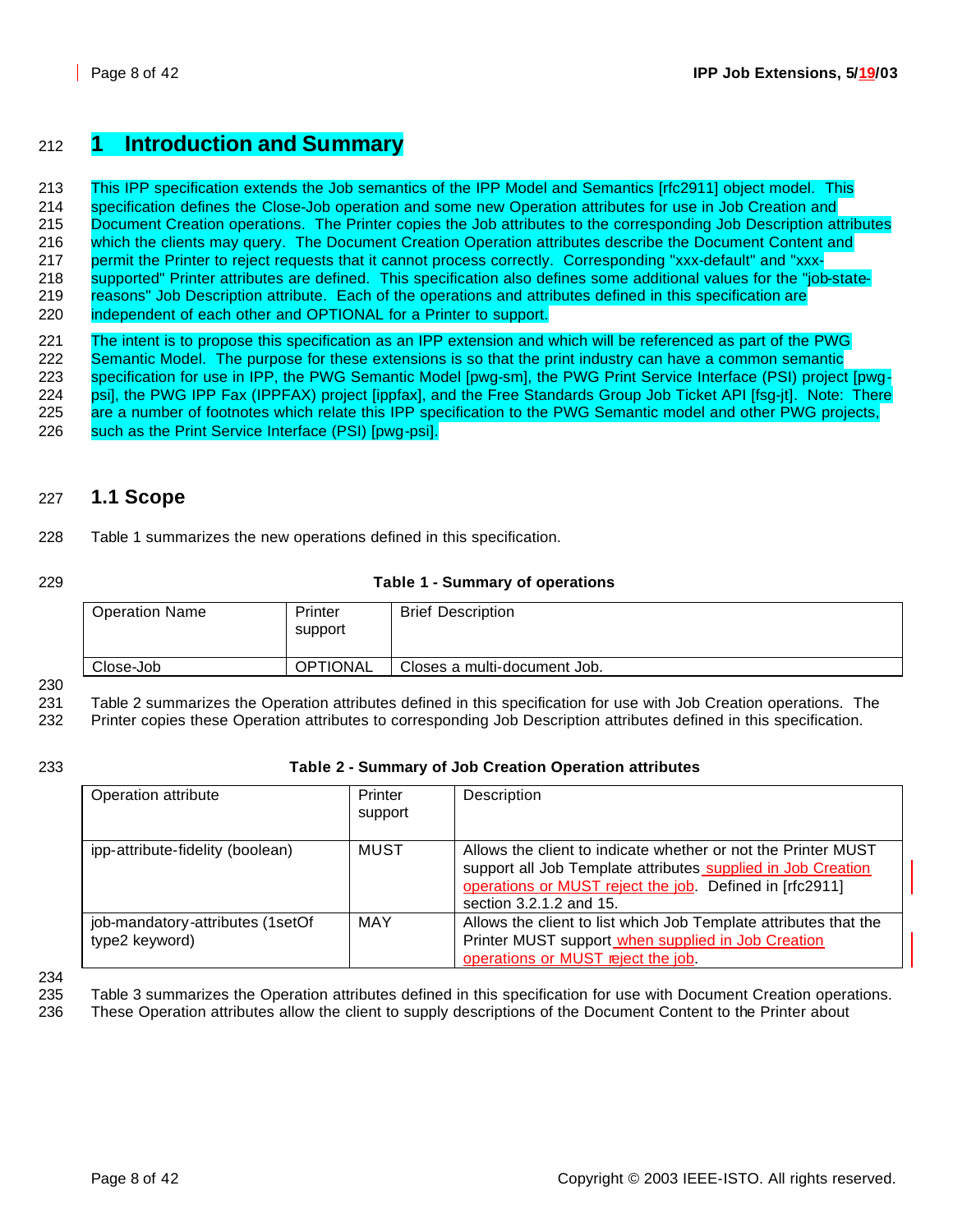237 individual Document Contents at request time. This specification does *not* define corresponding Document

238 Description attributes, since this specification does not include or depend on a Document object<sup>1</sup>.

| œ |  |
|---|--|
|   |  |

#### 239 **Table 3 - Summary of Document Creation Operation Attributes**

| Operation attribute                                   | Printer<br>support       | Description                                                                                                                                                                                                                                                                               |
|-------------------------------------------------------|--------------------------|-------------------------------------------------------------------------------------------------------------------------------------------------------------------------------------------------------------------------------------------------------------------------------------------|
| document-charset (charset)                            | CMUST <sup>2</sup>       | The charset of the Document content                                                                                                                                                                                                                                                       |
| document-digital-signature (type2<br>keyword)         | MAY                      | The type of digital signature, if any used in the Document<br>Content.                                                                                                                                                                                                                    |
| document-format-details (1setOf<br>collection)        | <b>CMUST<sup>3</sup></b> | The details of the Document Content, including when its<br>package of files (zip, multipart/related), such as application<br>and operating system that created the document, the intended<br>device type (when the format is device-dependent), the natural<br>languages of the document. |
| document-format-target                                | <b>MAY</b>               | The document format that the Printer is to convert to for                                                                                                                                                                                                                                 |
| (documentFormat)                                      |                          | Printers that convert document formats.                                                                                                                                                                                                                                                   |
| document-format-version (text(127))                   | <b>MAY</b>               | The version of the document format.                                                                                                                                                                                                                                                       |
| document-format-version-target                        | <b>MAY</b>               | The document format level or version that the Printer is to                                                                                                                                                                                                                               |
| (127)                                                 |                          | convert to for Printers that convert document formats.                                                                                                                                                                                                                                    |
| document-format-natural-language<br>(naturalLanguage) | MAY                      | The primary natural language of the Document Content.                                                                                                                                                                                                                                     |
| job-mandatory-attributes (1setOf                      | MAY                      | The Job Template attributes that the client is requesting that                                                                                                                                                                                                                            |
| type2 keywords)                                       |                          | the Printer MUST support or reject the Job.                                                                                                                                                                                                                                               |
| output-device-requested                               | MAY                      | The output device that the client is requesting for a Printer that                                                                                                                                                                                                                        |
| (name(127)                                            |                          | represents multiple output devices.                                                                                                                                                                                                                                                       |

240

241 Table 4 summarizes the Job Template attributes defined in this specification for use with Job Creation operations. 242 These Job Template attributes are defined to apply to the Job as a whole, independent of the value of the "multiple-243 document-handling" Job Template attribute ([rfc2911] section 4.2.4) whose 'separate-documents-collated-copies' and

244 'separate-documents-uncollated-copies' which cause the Printer to produce separate Output Documents. 245

#### 246 **Table 4 - Summary of Job Template Attributes**

| Job Template attribute                 | Printer    | Description                                       |
|----------------------------------------|------------|---------------------------------------------------|
|                                        | support    |                                                   |
| job-copies (integer(1:MAX))            | <b>MAY</b> | The number of copies of the entire Job.           |
| job-cover-back (collection)            | <b>MAY</b> | The cover for the back of the entire Job.         |
| job-cover-front (collection)           | <b>MAY</b> | The cover for the front of the entire Job.        |
| job-finishings (1setOf type2 enum)     | MAY        | The finishing for the entire Job.                 |
| job-finishings-col (1setOf collection) | MAY        | The finishing characteristics for the entire Job. |

247

<sup>1</sup> For Document Description attributes that correspond to the Operation attributes defined for Document Creation operations, see the Document object defined in [ippdoc].

<sup>&</sup>lt;sup>2</sup> The Printer MUST support the "document-charset" operation attribute if the Printer supports a document-format in which the charset may be ambiguous in the Document content, such as 'application/vnd.hp-PCL' where the charset escape sequence MAY be omitted from the data (see section 4.2.1).

<sup>&</sup>lt;sup>3</sup> The Printer MUST support the "document-format-details" operation attribute, if the Printer supports a packaging document format, such as 'application/zip' or 'multipart/related'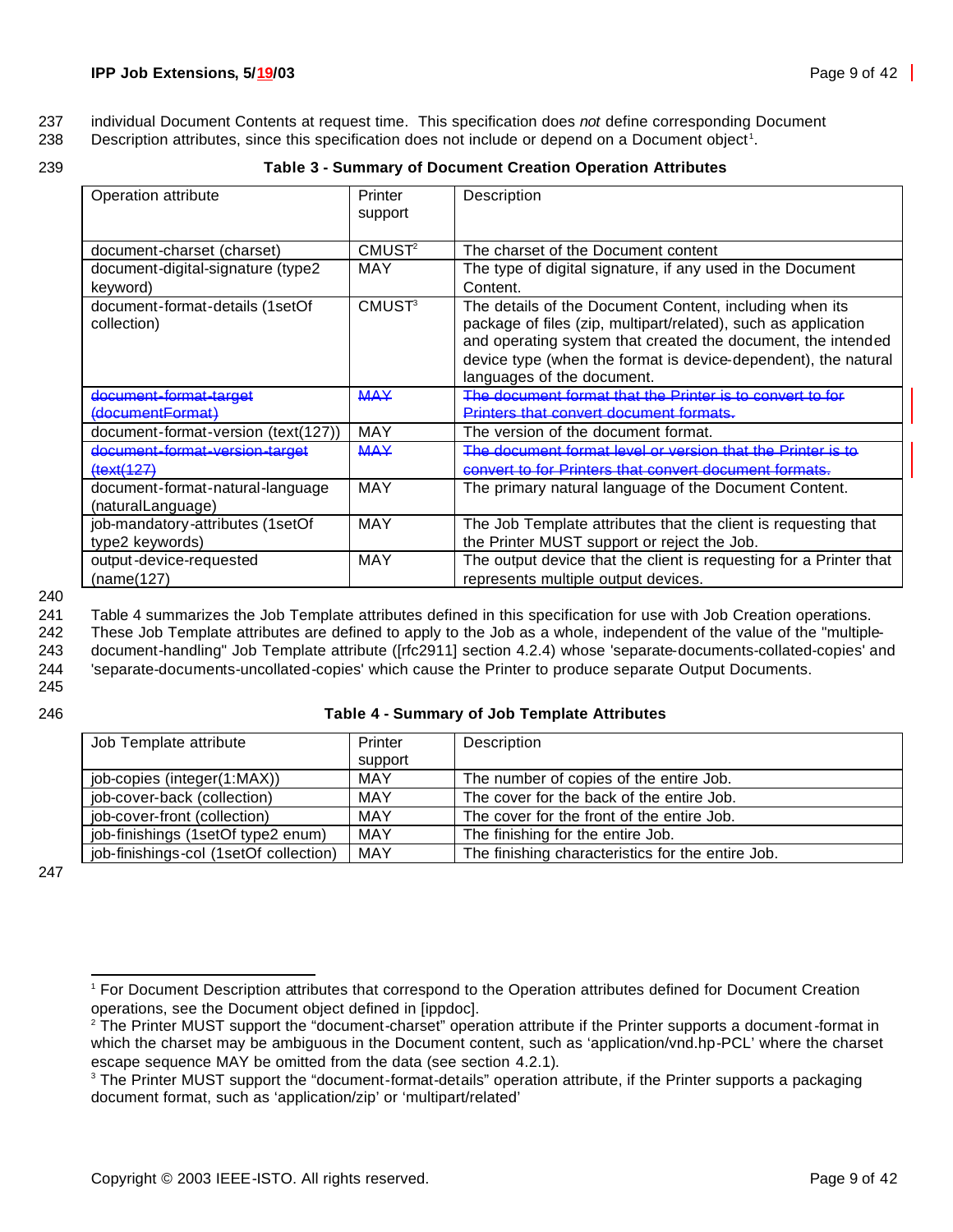# **2 Terminology**

This section defines terminology used throughout this document.

# **2.1 Conformance Terminology**

 Capitalized terms, such as **MUST, MUST NOT, REQUIRED, SHOULD, SHOULD NOT, MAY,** and **OPTIONAL**, have special meaning relating to conformance as defined in RFC 2119 [rfc2119]. All of the operations and attributes defined in the specification are independently OPTIONAL. If an implementation supports an operation or attribute extension described in this specification, then these terms apply to the implementation of that operation or attribute; otherwise, they do not. For example, the term MUST in this document means "MUST if this OPTIONAL operation or attribute is implemented"*.*

 The term **CONDITIONALLY REQUIRED** means that the Printer **MUST** support the feature, if the specified condition is true. The term **CMUST** means **MUST** if the specified "condition" is true.

# **2.2 Other Terminology**

This document uses the same terminology as [rfc2911], such as "**client**", "**Printer**" <sup>4</sup> , "**attribute**", "**attribute value**", "**keyword**", "**Job Template attribute**", "**Operation attribute**", "**operation**", "**request**", "**response** ", and "**support**" with the same meaning. In addition, the following terms are defined for use in this document:

 **Document Creation operation** - operations that accept Document Content. Specifically: Print-Job, Print-URI, Send- Document and Send-URI. Note: the Print-Job and Print-URI are both **Job Creation** and **Document Creation** operations.

 **Honor** - a Printer is said to **Honor** an attribute supplied by the client, if the Printer **supports** that attribute and the supplied value and performs the indicated semantics. If the client supplies the "ipp-attribute-fidelity" or "job- mandatory-attributes" Operation attribute, the client is indicating which supplied Job Template attributes the Printer MUST **Honor**.

 **Job Attribute** - an **Operation attribute** or a **Job Templat**e attribute that applies to the Job (object) as a whole. For example, "job-name" is an **Operation attribute** and "job-priority" is a **Job Template attribute**.

 **Job Creation operation** - operations that create Job objects, specifically: Print-Job, Print-URI, and Create-Job as defined in [rfc2911].

 **Operation attribute** - an attribute supplied by a client in the Operation Attribute group of a request in order to affect the behavior of the operation or an attributer returned by the Printer in the Operation Attributes group in an operation response in order to report the results of the operation. For some Operation attributes the Printer copies the values supplied by the client to corresponding Job Description attributes.

# **3 New Job operations**

This section defines the new Close-Job operation.

 [rfc2911] uses the terms "Printer object" and "Printer" interchangeably to mean the same thing. For simplicity, this document uses the term "Printer" exclusively, except for definitions copied directly from [rfc2911]. None the less, the intent is as in [rfc2911]: a Printer is an object that MAY be hosted in the device or in a server as in [rfc2911].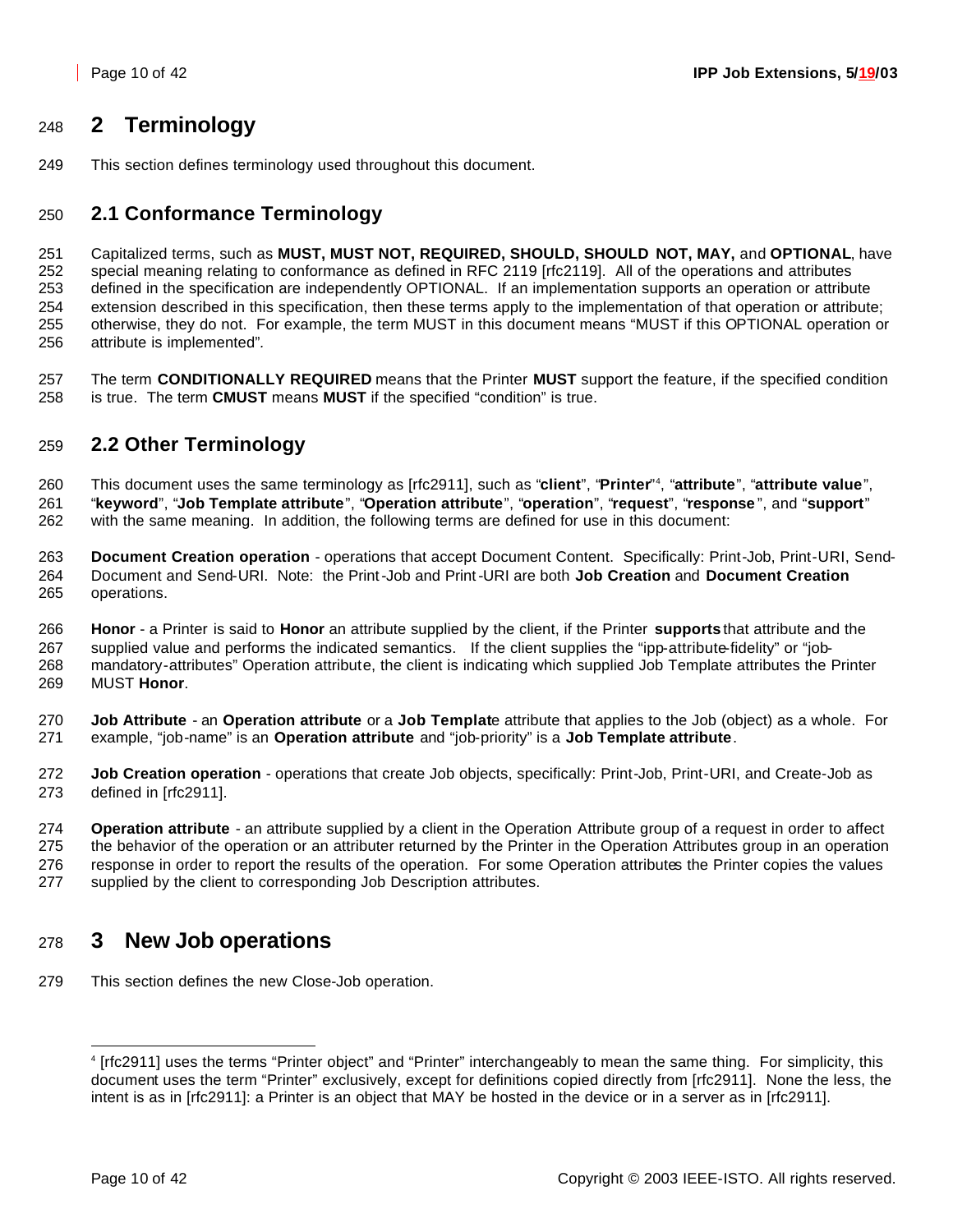## **3.1 Close-Job**

281 This OPTIONAL operation closes the Job<sup>5</sup>. The Printer MUST support this operation. The client SHOULD issue this

 operation to close the job, instead of supplying the "last-document" Operation attribute with a 'true' value in a Document Creation operation (or a Send-Document operation with no data - see [rfc2911] section 3.3.1). The Printer MUST support both means of closing jobs for backward compatibility with [rfc2911].

 If the Job has already been closed (either by a Close-Job operation or by the client supplying the "last-document" operation attribute with a 'true' value), the Printer MUST reject the request and return the 'client-error-not-possible' (see [rfc2911] section 13.1.4.5) status code.

 *Access Rights:* The authenticated user (see [rfc2911] section 8.3) performing this operation must either be the job owner (as determined in the Create-Job operation) or an operator or administrator of the Printer (see [rfc2911] sections 1 and 8.5). Otherwise, the Printer MUST reject the operation and return: 'client-error-forbidden', 'client-error-not-authenticated', or 'client-error-not-authorized' as appropriate.

## **3.1.1 Close-Job Request**

The client supplies the following groups as part of the Close-Job Request:

#### **Group 1: Operation Attributes**

- **Natural Language and Character Set:**
- First, the client MUST supply the "attributes -charset" and "attributes-natural-language" Operation attributes as described in [rfc2911] section 3.1.4.1. The Printer MUST copy these values to the corresponding Job Description attributes described in [rfc2911] sections 4.3.19 and 4.3.20.

#### **Target:**

 Next, the client MUST supply either (1) the "printer-uri" (uri) plus "job-id" (integer(1:MAX)) or (2) the "job-uri" (uri) Operation attribute(s) which define the target Job object for this operation as described in [rfc2911] section 3.1.5. The client MAY supply the remaining Operation attributes in any order following:

#### **Requesting User Name:**

 The "requesting-user-name" (name(MAX)) attribute SHOULD be supplied by the client as described in [rfc2911] section 8.3.

## **3.1.2 Close-Job Response**

The Printer MUST return the following sets of attributes to the client as part of the Close-Job response:

#### **Group 1: Operation Attributes**

#### **Status Message:**

- In addition to the REQUIRED status code returned in every response, the response OPTIONALLY includes a "status-message" (text(255)) and/or a "detailed-status-message" (text(MAX)) Operation attribute as described in [rfc2911] sections 13 and 3.1.6.
- **Natural Language and Character Set:**
- The "attributes-charset" and "attributes-natural-language" attributes as described in [rfc2911] section 3.1.4.2.

Close-Job is a new operation defined by this Document object specification and is not defined in [rfc2911].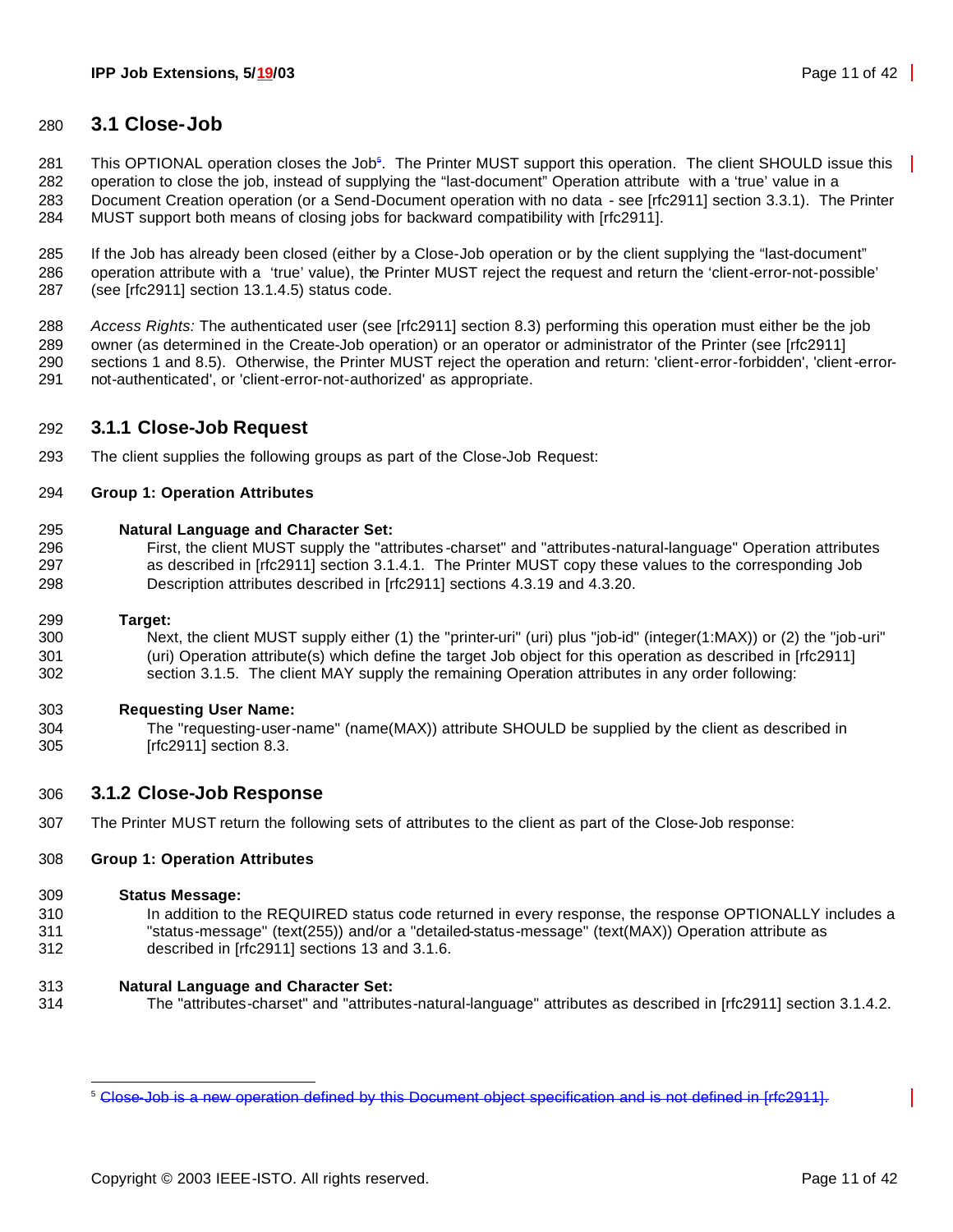#### 315 **Group 2: Unsupported Attributes**

316 See [rfc2911] section 3.1.7 for details on returning Unsupported Attributes.

#### 317 **Group 3: Job Object Attributes**

318 In addition, the Printer MUST return the same Job status attributes that [rfc2911] REQUIRES for the Send-319 Document and Send-URI operation responses (which are the same as for the Print-Job response - [rfc2911] 320 section 3.2.1.2):

| 321 | "job-uri" (uri) - see [rfc2911] section 4.3.1                                |
|-----|------------------------------------------------------------------------------|
| 322 | "job-id" (integer(1:MAX)) - see [rfc2911] section 4.3.2                      |
| 323 | "job-state" (type1 enum) - see [rfc2911] section 4.3.7                       |
| 324 | "job-state-reasons" (1setOf type2 keyword) - see [rfc2911] section 4.3.8     |
| 325 |                                                                              |
| 326 | The Printer MAY return:                                                      |
| 327 | "job-state-message" (text(MAX)) - see [rfc2911] section 4.3.9                |
| 328 | "number-of-intervening-jobs" (integer(0:MAX)) - see [rfc2911] section 4.3.15 |
| 329 |                                                                              |

# <sup>330</sup> **4 Operation Attributes for Job Creation and Document Creation operations**

331 This section defines Operation attributes for use in Job Creation operations and/or Document Creation operations. . 332 Note: As in [rfc2911] Operation attributes relate to the operation and do not depend on the printing capabilities of the 333 Printer.

334 Table 5 lists the Operation attributes and their attributes syntaxes supplied in Job Creation and Document Creation 335 operations and the attribute syntaxes of their corresponding "xxx-default" and "xxx-supported" Printer Description 336 attributes, if any. A "-" indicates that there isn't a "xxx-default" or "xxx-supported" Printer Description attribute.

#### 337 **Table 5 - Operation, Default, and Supported Attributes**

| <b>Operation attribute:</b><br>attribute name "xxx" | Operation<br>attribute syntax | Printer: Default<br>Value<br>attribute syntax<br>"xxx-default" | <b>Printer: Supported Values</b><br>attribute syntax<br>"xxx-supported" |
|-----------------------------------------------------|-------------------------------|----------------------------------------------------------------|-------------------------------------------------------------------------|
| document-charset                                    | charset                       | charset                                                        | 1setOf charset                                                          |
| document-digital-signature                          | type2 keyword                 | type2 keyword                                                  | 1setOf type2 keyword                                                    |
| document-format                                     | documentFormatmime            | documentFormatmi                                               | 1setOf                                                                  |
|                                                     | MediaType                     | meMediaType                                                    | documentFormatmimeMe                                                    |
|                                                     |                               |                                                                | diaType                                                                 |
| document-format-details                             | 1setOf collection             | 1setOf collection                                              | 1setOf type2 keyword <sup>6</sup>                                       |

<sup>6</sup> There is also a "document-format-details-implemented" (1setOf collection), see section 8.7.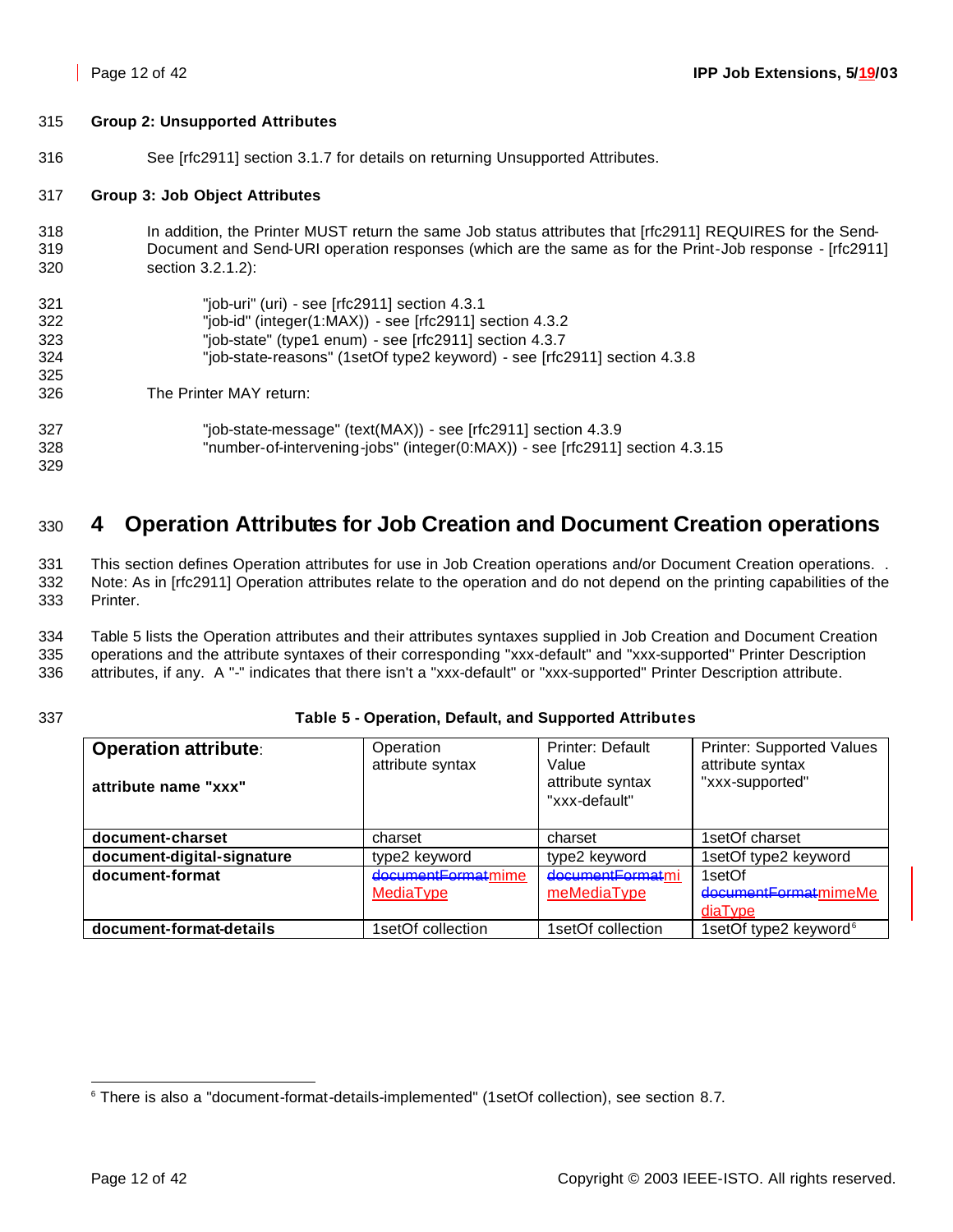| <b>Operation attribute:</b>         | Operation            | Printer: Default | Printer: Supported Values   |
|-------------------------------------|----------------------|------------------|-----------------------------|
|                                     | attribute syntax     | Value            | attribute syntax            |
| attribute name "xxx"                |                      | attribute syntax | "xxx-supported"             |
|                                     |                      | "xxx-default"    |                             |
|                                     |                      |                  |                             |
| document-source-application-name    | name(MAX)            | name(MAX)        | $\blacksquare$              |
| document-source-application-version | text(127)            | text(127)        |                             |
| document-source-os-name             | name(40)             | name(40)         | ۰                           |
| document-source-os-version          | text(40)             | text(40)         |                             |
| document-format                     | mimeMediaType        | mimeMediaType    | $\overline{\phantom{0}}$    |
| document-format-device-id           | text(127)            | text(127)        |                             |
| document-format-version             | text(127)            | text(127)        | ٠                           |
| document-natural-language           | naturalLanguage      | naturalLanguage  |                             |
| document-format-target              | mimeMediaType        | mimeMediaType    | <b>1setOf MimeMediaType</b> |
| document-format-version             | text(127)            | text(127)        | 1setOf text(127)            |
| document-format-version-target      | text(127)            | text(127)        | 1setOf text(127)            |
| document-natural-language           | naturalLanguage      | naturalLanguage  | 1setOf naturalLanguage      |
| job-mandatory-attributes            | 1setOf type2 keyword |                  |                             |
| output-device-requested             | name(127)            | ۰                | 1setOf name(127)            |

338

339 Table 6 lists the Operation attributes that clients supply in Job and Document Creation operations and whether the

| 340 | Printer copies (indicated by " $\blacktriangleright$ ") the supplied value to the corresponding Job Description <sup>7</sup> attribute. |  |  |  |  |  |  |  |
|-----|-----------------------------------------------------------------------------------------------------------------------------------------|--|--|--|--|--|--|--|
|-----|-----------------------------------------------------------------------------------------------------------------------------------------|--|--|--|--|--|--|--|

| Legend:       |                                                                                         |
|---------------|-----------------------------------------------------------------------------------------|
| "Creation     | column indicates which operations the Operation attribute can be supplied in: PJ=Print- |
| operations"   | Job, PU=Print-URI, CJ=Create-Job, SD=Send-Document, and SU=Send-URI.                    |
| "v"           | the Operation attribute is defined for use with the indicated operations.               |
| " $V$         | the Operation attribute is defined for use with the indicated operations and has a      |
|               | corresponding Job Description attribute (see Table 9) defined to which the Printer MAY  |
|               | copy this Operation attribute. See Table 5 for whether there are corresponding "xxx-    |
|               | default" and "xxx-supported" Printer Description attribute defined.                     |
| 66 99         | the Operation attribute is not defined for the indicated operation.                     |
| "Conformance" | column indicates the conformance requirements for what the client supplies in a         |
|               | request and the Printer supports in a request.                                          |
| "Section"     | column indicates where the Operation attribute is defined in this spec.                 |

341

## 342 **Table 6 - Operation Attributes supplied in Job and Document Creation Requests**

| <b>Operation</b> attribute name for<br>Job and Document Creation<br>requests | <b>Attribute Syntax</b> | Creation operations |           | Conformance |                  | Section                  |        |
|------------------------------------------------------------------------------|-------------------------|---------------------|-----------|-------------|------------------|--------------------------|--------|
|                                                                              |                         | CJ                  | PJ.<br>PU | SD,<br>SU   | Client<br>supply | Printer<br>support       |        |
| document-charset                                                             | charset                 |                     | v         |             | <b>MAY</b>       | <b>CMUST<sup>8</sup></b> | §4.2.1 |
| document-digital-signature                                                   | type2 keyword           |                     | v         |             | <b>MAY</b>       | MAY                      | §4.2.2 |

<sup>&</sup>lt;sup>7</sup> The operations defined for Document Creation operations do not have corresponding Document Description attributes defined in this specification, since this specification does not assume that there is a Document object. See [ippdoc] for the corresponding Document Description attributes.

<sup>&</sup>lt;sup>8</sup> The Printer MUST support the "document-charset" Operation/Document Description attributes, if the Printer supports a charset-ambiguous document format (see section 4.2.1).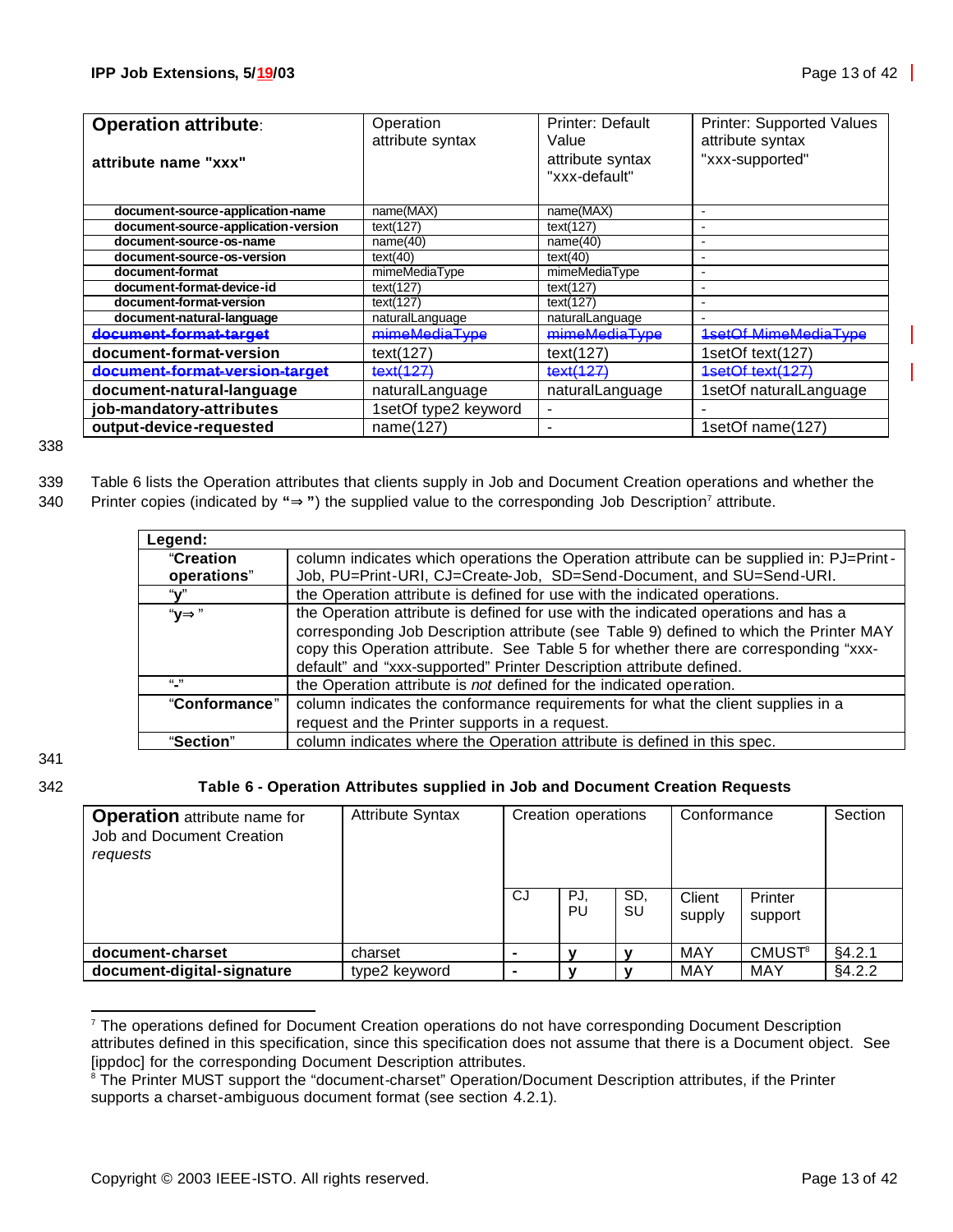| <b>Operation</b> attribute name for<br><b>Job and Document Creation</b><br>requests | <b>Attribute Syntax</b>         | Creation operations |                    | Conformance      |                  | Section                  |          |
|-------------------------------------------------------------------------------------|---------------------------------|---------------------|--------------------|------------------|------------------|--------------------------|----------|
|                                                                                     |                                 | <b>CJ</b>           | PJ.<br>PU          | SD,<br><b>SU</b> | Client<br>supply | Printer<br>support       |          |
| document-format                                                                     | documentFormatmi<br>meMediaType | $\blacksquare$      | y                  | $\mathbf{y}$     | <b>MAY</b>       | <b>MUST</b>              | §4.2.3   |
| document-format-details                                                             | 1setOf collection               | $\blacksquare$      | $\mathbf v$        | $\mathbf v$      | <b>MAY</b>       | <b>CMUST<sup>9</sup></b> | §4.2.4   |
| document-source-application-name                                                    | name(MAX)                       | ä,                  | у                  | y                | <b>MAY</b>       | <b>MAY</b>               | §4.2.4.1 |
| document-source-application-<br>version                                             | text(127)                       | $\blacksquare$      | y                  | y                | <b>MAY</b>       | <b>MAY</b>               | §4.2.4.2 |
| document-source-os-name                                                             | name(40)                        | $\blacksquare$      | y                  | y                | <b>MAY</b>       | <b>MAY</b>               | §4.2.4.3 |
| document-source-os-version                                                          | text(40)                        | $\blacksquare$      | у                  | y                | <b>MAY</b>       | <b>MAY</b>               | §4.2.4.4 |
| document-format                                                                     | mimeMediaType                   | $\blacksquare$      | y                  | $\mathbf{v}$     | <b>MUST</b>      | <b>MUST</b>              | §4.2.4.5 |
| document-format-device-id                                                           | text(127)                       | $\blacksquare$      | у                  | $\mathbf{y}$     | <b>MAY</b>       | <b>MAY</b>               | §4.2.4.6 |
| document-format-version                                                             | text(127)                       | $\blacksquare$      | y                  | y                | <b>SHOULD</b>    | <b>MUST</b>              | §4.2.4.7 |
| document-natural-language                                                           | naturalLanguage                 | ä,                  | y                  | y                | <b>MAY</b>       | <b>MAY</b>               | §4.2.4.8 |
| document-format-target                                                              | mimeMediaType                   | $\blacksquare$      | ¥                  | ¥                | <b>MAY</b>       | <b>MAY</b>               | \$4.2.5  |
| document-format-version                                                             | text(127)                       | $\blacksquare$      | $\mathbf v$        | $\mathbf v$      | MAY              | <b>MAY</b>               | §4.2.5   |
| document-format-version-target                                                      | text(127)                       | $\blacksquare$      | ¥                  | $\mathbf{v}$     | <b>MAY</b>       | <b>MAY</b>               | \$4.2.7  |
| document-natural-language                                                           | naturalLanguage                 | $\blacksquare$      | $\mathbf v$        | $\mathbf v$      | <b>MAY</b>       | <b>MAY</b>               | §4.2.6   |
| ipp-attribute-fidelity                                                              | boolean                         | $yI^{-10}$          | $V\mathbf{P}^{10}$ | $\blacksquare$   | <b>MAY</b>       | <b>MUST</b>              | §4.1.1,  |
| job-mandatory-attributes                                                            | 1setOf type2                    | уÞ                  | уÞ                 |                  | <b>MAY</b>       | <b>MUST</b>              | §4.1.2   |
|                                                                                     | keyword                         |                     |                    |                  |                  |                          |          |
| output-device-requested                                                             | name(127)                       | ٧Þ                  | ٧Þ                 |                  | <b>MAY</b>       | <b>MAY</b>               | §4.1.3   |

343

# 344 **4.1 Operation attributes for Job Creation operations**

345 This section defines additional operation attributes that the client MAY supply in Job Creation operations (Print-Job, 346 Print-URI, and Create-Job).

# 347 **4.1.1 ipp-attribute-fidelity (boolean) ([rfc2911] section 3.2.1 and 15)**

 This REQUIRED Operation attribute specifies the policy for the Printer to use (see [rfc2911] §3.2.1.1)\_when the 349 client supplies unsupported Job Template attributes <sup>11</sup> or value in a Job Creation operation. The value 'true' indicates that total fidelity to client-supplied Job Template attributes and values is required for this Job Creation operation. If the client supplies the value 'false' or omits the attribute, then the Printer MUST accept the Job Creation operation.

352 The Printer MUST copy this attribute to the corresponding (new) Job Description attribute (see section 6.1).

<sup>9</sup> The Printer MUST support the "document-format-details" Operation/Document Description attributes if the Printer supports a *packaging* MIME type document format, such as 'application/zip' or 'multipart/related'.

<sup>&</sup>lt;sup>10</sup> The Printer MAY copy the "ipp-attribute-fidelity" Operation attribute to the corresponding (new) Job Description attribute defined in this specification, if supported.

<sup>11</sup> The value of the "ipp-attribute-fidelity" Operation attribute has no effect on other O*peration* attributes supplied by the client, only on Job Template attributes supplied by the client.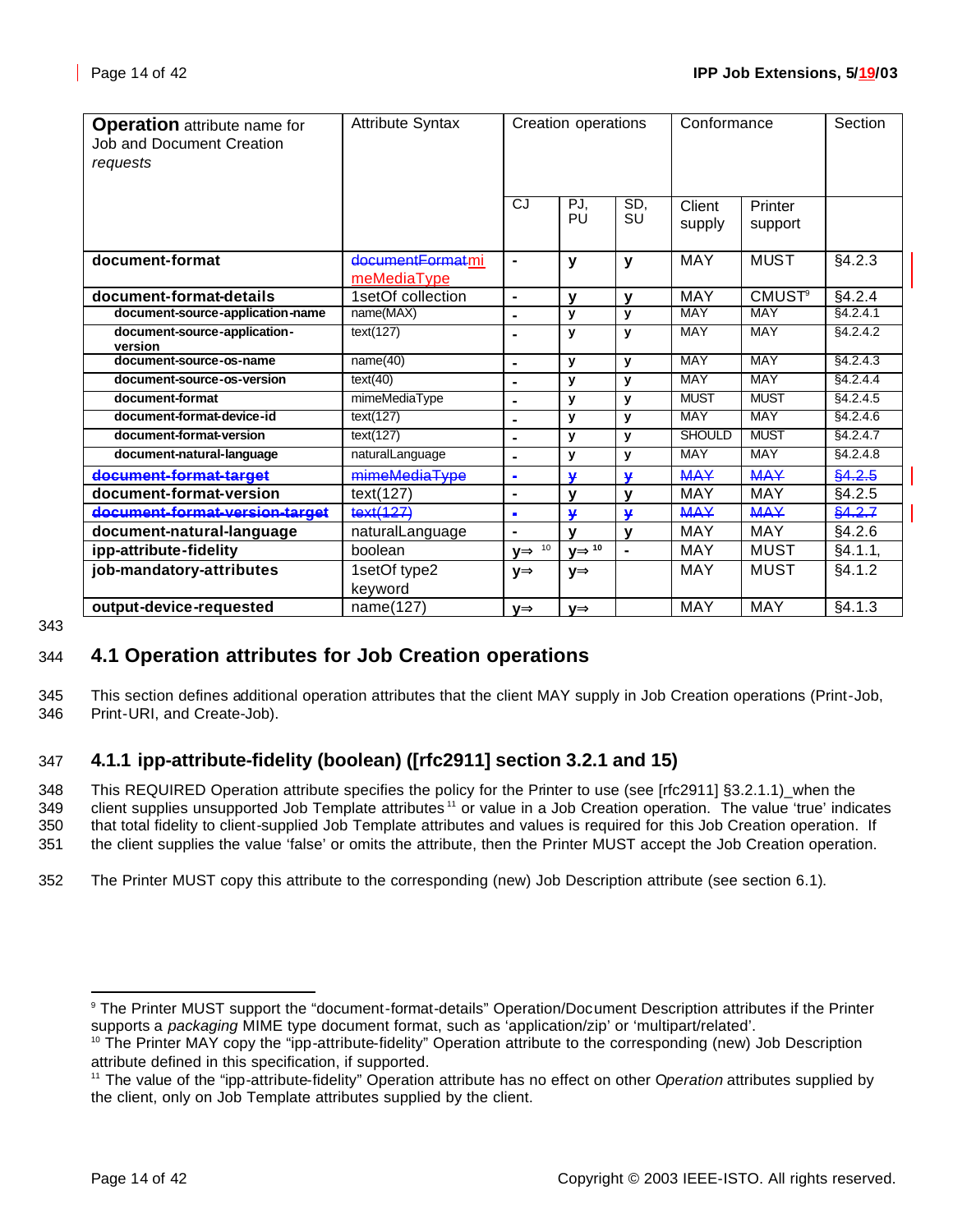## **4.1.2 job-mandatory-attributes (1setOf type2 keyword) Operation attribute**

This OPTIONAL Operation attribute identifies which Job Template attributes the Printer MUST Honor in this Job

 Creation request. The Printer MUST reject this Job Creation operation, if the client supplies an unsupported Job Templateattribute or value in the request that is also identified in this list. The client MAY supply this attribute in a Job Creation operation. If the Printer supports the "job-mandatory-attributes" Operation attribute, the Printer MUST

support this attribute in Job Creation operations and the Validate-Job operation.

 The Printer MUST copy this attribute to the corresponding "job-mandatory-attributes" Job Description attribute (see section 6.3) for auditing and trouble shooting purposes <sup>12</sup>.

 The values of the "job-mandatory-attributes" attribute are the keyword attribute names that identify Job Template attributes, for example, 'job-hold-until', 'job-finishings' (see section 5.1.4), 'copies' and 'media'. In order to identify a member attribute of a collection attribute, the keyword names of both the collection attribute and the member attribute are given separated by a period (.) character. For example, to make the "media" attribute of the "cover-front" collection attribute mandatory, supply the keyword value: 'cover-front.media'.

 The Printer MUST accept *any* keyword values whether or not the corresponding Job Template attributes are supported by the Printer and MUST NOT return those unsupported keywords in the Unsupported Attributes Group in the response. If the client supplies this "job-mandatory-attributes" Operation attribute in a Job Creation operation with values that represent Job Template attributes that the Printer doesn't support, the Printer MUST otherwise accept the attribute anyway. The Printer MUST reject this Job Creation only if the client actually supplies any of the identified Job Template attributes that the Printer doesn't support. Because the Printer doesn't reject when the "job- mandatory-attributes" Operation attribute has the unsupported attribute keyword names, the client MAY supply all of the attribute keyword names that the client supports without having to tailor the list to the particular Printer that the client is submitting the Job Creation operation, thereby, simplifying client use of this attribute.

## **4.1.3 output-device-requested (name(127))**

 This OPTIONAL Operation attribute specifies the name of the target output device for a Printer that fans-out to multiple devices (see [rfc2911] section 2.1). This allows the client to control which output device the Printer selects. If this attribute is omitted, the Printer selects whichever output device seems best for the job in an implementation dependent manner. The client can discover which output devices the Printer supports by querying the Printer's "output-device-requested-supported" Printer attribute (see section 8.12).

 If the Printer supports this Operation attribute, the Printer MUST support it only on Job Creation operations, not subsequent Document Creation operations for this Job.

 If the Printer supports this Operation attribute, the Printer MUST support the "output-device-assigned" Job Description attribute with the same values (see [rfc2911] section 4.3.13).

 If a client supplies this "output-device-requested" Operation attribute with a value that the Printer doesn't support, the Printer MUST perform one of the following actions depending on implementation: (1) reject the request OR (2) accept the request and either (a) put the Job in the 'pending-held' state or (b) process the job ignoring the attribute. See section 4.2 below for more details.

# **4.2 Operation attributes for Document Creation operations**

 This section defines the semantics for the Operation attributes that a client MAY supply in a Document Creation operation (Print-Job, Print-URI, Send-Document and Send-URI). Note: Print-Job and Print-URI are both Job

<sup>&</sup>lt;sup>12</sup> The Printer uses the "job-mandatory-attributes" Job Description attribute for validating subsequent Document Creation operations for this job when also supporting [ippdoc].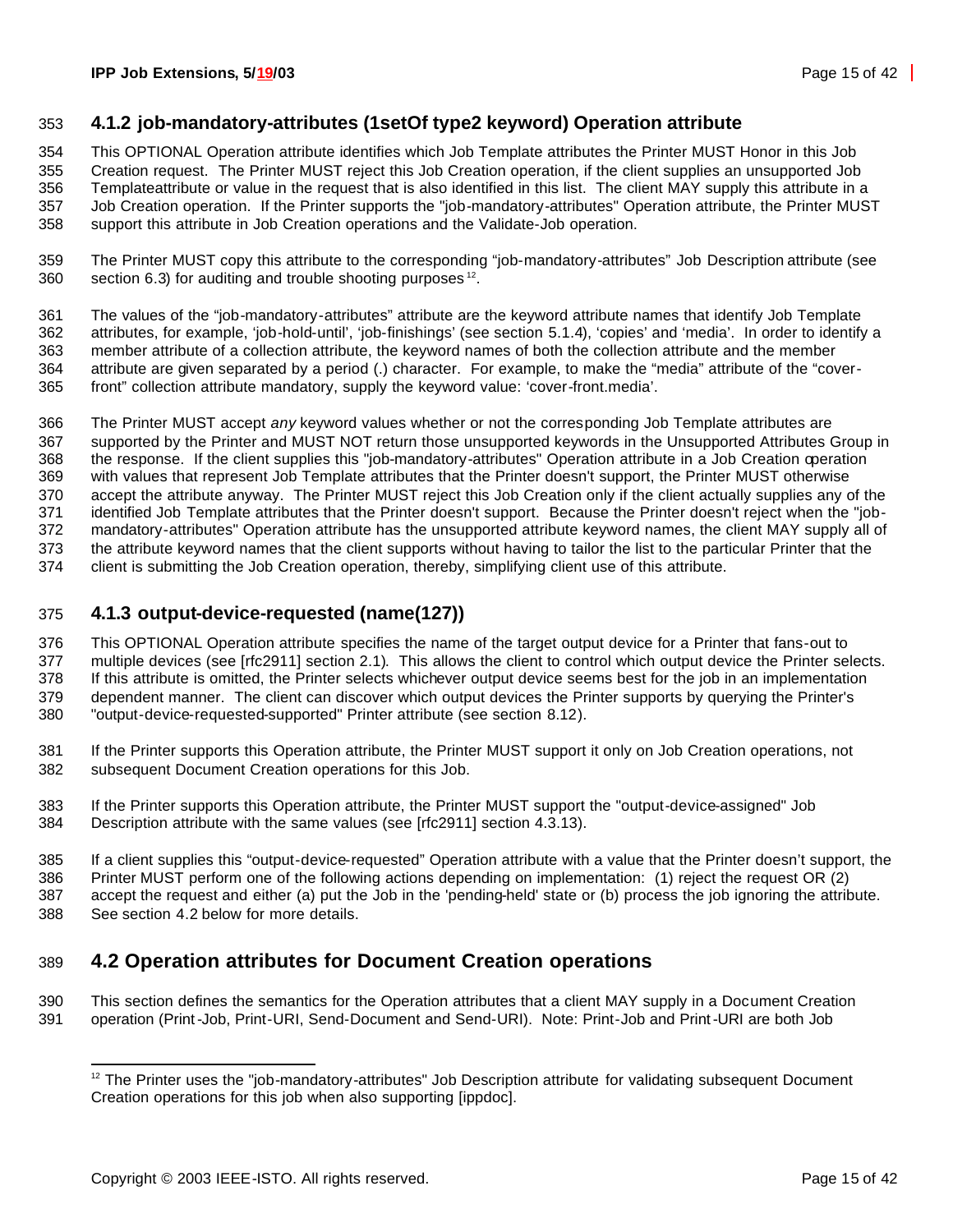Creation and Document Creation operations. The following statements apply to all of these Operation attributes and are *not* repeated in each attribute Description:

 If the Printer doesn't support the "xxx" Operation attribute, the Printer MUST ignore the "xxx" attribute (as with any OPTIONAL Operation attribute) and return the "xxx" attribute with the supplied value as unsupported in the Unsupported attributes group as specified in [rfc2911] section 3.1.7.

- If the Printer supports the "xxx" Operation attribute, the Printer MUST also:
- 1. support the corresponding "xxx-default" and "xxx-supported" Printer Description attributes as well, if defined (see Table 5 and section 8) and vice versa.
- 2. validate the values supplied by the client in the "xxx" Operation attribute against the values indicated in the Printer's corresponding "xxx-supported" Printer Description attribute (see section 8). If the values do not validate, the Printer MUST perform one of the actions indicated for that Operation, unless specified otherwise, such as (1) reject the request, (2) accept the request and either (a) hold the job for operator intervention or (b) print the Job ignoring the attribute. In all of these cases, the Printer MUST return the Operation attribute with the unsupported value in the Unsupported Attributes group in the response (see [rfc2911] section 3.1.7).

## **4.2.1 document-charset (charset)**

This CONDITIONALLY REQUIRED Operation attribute identifies the charset of the Document Content.

If a client supplies the "document-charset" Operation attribute in a Document Creation operation with a value that the

Printer doesn't support, the Printer MUST reject the job and return the status code: 'client-error-charset-not-

- supported' (see [rfc2911] section 3.1.4.14), since the interpretation of the content will be mis-understood by the Printer..
- The standard values for these attributes are Internet Media types (sometimes called MIME types). For further details see the description of the 'mimeMediaType' attribute syntax in [rfc2911] section 4.1.9.

 The Printer MUST support this attribute if it supports a document format for which the Document Content can be ambiguous with respect to the charset being used to encode the data. For example, the 'application/vnd.hp-PCL' MAY omit the charset escape sequence. Although [rfc2854] strongly RECOMMENDS that 'text/html', include a "; charset=charset' parameter in the MIME type itself (that is, explicitly in the value of the "document-format" attribute), often the charset= parameter is not present in the MIME type and the Printer MUST assume a charset. Thus a Printer that supports the text/html MIME type MUST support the "document-charset" operation attributes. Also many text files use the various 8-bit ISO 8859 charsets in which the lower half is US-ASCII and the upper half is va rious Latin sets (about 8 or 9), Greek, Cyrillic, Hebrew, and Arabic. Shift JIS is another example where the left half is US- ASCII, but the right half can be one of a number of things. But if the data doesn't contain the charset escape sequences, this attribute can help the Printer know what the charset is in the Document. Such document formats are called "charset-ambiguous" document formats. Finally, even though [rfc2046] REQUIRES the "; charset=" MIME 426 type parameter if the file contains other than US-ASCII, in practice, the "; charset=" MIME type parameter is often omitted, thus making 'text/plain' a charset-ambiguous document format. See the discussion in [rfc2911] section 4.1.9 and [rfc2046].

 Printer MAY also check the Document content while processing to see that the document data meets the coding requirements for the supplied charset. If the data contains something that is outside the charset encoding, the Printer MUST either (1) hold the job or (2) abort, and SHOULD NOT continue printing square boxes for encoded characters that are outside the charset supplied by the client.

 Many other document formats, such as 'application/postscript' and 'application/pdf', are *not* charset-ambiguous, so that Printers that support only such formats MAY omit support of the "charset" Operation/ Description attributes.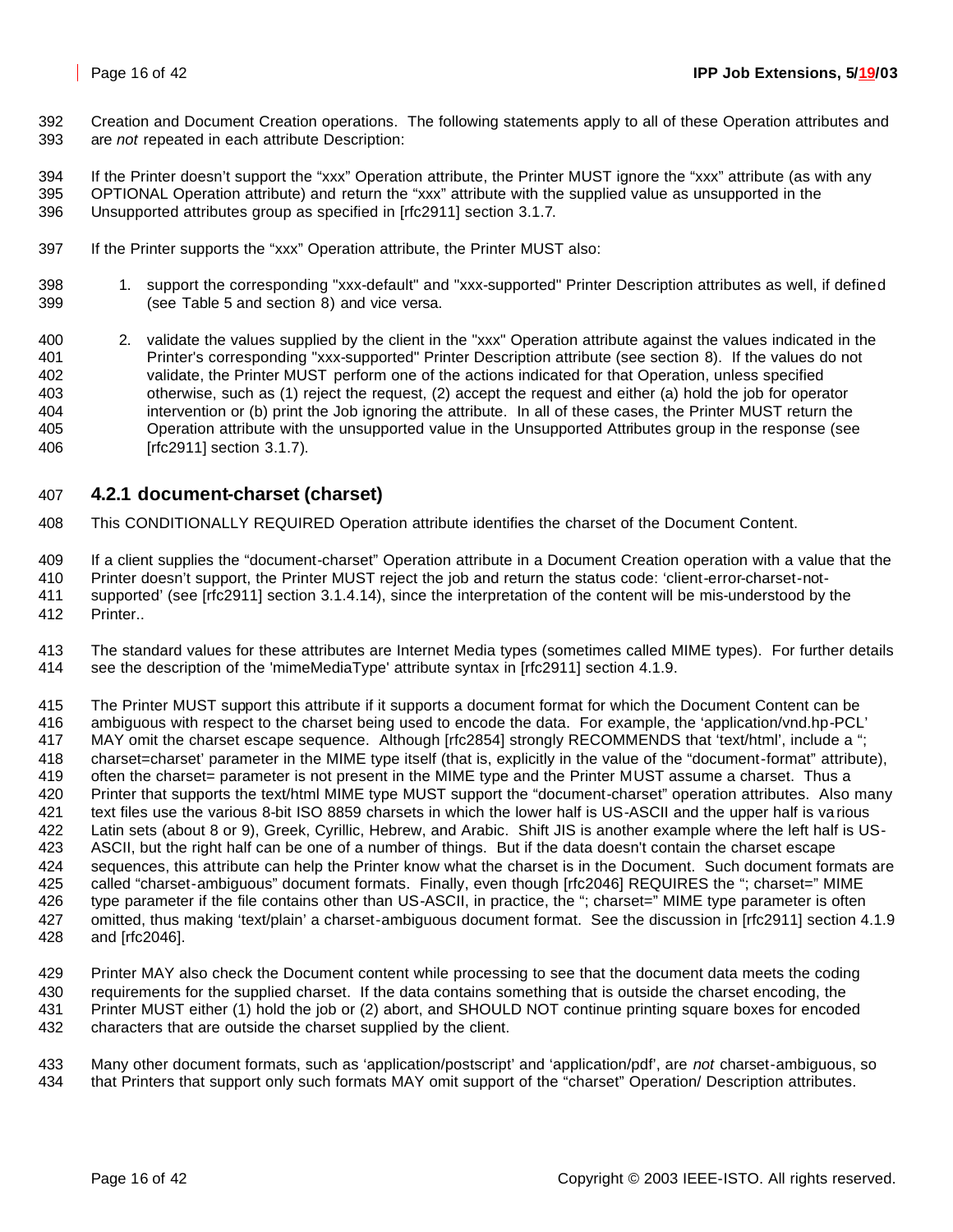If the Printer supports the "document-charset" Operation attribute, it MUST also support the corresponding

 "document-charset-default" and "document-charset-supported" Printer Description attributes as well and vice versa (see sections 8.1 and 8.2).

## **4.2.2 document-digital-signature (type2 keyword)**

This OPTIONAL Operation attribute identifies the technology of digital signature in the Document content.

 If a client supplies this "document-digital-signature" Operation attribute in a Document Creation operation with a value that the Printer doesn't support, the Printer MUST perform one of the following actions depending on implementation: (1) reject the request OR (2) accept the request, set the Job's "job-state-reasons" attribute to 'digital-signature-type-not-supported' (see section 7.1), and either (a) put the Job in the 'pending-held' state or (b) process the job ignoring the attribute. See section 4.2 above for more details.

 If the Printer supports this attribute and the value supplied by the client, the Printer MAY verify the signature according to the rule for that signature format and "document-format". If the signature does not verify, then the Printer MUST perform one of the following actions depending on implementation (which MAY depend on the "document-format" and a site-established policy):

- 1. ignore the signature (and MAY indicate on the printed output some how) and MUST set the Job's "job-state-reasons" Job Description attribute to the 'digital-signature-did-not-verify' value (see section 7.1).
- 2. put the job on hold and wait for human intervention and MUST set the Job's "job-state-reasons" Job Description attribute to the 'job-digital-signature-wait' and 'digital-signature-did-not-verify' values (see section 7.1), OR
- 3. abort the job depending on implementation and/or site configuration and MUST set the Job's "job-state- reasons" Job Description attribute to the 'job-aborted-by -system' and 'digital-signature-did-not-verify' values (see section 7.1).

 Different PDLs have different techniques of embedding the signature. If the Printer supports the "document-digital- signature" attribute and the supplied "document-format", the Printer MUST accept the document. However, if the Printer either doesn't support the value of the "document-digital-signature' Operation attribute or doesn't support the technique used by the supplied "document-format" attribute, the Printer MUST either (1) ignore the signature or (2) put the job on hold and wait for human intervention, depending on implementation. If the Printer doesn't support the supplied value, the Printer MUST return the "document-digital-signature" attribute with its value as unsupported in the Unsupported attributes group as specified in [rfc2911] section 3.1.7.

- The following standard keyword values are defined:
- 'dss': Digital Signature Standard (DDS) [dss].
- 'none': There is not a digital signature in the Document content. If this attribute is supported, the 'none' value MUST be supported.
- 'pgp': PGP Message Exchange Formats [rfc1991].
- 'smime': Enhanced Security Services for S/MIME [rfc2634].
- 'xmldsig' XML Digital Signature [xmldsig].

## **4.2.3 document-format (mimeMediaType)**

This REQUIRED Operation attribute (see [rfc2911] section 3.2.1.1) indicates the document format of the supplied

Document Content. If a client supplies the "document-format" Operation attribute with a value that the Printer doesn't

support, the Printer MUST reject the job and return the status code: 'client-error-document-format-not-supported'

(see [rfc2911] section 3.1.4.11), since the Printer cannot process the data.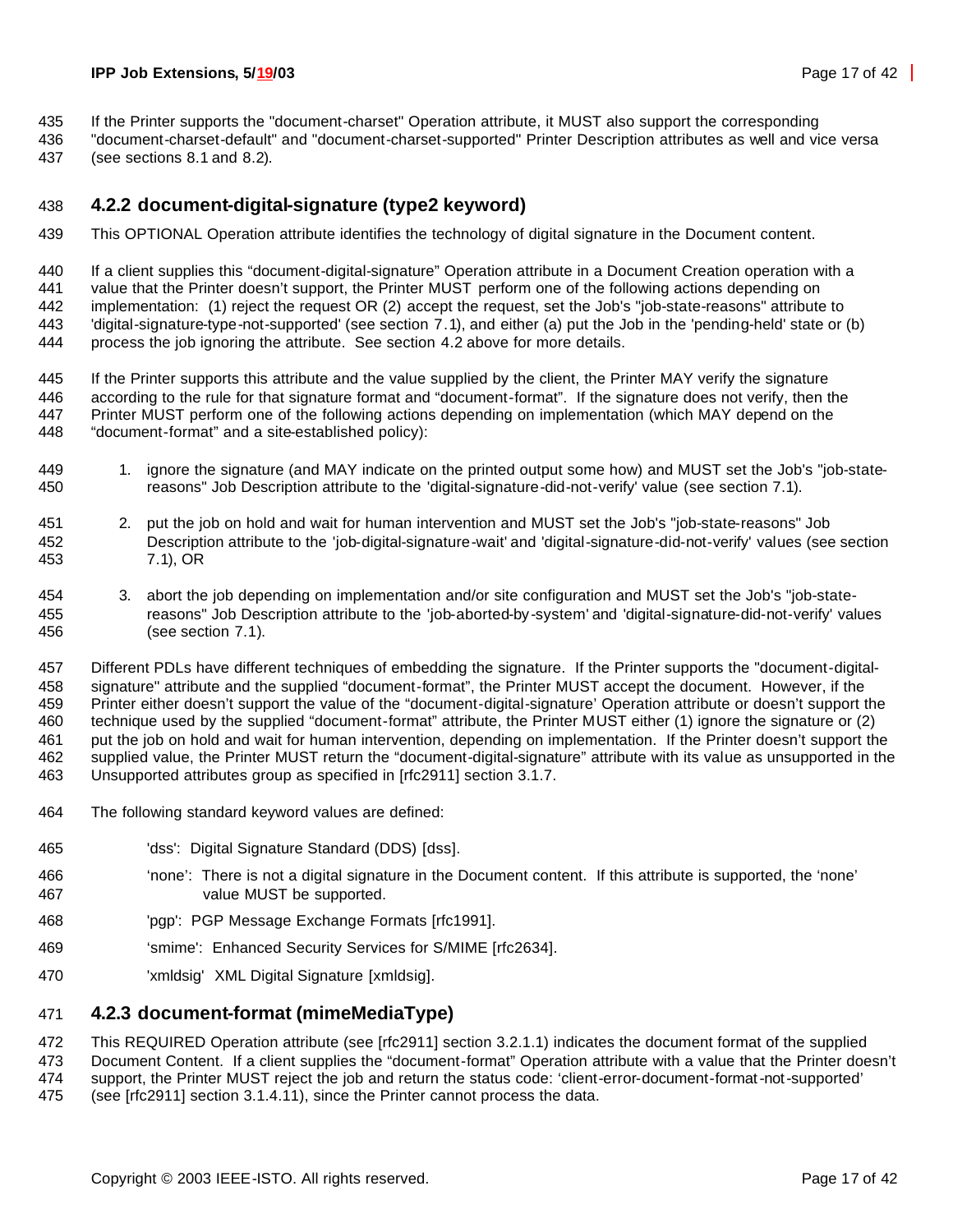The standard values for this attribute are Internet Media types (sometimes called MIME types). For some MIME

types, such as 'text/plain' [rfc2046], the "; charset=" parameter is defined which specifies the charset of the Document

 content. The Printer MUST support the charset MIME parameter as well as the "document-charset" Operation attribute (section 4.2.1) if the Printer supports any text MIME type, such as 'text/plain' or 'text/html'. For further

details see the description of the 'mimeMediaType' attribute syntax in [rfc2911] section 4.1.9 and [rfc2046] and the

"document-charset" Operation attribute (section 4.2.1).

482 Many printer languages in the Printer MIB do not have a MIME type registered with IANA.<sup>13</sup> It is the intent of the 483 PWG to registers all of the Printer MIB v2 XXX Printer Languages as 'application/vnd.PWG-XXX'. If a Printer

 Language already has a registered MIME Media type or gets a registration in the future, then that MIME Type MUST 485 be used in preference to the 'application/vnd.PWG-XXX' MIME Type. For example, PostScript ® has the MIME Media type: 'application/postscript' and PCL has the MIME Media Type: 'application/vnd.HP-PCL, so those MIME Media types MUST be used instead of 'application/vnd.PWG-PS' and 'application/vnd.PWG-PCL'. For example, the NEC NPDL printer language from the Printer MIB does not have a MIME type registered with IANA. Therefore, the "document-format" = 'application/vnd.PWG-NPDL' MUST be used.

- Note: It is proposed that CIP4 [cip4] register the YYY document formats with IANA as 'application/vnd.CIP4-YYY' that CIP4 is using that don't have a registered MIME Media type. For example, TIFF/IT [iso12639] would be registered as: 'application/vnd.CIP4-TIFF-IT'. Then CIP4 would keep a list of TIFF/IT versions. For example: 'TIFF/IT-CT/P1:1998' to use with the "document-format-version" attribute (and the CIP4 JDF equivalent
- MimeTypeVersion attribute).
- 495 ACTION ITEM (Tom): Get CIP4 buy-in to use the same flat file (which will require an additional field for the JDF FileType attribute. ACTION ITEM (Tom and Ira): Propose a format for the file.
- See also the "document-format-version" Operation attribute in section 4.2.5 and the "document-format-details" Operation attribute in section 4.2.4.

# **4.2.4 document-format-details (1setOf collection)**

 This CONDITIONALLY REQUIRED Operation attribute supplied in Document Creation operations summarizes the details of the Document content, including any files contained in the Document. See Table 7 for a list of the member attributes along with the client and Printer conformance requirements.

 If a Printer supports a *packaging* MIME type, such as 'multipart/related' or 'application/zip', the Printer MUST support this "document-format-details" Operation attribute. If a Printer does not support a packaging MIME type, it MAY omit support of the "document-format-details" Operation attribute and Description attribute. The purpose of the "document-format-details" Operation attribute is to describe the details of the document format or formats in the supplied Document, including the packaging format itself, so that the Printer knows what to expect.

 If a client supplies the "document-format-details" Operation attribute in a Document Creation request with member attributes and/or values that the Printer doesn't support, the Printer MUST perform one of the following actions depending on implementation: (1) reject the request OR (2) accept the request and either (a) put the Job in the 'pending-held' state or (b) process the job ignoring the attribute. See section 4.2 above for more details. However, if the "document-charset" or the "document-format" member attributes are the ones in question, the Printer MUST reject the request, same as for the "document-charset" and "document-format" Operation attributes (see sections 4.2.1 and 4.2.3) and return the 'client-error-charset-not-supported' (see [rfc2911] section 13.1.4.16) or the 'client-error-document-format-not-supported' (see [rfc2911] section 13.1.4.11), respectively.

 Companies are urged to register there Printer languages with IANA using the 'application/vnd. $XX$ -yyy vendor tree. There has also been a long standing PWG proposal to register all of these as 'application/vnd.pwg-yyy.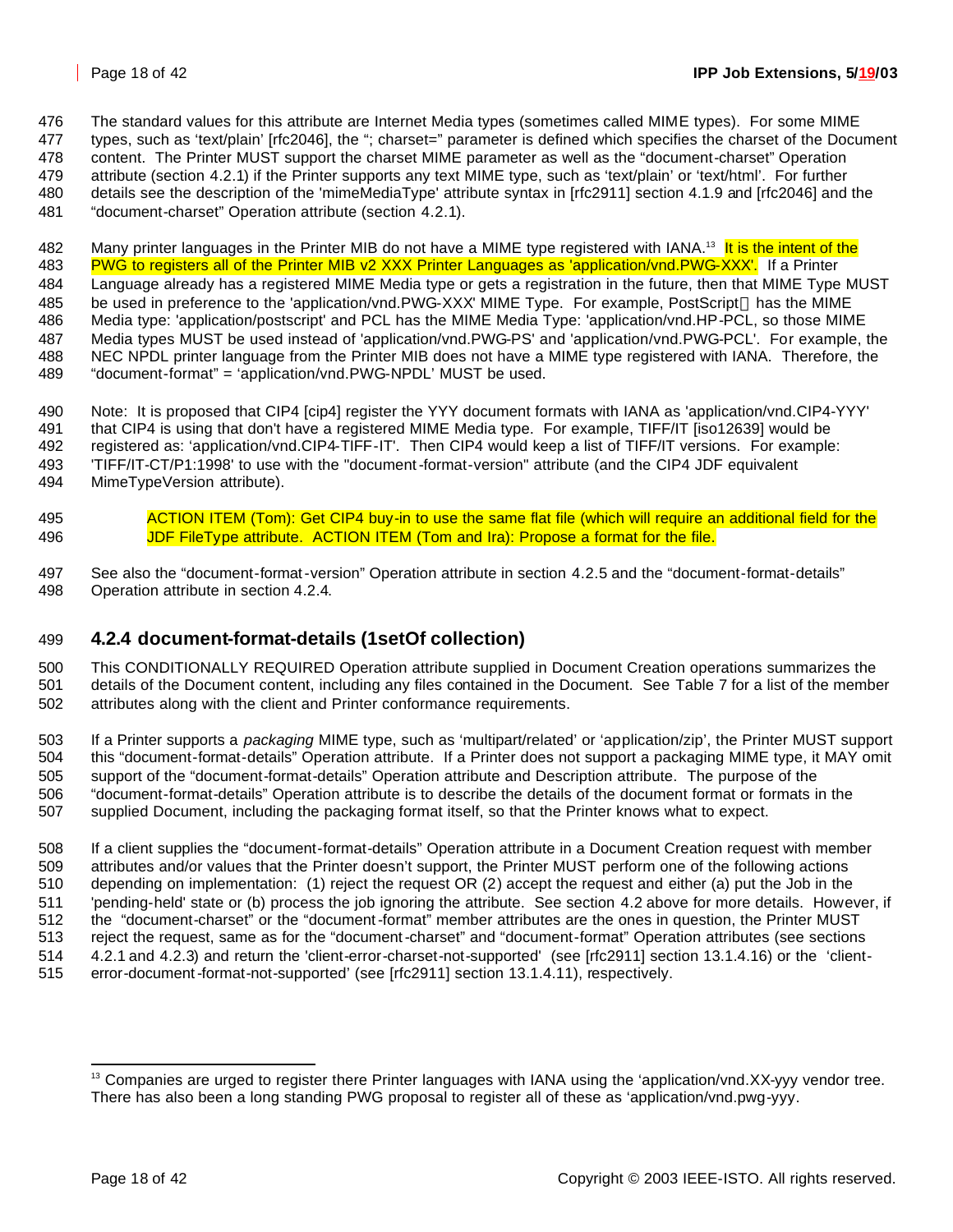516 For a packaging format, the "document-format-details" attribute does not provide means to associate each collection

517 value with particular document in the archive file, so it does not provide a "manifest"<sup>4</sup> of the packaging. One of the 518 packaging collection values MAY describe the packaging format itself, in which case that collection value MUST be

519 the first collection value. The remaining collection values provides the summary of the details of the contained files in

520 any order.

521 There MUST NOT be any duplicate collection values, that is, no collection values with all the same member attribute 522 values; it's a set, not a sequence. So 100 PostScript files with the same details in a .zip file:

523 (1) MAY have one collection value with the "document-format" member attribute = 'application/zip' MIME type 524 value and MAY have additional member attributes that give details about the .zip file itself and

- 525 (2) MUST have one collection value containing a "document-format" member attribute =
- 526 'application/postscript' and MAY have additional member attributes that give the details about the PostScript 527 files.

528 If a file in a packaging file is itself a packaging file, the single "document-format-details" (1setOf collection) Operation

529 attribute SHOULD contain the flattened distinct collection values for all files at all nested levels. Therefore, the 530 "document-format-details" collection attribute is not recursively defined and MUST NOT contain the "document-

531 format-details" attribute as a member attribute.

## 532 **Table 7 - "document-format-details" member Operation attributes**

| <b>Member Attribute Name</b>        | <b>Attribute Syntax</b>   | <b>Client</b><br>supplies | <b>Printer</b><br><b>Support</b> | Member<br><b>Attribute</b><br><b>Section</b> | <b>Top Level</b><br><b>Attribute</b><br><b>Section</b> |
|-------------------------------------|---------------------------|---------------------------|----------------------------------|----------------------------------------------|--------------------------------------------------------|
| document-source-application-name    | name(MAX)                 | MAY                       | MAY                              | 4.2.4.1                                      | N/A                                                    |
| document-source-application-version | text(127)                 | <b>MAY</b>                | <b>MAY</b>                       | 4.2.4.2                                      | N/A                                                    |
| document-source-os-name             | name(40)                  | MAY                       | <b>MAY</b>                       | 4.2.4.3                                      | N/A                                                    |
| document-source-os-version          | text(40)                  | <b>MAY</b>                | <b>MAY</b>                       | 4.2.4.4                                      | N/A                                                    |
| document-format                     | mimeMediaType             | <b>MUST</b>               | <b>MUST</b>                      | 4.2.4.5                                      | 4.2.3                                                  |
| document-format-device-id           | text(127)                 | <b>MAY</b>                | <b>MAY</b>                       | 4.2.4.6                                      | N/A                                                    |
| document-format-version             | text(127)                 | <b>SHOULD</b>             | <b>MUST</b>                      | 4.2.4.7                                      | 4.2.5                                                  |
| document-natural-language           | 1setOf<br>naturalLanguage | <b>MAY</b>                | <b>MAY</b>                       | 4.2.4.8                                      | 4.2.6                                                  |

#### 533

534 The client can determine which member attributes of the "document-format-details" are supporter by querying the

535 Printer's "document-format-details-supported" (1setOf type2 keyword) Printer Description attribute (see section 8.6).

536 The client can determine a supported set of document details by querying the Printer's "document-format-details-537 implemented" (1setOf collection) Printer Description attribute (see section 8.7).

 Table 7 shows that three of the member attributes also have comparable top level Operation attributes defined with the same names. See the sections listed in the rightmost column. These three high level attributes have corresponding "xxx-default" and "xxx-supported" Printer Description attributes. These values are also for use with the corresponding three member attributes. The remaining member attributes do not have any corresponding "xxx- default" and "xxx-supported" Printer Description attribute. The client MAY query the Printer's "document-format- details-implemented" Printer Description attribute to determine what values the Printer has implemented. However, the Printer MAY accept other values, such as later or earlier versions.

<sup>&</sup>lt;sup>14</sup> If the client wants to achieve a "manifest", that is a complete list of each file in a packaging, then the client needs to extract each file from the package and submit each one as a separate Document objectin a separate Document Creation operation. Note: the client can re-compress each file before sending, so the compression isn't lost when sending each document separately.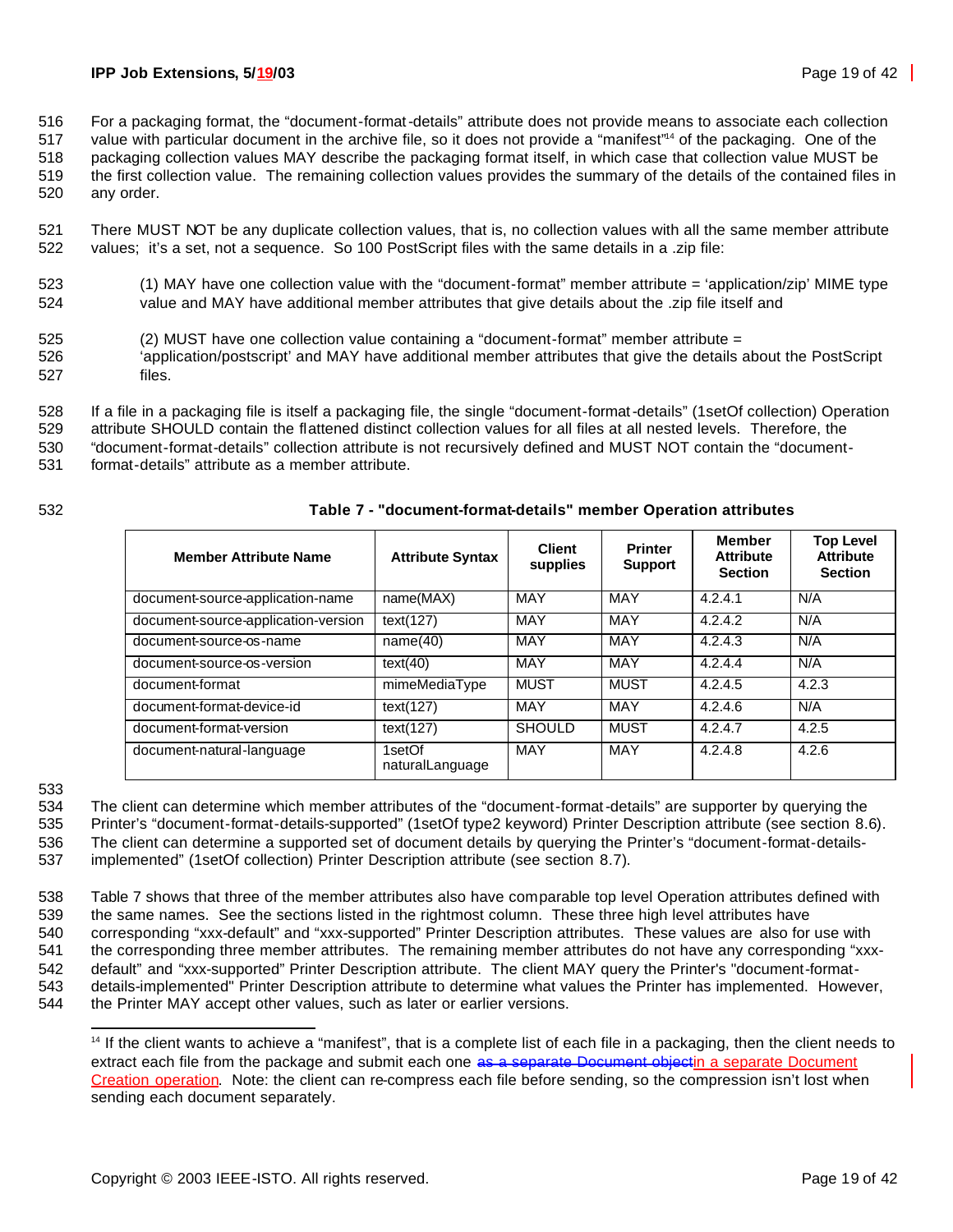If a client supplies this "document-format-details" Operation attribute with a member attribute with a value that the

- Printer doesn't support, the Printer MUST perform one of the following actions: (1) reject the request OR (2) accept the request and either (a) put the Job in the 'pending-held' state or (b) process the job ignoring the attribute. See
- section 4.2 above for more details.

## **4.2.4.1 document-source-application-name (name(MAX))**

#### This OPTIONAL member Operation attribute identifies the application that generated the document. The version number MUST NOT be included (see the "document-source-application-version" attribute). Examples: "Photoshop", "Microsoft Word".

#### **4.2.4.2 document-source-application-version (text(127))**

- This OPTIONAL member Operation attribute identifies the version number of the application that created the document. The intent of this attribute is for purposes of affecting the interpreting by the Printer for any 556 formats for which the source application version might have different semantics. Examples:
- 557 "8.1 (4331)" for Winzip®, "5.0.5 10/26/2001" for Acrobat®, "2000 (9.0.4119 SR-1)" for Microsoft® Word
- When populating the "document-source-application-version-implemented" member attribute of the "document-format-details-implemented" Printer Description attribute, some of the trailing information MAY be omitted, so that a substring match of the Printer's value with the value supplied by the client is sufficient for a match. For example, the Printer's value MAY be "8.1", "5.0", and "2000", respectively, as compared to the corresponding example values above that MAY be supplied by the client.
- If the client omits this member attribute or supplies a zero length string, that matches with any version. Similarly, the Printer's member attribute MAY be omitted or be a zero length string to indicate any.

#### **4.2.4.3 document-source-os-name (name(40))**

- This OPTIONAL member Operation attribute identifies the name of the operating system on which the document was generated. Valid values are the operating system names defined in the IANA Operating System name registry [os-names] with the version number portion removed (see the "document-source-os- version" attribute). IANA Operating System Names are consist of up to 40 *uppercase* US-ASCII letters, for thyphen ("-"), period ("."), and slash ("/") characters. The zero length string represents unknown<sup>15</sup>.
- Example IANA OS Registry values: 'AIX, 'DOS', 'LINUX', 'MACOS', 'MSDOS', 'MVS', 'NETWARE', 'OS/2', 'SUN', 'SUN-OS', 'UNIX', 'VMS', 'WINDOWS'.

#### **4.2.4.4 document-source-os-version (text(40))**

- This OPTIONAL member Operation attribute identifies the version of the operating system on which the document was generated. Valid values include the version portion of any of the operating system names defined in the IANA Registry [os-names]. The value MUST NOT include the name portion of the registered 577 **OS name (see "document-source-os-name" attribute).** The zero length string represents unknown<sup>15</sup>.
- Example values for the indicated "document-source-os-name" value are: For 'AIX': '370', 'PS/2' For 'LINUX': '1.0', '1.2', '2,0', '2.2', '2.4'

<sup>&</sup>lt;sup>15</sup> The IANA Registry of OS Names does have an "UNKNOWN" value. However, that value is not being used for the "document-creator-os-name" and "document-creator-os-version" attributes. Instead, a zero length string indicates unknown, so that clients don't have to make a special case check for the UNKNOWN token and localize UNKNOWN to the language of the user while the client is not localizing any other OS name or version values.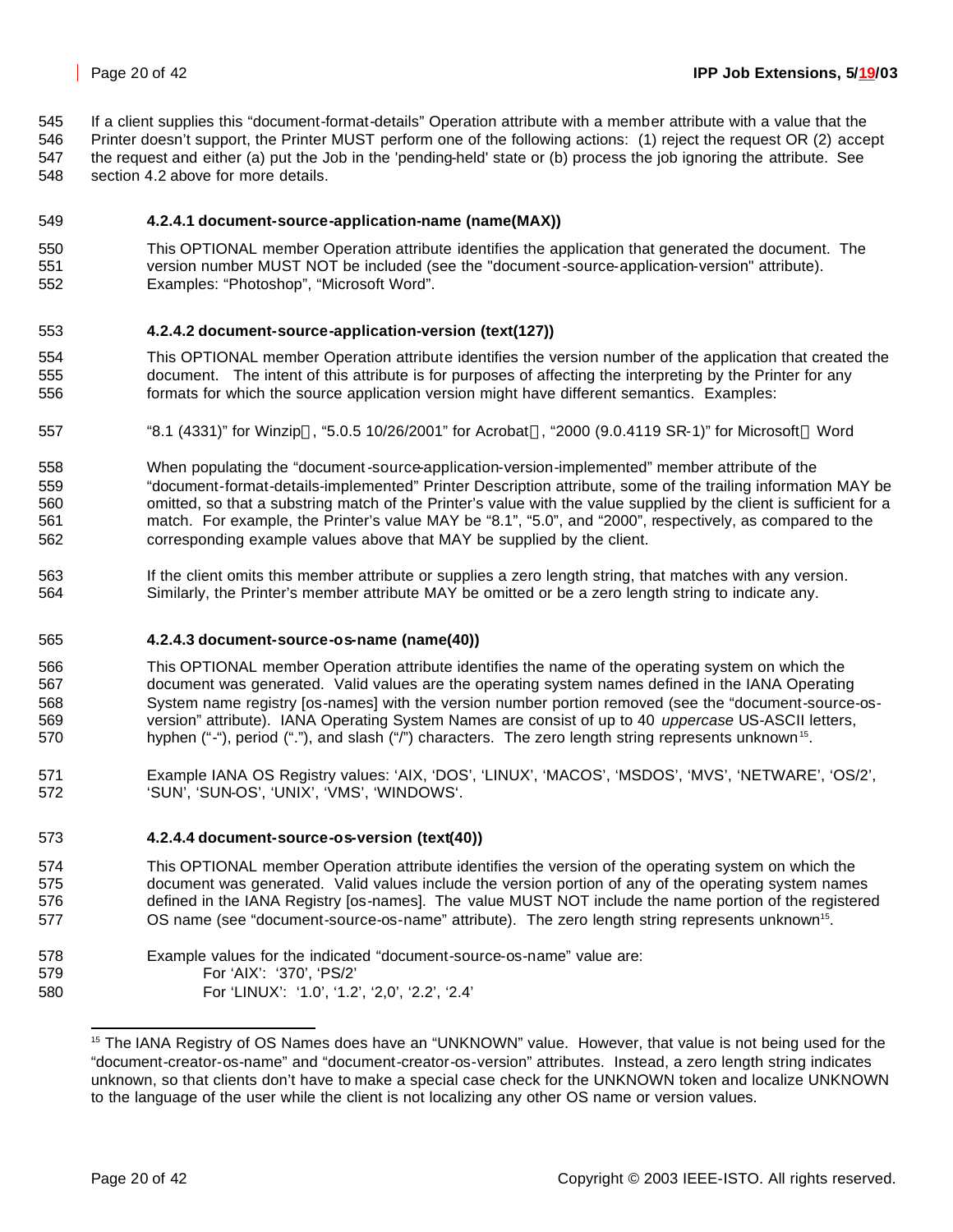| 581 | For 'MVS': 'SP'                                                                                          |
|-----|----------------------------------------------------------------------------------------------------------|
| 582 | For 'NETWARE': '3', '3.11', '4.0', '4.1', '5.0'                                                          |
| 583 | For 'SUN-OS': '3.5', '4.0'                                                                               |
| 584 | For 'UNIX': 'BSD', 'V', 'V.1', 'V.2', 'V.3', 'PC'                                                        |
| 585 | For 'WINDOWS': '95', '98', 'CE', 'NT', 'NT-2', 'NT-3', 'NT-3.5', 'NT-3.51', 'NT-4', 'NT-5', '2000', 'XP' |
| 586 | [not registered yet]                                                                                     |

#### **4.2.4.5 document-format (mimeMediaType)**

 This REQUIRED member Operation attribute identifies the document format (see [rfc2911] §3.2.1.1) of the collection value of which it is a member. The client MUST supply and the Printer MUST support this member attribute in each collection value. The values for this member attribute are Internet Media types (sometimes called MIME types) and have the same values and semantics as for the top level "document-format" Operation attribute with the same name (see section 4.2.3 for the semantics).

#### **4.2.4.6 document-format-device-id (text(127))**

 This OPTIONAL member Operation attribute identifies the type of device for which the document was formatted, including manufacturer and model. This attribute is intended to identify document formats that are not portable, e.g., PDLs that are device dependent. The value of this variable MUST exactly match the IEEE 1284-2000 Device ID string (see [IEEE1284] clause 6), except the length field MUST NOT be specified. See the Microsoft Universal Plug and Play [upnp] section 2.2.6 DeviceId parameter for details and examples. Here is an example showing only the required fields for a PostScript document: 601 MANUFACTURER:ACME Co.; COMMAND SET:PS; MODEL: LaserBeam 9;

#### **4.2.4.7 document-format-version (text(127))**

 This REQUIRED member Operation attribute identifies the level or version of the document format identified by the "document-format" member attribute. The client MAY supply and the Printer MUST support this member attribute if the Printer supports the "document-format-details" Operationattribute. The semantics and supported values of this "document-format-version" member attribute MUST be the same as for the top level "document-format-version" Operation attribute with the same name (see section 4.2.5 for the semantics).

#### **4.2.4.8 document-natural-language (naturalLanguage )**

 This OPTIONAL member Operation attribute specifies the natural language(s) of the collection value of which it is a member. The values for this attribute are natural language codes (with optional country codes) and have the same values and semantics as for the top level "document-natural-language" (naturalLanguage) operation attribute with the same name (see section 4.2.6 for the semantics).

## **4.2.5document-format-target (mimeMediaType)**

- This OPTIONAL Operation attribute specified the document format that the Printer is to produce.
- 616 If a client supplies the "document-format-target" Operation attribute with a value that the Printer doesn't sup

indicated by the Printer's "document-format-target-supported" attribute (see section 8.9), the Printer MUST reject the

- job and return the status code: 'client-error-document-format-not-supported' (see [rfc2911] section 3.1.4.11), since
- the Printer cannot produce the requested data. For this error, the Printer MUST also return the "document-format-
- target" attribute with its unsupported value in the Unsupported Attributes group in the response in order to distinguish
- this case from the "document-format" Operation attribute value being unsupported..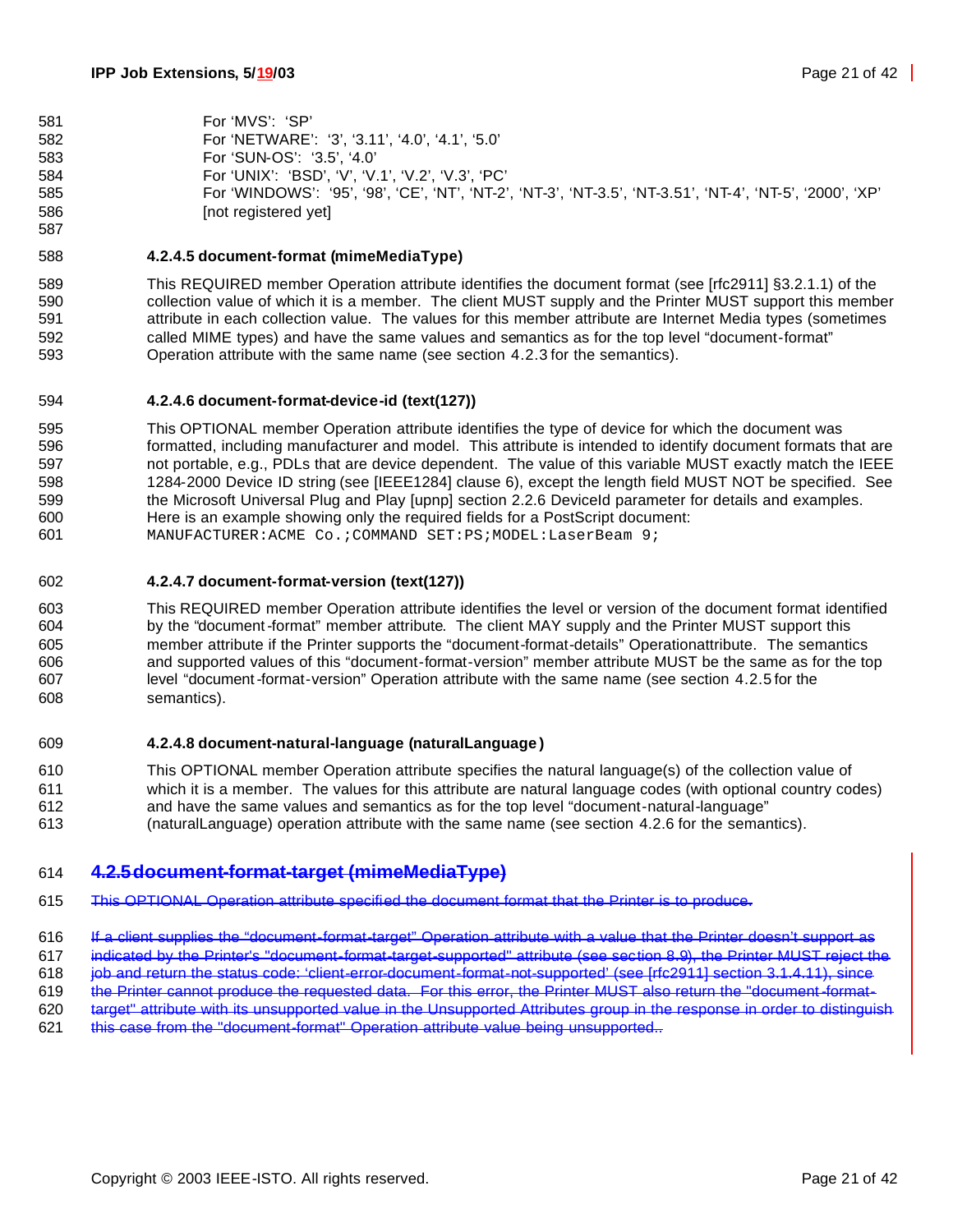- 622 The values of this attribute are MIME Media Types as defined for the "document-format" Operation attribute (see
- 623 Section 4.2.3). Support of this Operation attribute is intended for Printers that perform document format conversion as part of their service.
- 625 | ISSUE 01: OK that we defined the "document-format-target" and "document-format-version-target" attributes to be
- **Operation attributes (SM Description attributes) instead of Job Template attributes (SM Document Processing**
- 627 attributes), so that the Printer MUST perform the requested action without the client having to use the "ipp-attribute-
- **fidelity" or "job-mandatory-attributes" operation attribute and so the client can supply different values for different**
- **documents without requiring the Document Object [ippdoc]?**

## **4.2.64.2.5 document-format-version (text(127))**

 This OPTIONAL Operation attribute identifies the level or version of the document format of the Document content identified by the "document-format" Operation attribute (section 4.2.3).

 If the client supplies this "document-format-version" Operation attribute, the client MUST also supply the "document- format" Operation attribute (section 4.2.3), so that the Printer does not need to parse the "document-format-version" string in order to determine the document format and version.

 If a client supplies this "document-format-version" Operation attribute with a value that the Printer doesn't support as indicated by the Printer's "document-format-version-supported" attribute (see section 8.9), the Printer MUST perform one of the following actions, depending on implementation: (1) reject the request OR (2) accept the request and either (a) put the Job in the 'pending-held' state or (b) process the job ignoring the attribute. See section 4.2 above for more details.

 The defined values are taken from the Printer MIB [rfc1759] langTC values (after removing the "lang") used in the prtInterpreterLangFamily and the prtInterpreterLangLevel attributes (SNMP calls them "objects") separated by the "/" character. If there is no version, just the langTC prefix without the "/" is used. Note: the Printer MIB prtInterpreterLangVersion attribute is not used, since no standard values are given in the Printer MIB.

 The short first field before the "/" character are unique, so that the version values are self-identifying so that all the versions for all document formats can be combined into a single list for the Printer's "document-format-version- supported" Printer attribute. The first field also tends to be the acronym for the document format and often is also the 648 file name extension registered with IANA. The Printer MIB shows the first field in uppercase for readability.

- However, the Printer MUST perform case-insensitive matching of supplied values with supported values.
- Example values:
- 'PS/3': For Postscript level 3 [rfc1759].
- 'PCL/5e': For PCL 5e [rfc1759].
- 'PDF/1.4': For PDF version 1.4 [pdf]
- 'PDF/X-1a:2001': For PDF/X-1a [iso15930]
- 'TIFF/IT-FP:1998': TIFF/IT [iso12639] Full Page baseline.
- 'TIFF/IT-CT:1998': TIFF/IT [iso12639] Continuous Tone picture data baseline
- 'TIFF/IT-FP/P1:1998': TIFF/IT [iso12639] Full Page profile 1
- 'TIFF/IT-CT/P1:1998': TIFF/IT [iso12639] Continuous Tone picture data profile 1
- 'Automatic': auto sense the format [rfc1759]. Is use in combination with the 'application/octet-stream' (see [rfc2911] section 4.1.9.1) value of the "document-format" attribute (section 4.2.3).

 If a client supplies this "document-format-version" Operation attribute with a value that the Printer doesn't support as indicated by the Printer's "document-format-version-supported" attribute (see section 8.9), the Printer MUST perform one of the following actions, depending on implementation: (1) reject the request OR (2) accept the request and either (a) put the Job in the 'pending-held' state or (b) process the job ignoring the attribute. See section 4.2 above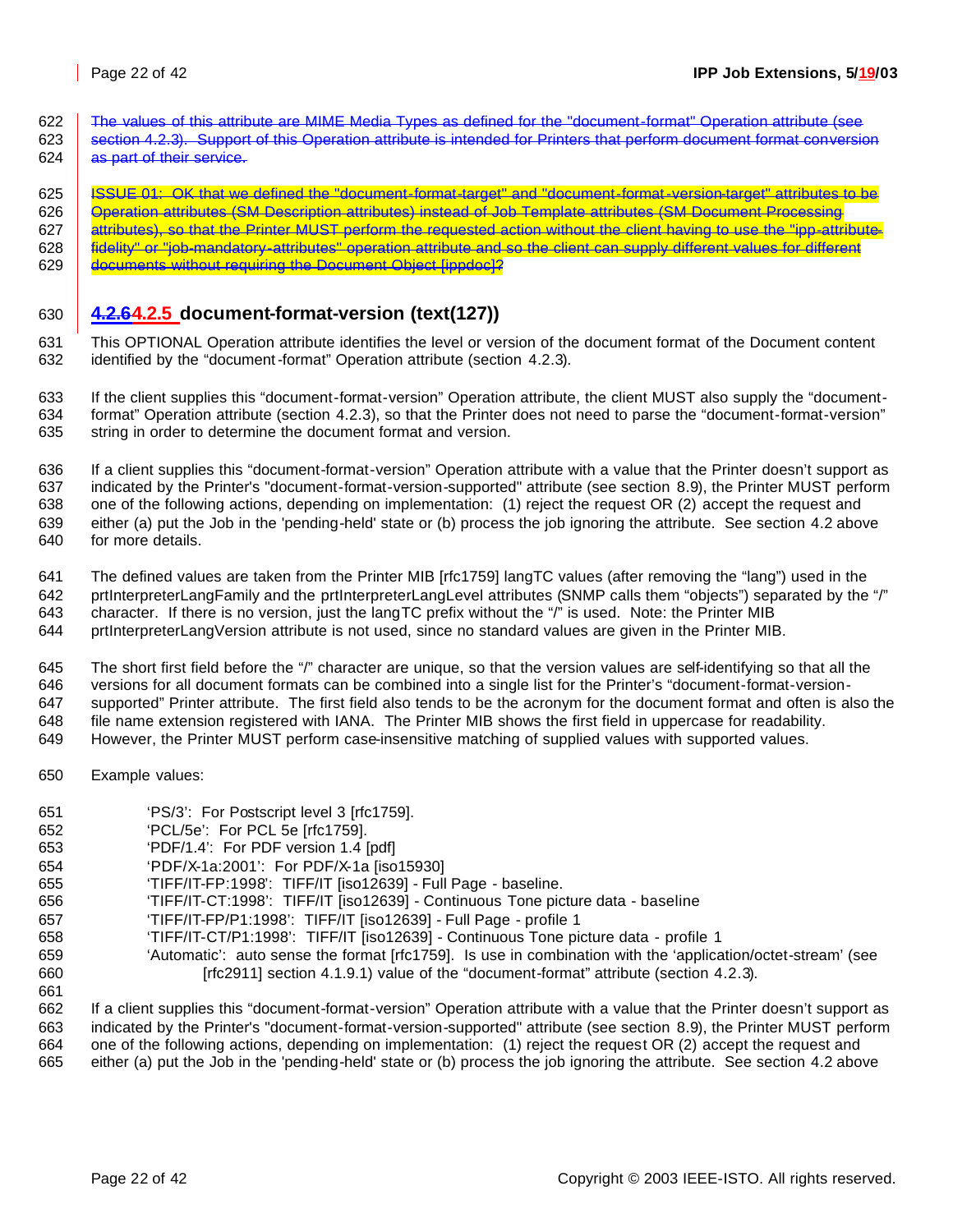- 666 for more details. ISSUE 02: Or should we require the Printer to always reject a request for an unsupported target 667 version?
- The Printer produces the value indicated by its "document-format-version-default" Printer attribute only if the client does not supply the "document-format-version" Operation attribute and the "document-format" Operation attribute. If the client supplies the "document-format" Operation attribute, but not the "document-format-version" Operation
- attribute, the Printer applies an appropriate default version for the supplied document format.
- ISSUE 03: OK *not* to have a "document-format-col-default" (collection) which is pairs of "document-format" and
- "document-format-version" values, since the "document-format-version" is self-describing which includes short
- abbreviation of the document format?
- ISSUE 0104: Or should the "document-format-version-default" be a 1setOf since the version string is self-identifying 676 with the PDL? Then the different defaults could be indicated for each document format?

#### **4.2.7document-format-version-target (text(127)**

- This OPTIONAL Operation attribute specifies the document format level or version that the Printer is to produce.
- If the client supplies this "document-format-version-target" Operation attribute, the client MUST also supply the

"document-format-target" Operation attribute (section 4.2.7), so that the Printer does not need to parse the

- "document-format-version-target" string in order to determine the document format and version.
- If a client supplies this "document-format-version-target" Operation attribute with a value that the Printer doesn't
- support as indicated by the Printer's "document-format-version-target-supported" attribute (see section 8.13), the
- Printer MUST perform one of the following actions, depending on implementation: (1) reject the request OR (2)
- accept the request and either (a) put the Job in the 'pending-held' state or (b) process the job ignoring the attribute.
- See section 4.2 above for more details. ISSUE 05: Or should we require the Printer to always reject a request for an unsupported target version?
- The values are the document format version strings as defined for the "document-format-version" Operation attribute (see section 4.2.6). Support of this Job Template attribute is intended for Printers that perform document format conversion as part of their service.
- The Printer produces the value indicated by its "document-format-version-target-default" Printer attribute (see section
- 8.8) only if the client does not supply the "document-format-target-version" Operation attribute and the "document-
- format-target" Operation attribute. If the client supplies the "document-format-target" Operation attribute, but not the
- "document-format-version-target" Operation attribute, the Printer applies an appropriate default version for the supplied document format.
- ISSUE 06: Does it make sense to have a "document-format-target-default" or not?

# **4.2.84.2.6 document-natural-language (naturalLanguage)**

- This OPTIONAL Operation attribute specifies the natural language of the Document content (see [rfc2911] section 3.2.1.1 and section 4.1.8).
- If the client supplies this "document-natural-language" Operation attribute with a value that the Printer doesn't
- support, the Printer MUST perform one of the following actions: (1) reject the request OR (2) accept the request and
- either (a) put the Job in the 'pending-held' state or (b) process the job ignoring the attribute. See section 4.2 above for more details.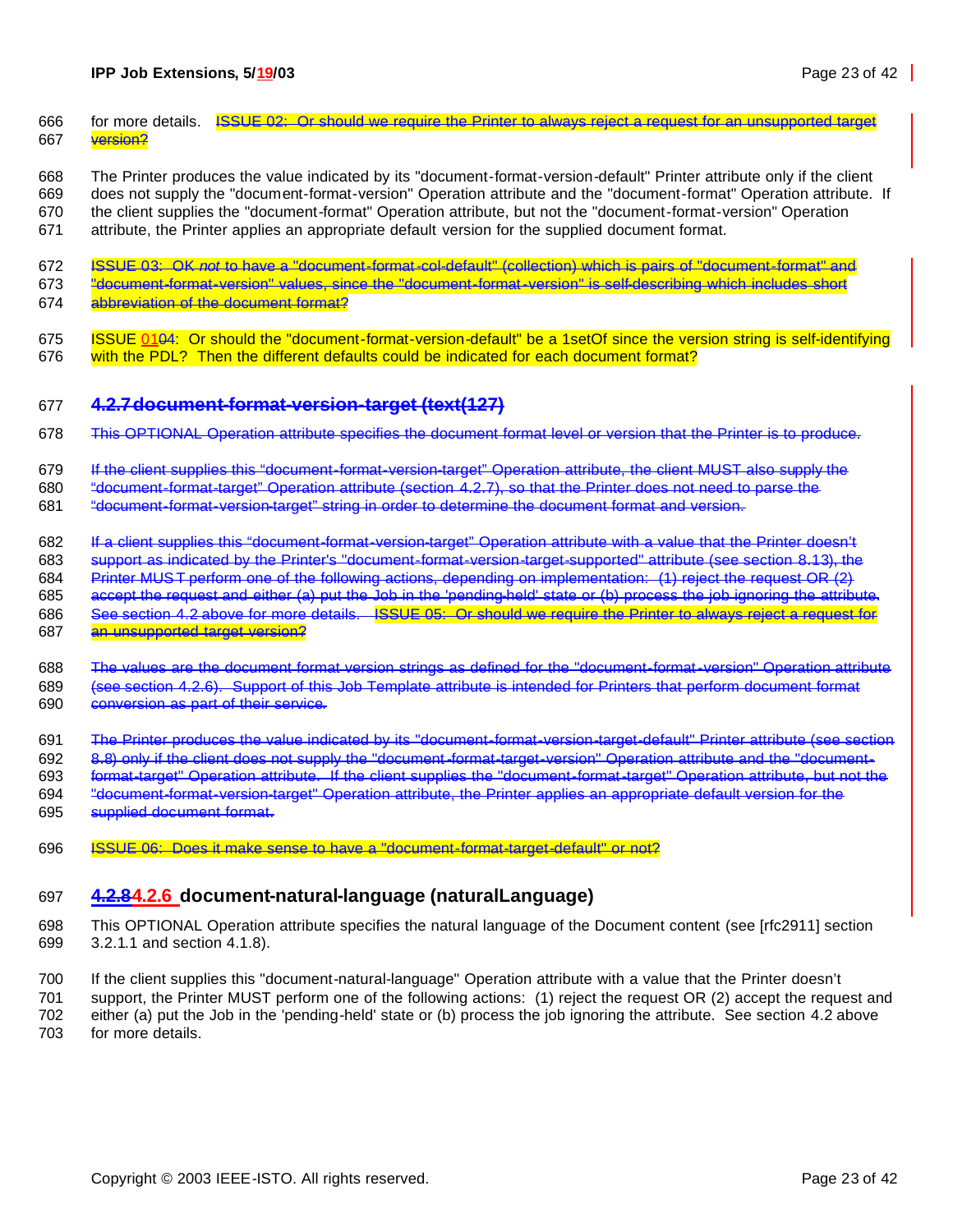704 The values MAY include region as well as the language according to [rfc2911 section 4.1.8. If the document 705 contains more than one language, the value is the first or primary language of the document. The Printer MAY use

- 706 this value to select fonts or other Globalization processing. As indicated in [rfc2911] section 4.1.8, example include:
- 707 'en': for English
- 708 'en-us': for US English
- 709 'fr': for French
- 710 'de': for German
- 711

# <sup>712</sup> **5 Job Template attributes**

713 Table 8 lists the new Job Template attributes defined in this specification. The Job Template attributes can be 714 supplied in the Job Creation operations: Print-Job, Print-URI, and Create-Job operations.

715 Job Template attributes are OPTIONAL for a Printer to support and for a client to supply in a Job Creation request. If 716 a Printer supports a Job Template attribute, then it MUST copy the supplied attribute to the Job object, respectively 717 so that a client MAY query the attributes in subsequent Get-Job-Attributes/Get-Jobs operations

718 If a Job Template collection attribute is supported (see [rfc3382]), then there are conformance requirements for which

719 member attributes MUST be supported and which member attributes a client MUST supply as indicated in the

720 Conformance column for each collection member attribute in Table 8.

## 721 **Table 8 - Job Template attributes**

| <b>Job Template</b><br>attribute name "xxx" | <b>Attribute Syntax</b> | <b>Printer: Default Value</b><br>attribute syntax<br>"xxx-default" | <b>Printer: Supported Values</b><br>attribute syntax<br>"xxx-supported" |
|---------------------------------------------|-------------------------|--------------------------------------------------------------------|-------------------------------------------------------------------------|
| job-copies                                  | integer(1:MAX)          | integer(1:MAX)                                                     | rangeOfInteger(1:MAX)                                                   |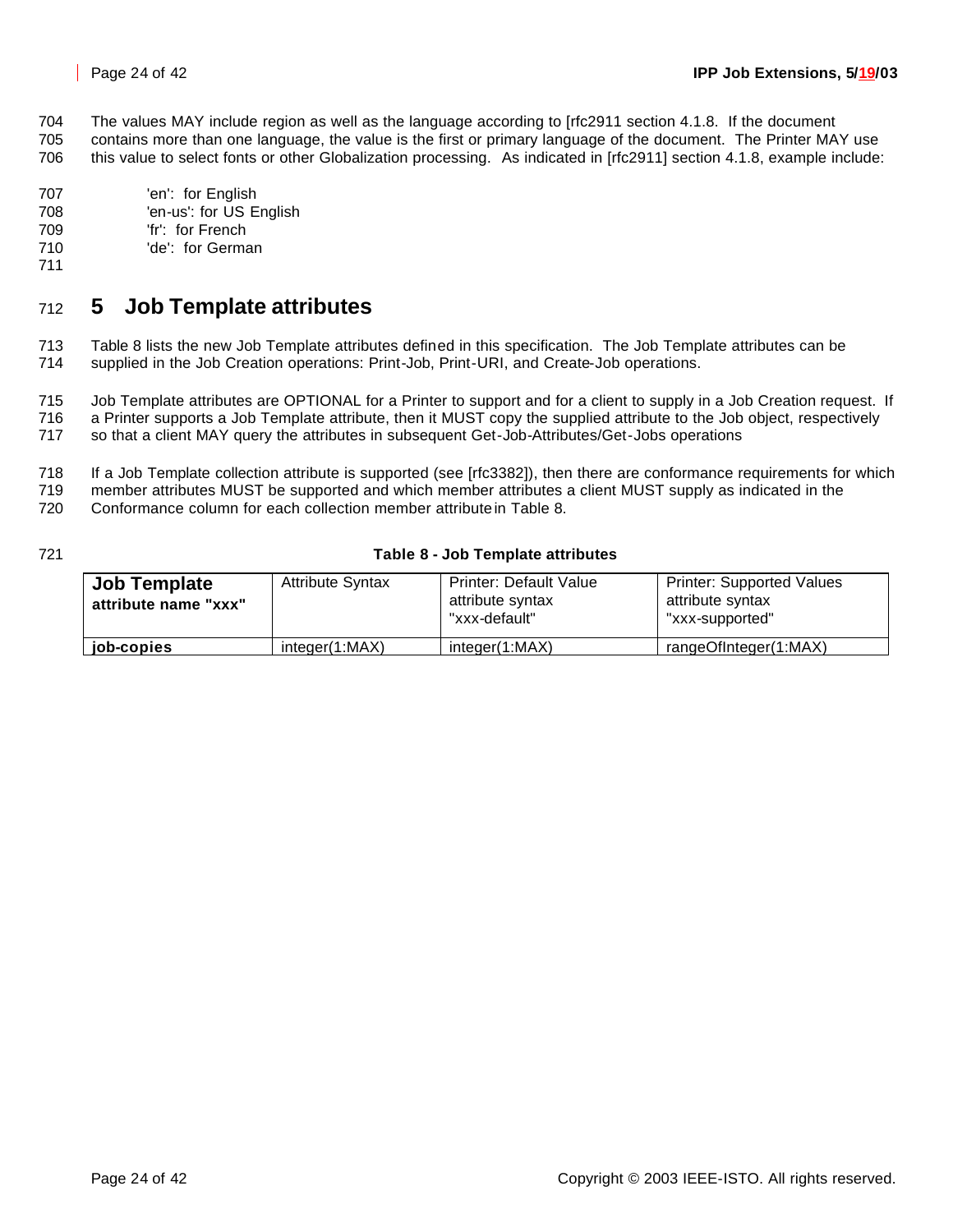| <b>Job Template</b><br>attribute name "xxx"   | <b>Attribute Syntax</b>      | <b>Printer: Default Value</b><br>attribute syntax<br>"xxx-default" | <b>Printer: Supported Values</b><br>attribute syntax<br>"xxx-supported" |
|-----------------------------------------------|------------------------------|--------------------------------------------------------------------|-------------------------------------------------------------------------|
|                                               |                              |                                                                    |                                                                         |
| job-cover-back                                | collection                   | collection                                                         | 1setOf type2 keyword                                                    |
| cover-type                                    | type2 keyword                | ٠                                                                  | 1setOf type2 keyword                                                    |
| media                                         | type3 keyword  <br>name(MAX) | ۰                                                                  | 1setOf (type3 keyword   name(MAX))                                      |
| media-col                                     | collection                   | $\blacksquare$                                                     | 1setOf type2 keyword                                                    |
| member attributes<br>[pwg5100.3]              | See [pwg5100.3]              | $\overline{a}$                                                     |                                                                         |
| job-cover-front                               | collection                   | collection                                                         | 1setOf type2 keyword                                                    |
| member attributes -<br>same as job-cover-back | see job-cover-back           |                                                                    |                                                                         |
| job-finishings                                | 1setOf type2 enum            | 1setOf type2 enum <sup>16</sup>                                    | 1setOf type2 enum                                                       |
| job-finishings-col                            | collection                   | collection <sup>16</sup>                                           | 1setOf type2 keyword                                                    |
| finishing-template                            | name(MAX)                    |                                                                    | 1setOf name(MAX)                                                        |
| stitching                                     | collection                   |                                                                    | 1setOf type2 keyword                                                    |
| stitching-reference -<br>edge                 | type2 keyword                | $\blacksquare$                                                     | 1setOf type2 keyword                                                    |
| stitching-offset                              | integer (0:MAX)              | $\overline{\phantom{0}}$                                           | 1setOf (integer(0:MAX)<br>rangeOfInteger(0:MAX))                        |
| stitching-locations                           | 1setOf integer(0:MAX)        | $\overline{a}$                                                     | 1setOf (integer(0:MAX)<br>rangeOfInteger(0:MAX))                        |

# 722 **5.1 Job Template attributes defined for use with multi-document jobs**

 This section defines additional Job Template attributes for use with multi-document Jobs. These Job Template attributes MUST be supplied in Job Creation operations only. They have the "job-" prefix to indicate this scope. This Job Template attribute MUST NOT be supplied in the "page-overrides" Job Template attribute [override]. Unless specified otherwise, each Job Template attribute has a corresponding "xxx-default" and "xxx-supported Job Template Printer attribute. See Table 11 for the attribute syntax.

## 728 **5.1.1 job-copies (integer(1:MAX))**

 This OPTIONAL Job Template attribute specifies the number of job copies, i.e., with all of the Documents taken together. Its interpretation is independent of the value of the "multiple-document-handling" Job Template attribute. See the "copies" Job Template attribute defined in [rfc2911] section 4.2.5 which switches between job copies and document copies depending on the value of the "multiple-document-handling" Job Template attribute ([rfc2911] section 4.2.4). The "job-copies" Job Template attribute is equivalent to "copies" with "multiple-document-handling" = 'single-document-new-sheet'.

#### 735 **5.1.1.1 job-copies-default (integer(1:MAX))**

736 This OPTIONAL Job Template Printer attribute specifies the default number of copies for the job as a whole. The 737 Printer MUST support this attribute if it supports the "job-copies" Job Template attribute.

## 738 **5.1.1.2 job-copies-supported (rangeOfInteger(1:MAX))**

739 This OPTIONAL Job Template Printer attribute specified the supported range of the number of copies for the job as a 740 whole. The Printer MUST support this attribute if it supports the "job-copies" Job Template attribute.

<sup>&</sup>lt;sup>16</sup> The "job-finishings" and "job-finishings-col" Job Template attributes also include corresponding "job-finishingsready" (1setOf enum) and "job-finishings-col-ready" (1setOf collection).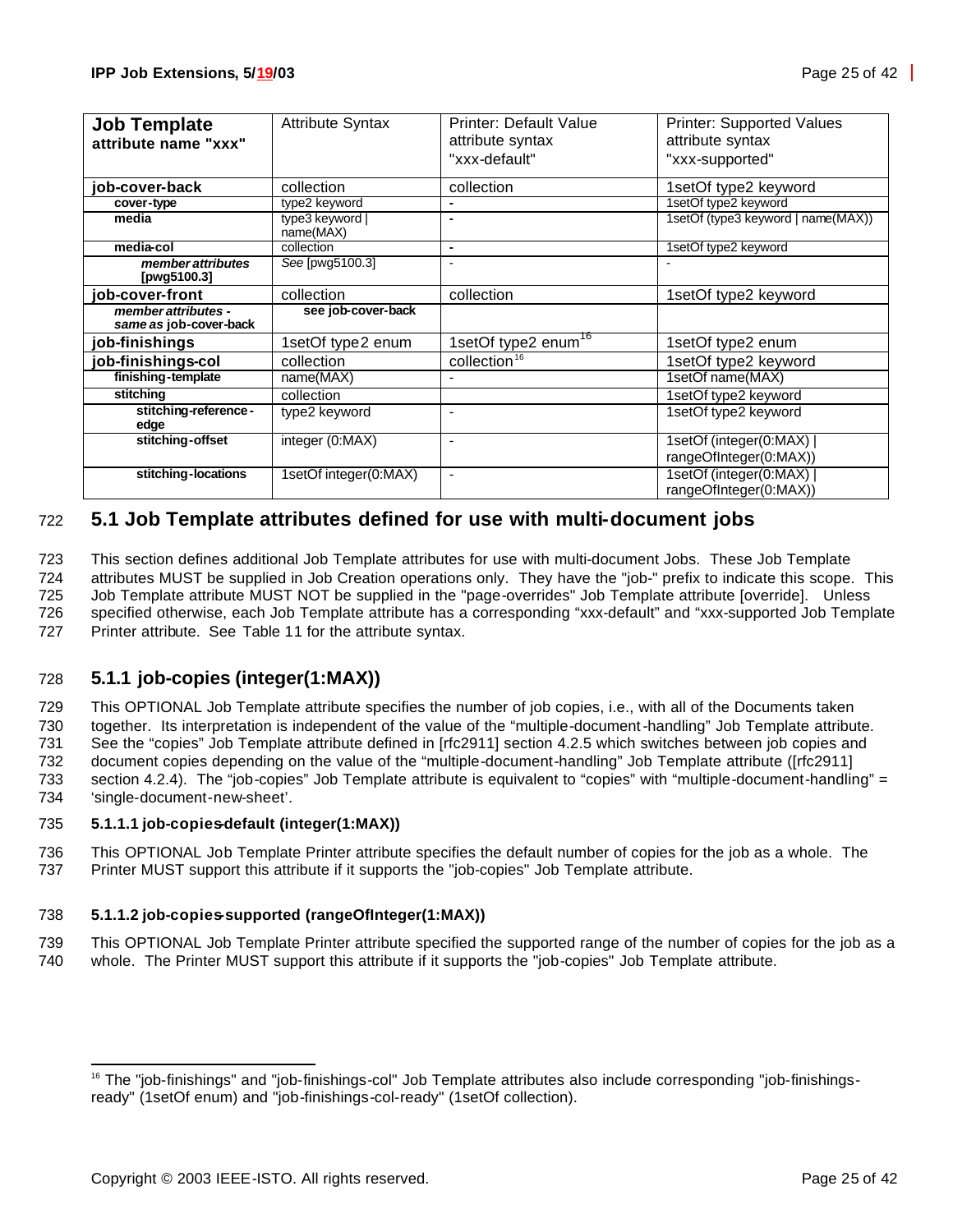## **5.1.2 job-cover-back (collection)**

This OPTIONAL Job Template attribute specifies the cover for the back of the job, i.e., with all of the Documents

 taken together and is independent of the value of the "multiple-document-handling" Job Template attribute. The member attributes are the same as "cover-back" (see [pwg5100.3] section 3.1). However, the "cover-back" Job

Template attribute switches between a job back cover and a document back cover depending on the value of the

- "multiple-document-handling" Job Template attribute ([rfc2911] section 4.2.4). The "job-cover-back" Job Template
- attribute is equivalent to "cover-back" with "multiple-document-handling" = 'single-document-new-sheet'.

#### **5.1.2.1 job-cover-back-default (collection)**

 This OPTIONAL Job Template Printer attribute specifies the default the cover for the back of the job. The Printer MUST support this attribute if it supports the "job-cover-back" Job Template attribute.

#### **5.1.2.2 job-cover-back-supported (1setOf type2 keyword)**

 This OPTIONAL Job Template Printer attribute specified the supported member attributes of the "job-cover-back" Job Template collection attributes. The Printer MUST support this attribute if it supports the "job-cover-back" Job Template attribute.

## **5.1.3 job-cover-front (collection)**

 This OPTIONAL Job Template attribute specifies the cover for the front of the job, i.e., with all of the Documents taken together and is independent of the value of the "multiple-document-handling" Job Template attribute. The member attributes are the same as the "cover-front" Job Template attribute (see [pwg5100.3] section 3.2). However, the "cover-front" Job Template attribute switches between a job front cover and a document front cover depending on the value of the "multiple-document-handling" Job Template attribute ([rfc2911] section 4.2.4). The "job-cover-front" Job Template attribute is equivalent to "cover-front" with "multiple-document-handling" = 'single-document-new-sheet'.

## **5.1.3.1 job-cover-front-default (collection)**

 This OPTIONAL Job Template Printer attribute specifies the default the cover for the front of the job. The Printer MUST support this attribute if it supports the "job-cover-front" Job Template attribute.

#### **5.1.3.2 job-cover-front-supported (1setOf type2 keyword)**

 This OPTIONAL Job Template Printer attribute specified the supported member attributes of the "job-cover-front" Job Template attributes. The Printer MUST support this attribute if it supports the "job-cover-front" Job Template collection attribute.

## **5.1.4 job-finishings (1setOf type2 enum)**

 This OPTIONAL Job Template attribute specifies the job finishings, i.e., with all of the Documents taken together. Its interpretation is independent of the value of the "multiple-document-handling" Job Template attribute. See the "finishings" Job Template attribute defined in [rfc2911] section 4.2.6 which switches between job finishings and document finishings depending on the value of the "multiple-document-handling" Job Template attribute ([rfc2911] section 4.2.4). The "job-finishings" Job Template attribute is equivalent to "finishings" with "multiple-document-handling" = 'single-document-new-sheet'.

## **5.1.4.1 job-finishings-default (1setOf type2 enum)**

 This OPTIONAL Job Template Printer attribute specifies the default job finishings. The Printer MUST support this attribute if it supports the "job-finishings" Job Template attribute.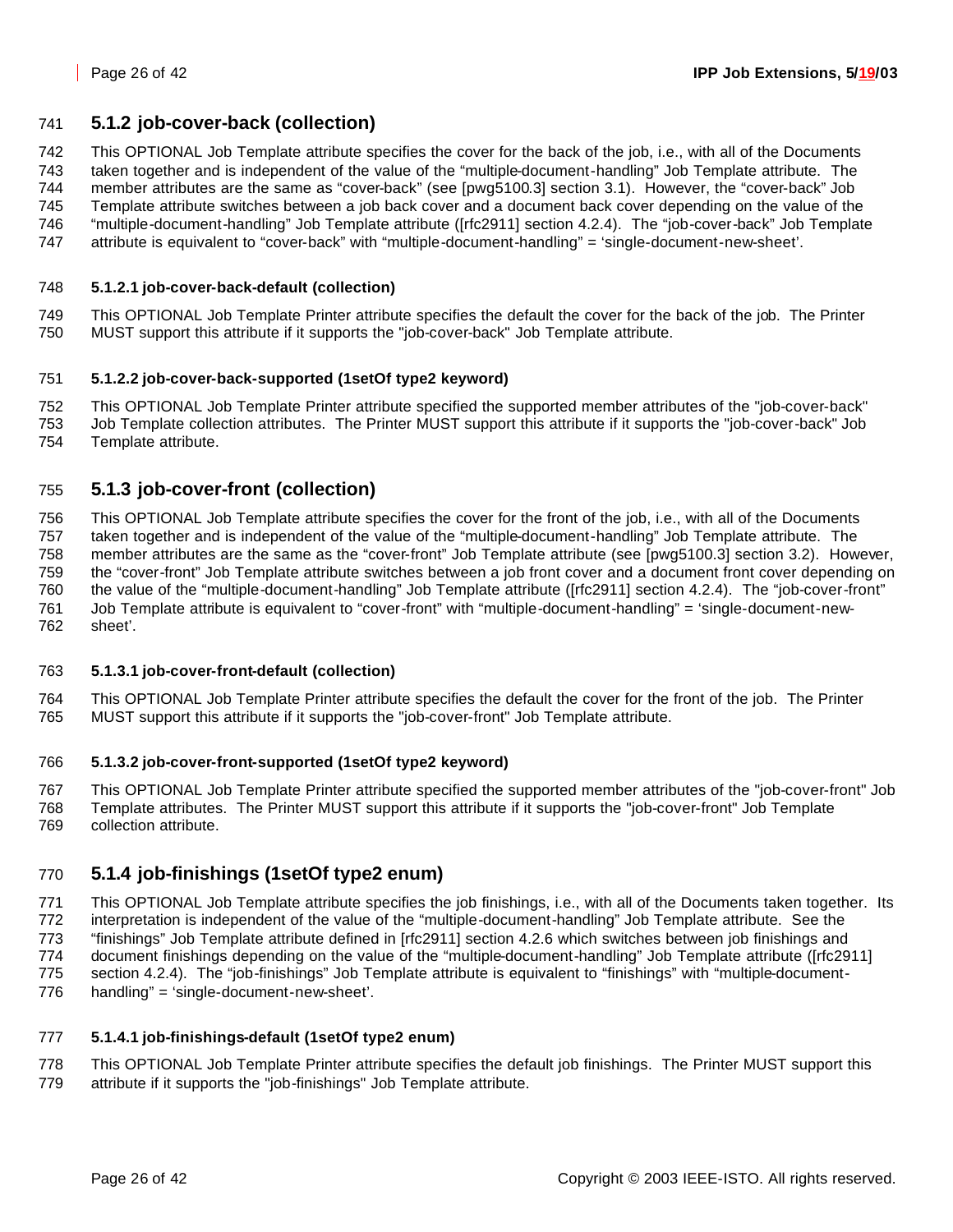#### **5.1.4.2 job-finishings-ready (1setOf type2 enum)**

This OPTIONAL Job Template Printer attribute specifies the ready job finishings, that is, the job finishings that maybe

 used without operation intervention. The Printer MUST support this attribute if it supports the "job-finishings" Job Template attribute.

#### **5.1.4.3 job-finishings-supported (1setOf type2 keyword)**

 This OPTIONAL Job Template Printer attribute specified the supported job finishings values. The Printer MUST support this attribute if it supports the "job-finishings" Job Template attribute.

## **5.1.5 job-finishings-col (1setOf collection)**

 This OPTIONAL Job Template attribute specifies the job finishings collection, i.e., with all of the Documents taken together. Its interpretation is independent of the value of the "multiple-document-handling" Job Template attribute. See the "finishings-col" Job Template attribute defined in [pwg5100.3] section 3.2 which switches between job finishings collection and document finishings collection depending on the value of the "multiple-document-handling" Job Template attribute ([rfc2911] section 4.2.4). The "job-finishings-col" Job Template attribute is equivalent to "finishings-col" with "multiple-document-handling" = 'single-document-new-sheet'.

#### **5.1.5.1 job-finishings-col-default (collection)**

 This OPTIONAL Job Template Printer attribute specifies the default job finishings collection. The Printer MUST support this attribute if it supports the "job-finishings-col" Job Template attribute.

#### **5.1.5.2 job-finishings-col-ready (collection)**

 This OPTIONAL Job Template Printer attribute specifies the ready job finishings collection, that is, the job finishings collection that maybe used without operation intervention. The Printer MUST support this attribute if it supports the "job-finishings-col" Job Template attribute.

#### **5.1.5.3 job-finishings-col-supported (1setOf type2 keyword)**

 This OPTIONAL Job Template Printer attribute specified the supported member attributes of the "job-finishings-col" Job Template collection attribute. The Printer MUST support this attribute if it supports the "job-finishings-col" Job Template attribute.

# **6 Job Description attributes**

 Table 9 lists the new Job Description defined in this IPP specification. Job Description attributes are Job object attributes that are filled in by the Printer. Some Job Description attribute values are supplied by the client in the Job operation using corresponding Operation attributes as indicated with "**Þy**". The Printer MUST NOT support modification of any of these Job Description attributes using the Set-Job-Attributes operation ([rfc3380]).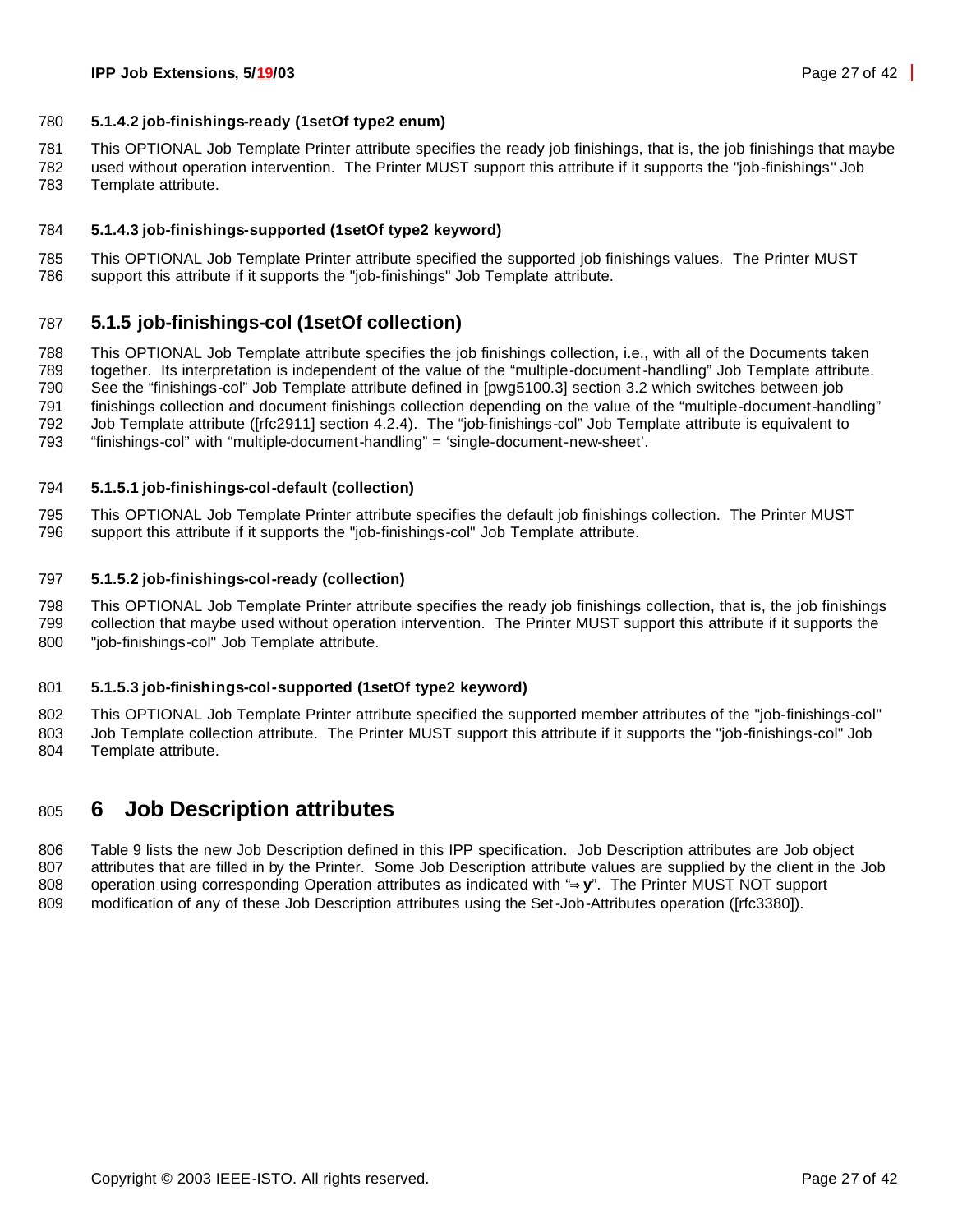| Legend:                     |                                                                                                                                                                                                                                                                                                                                                            |
|-----------------------------|------------------------------------------------------------------------------------------------------------------------------------------------------------------------------------------------------------------------------------------------------------------------------------------------------------------------------------------------------------|
| <b>IPP attribute syntax</b> | the attribute syntax (see [rfc2911] section 4.1).                                                                                                                                                                                                                                                                                                          |
| Set by                      | indicates whether the value is set by the client or Printer in the Job Creation operation:<br>client - means that the Printer MUST populate this Job Description attribute by<br>copying from the corresponding Operation attribute that the client MAY supply<br>in the Job Creation operation. See Table 6 for the corresponding Operation<br>attribute. |
|                             | <b>Printer</b> - means that the Printer sets the value based on the state of the Printer.                                                                                                                                                                                                                                                                  |
| <b>Printer conformance</b>  | indicates MUST or MAY for Printer conformance.                                                                                                                                                                                                                                                                                                             |
| Reference                   | references to the sub-section in this document if there is significant information there.<br>Those subsections that are only references to other specifications contain only that<br>reference in the Reference column.                                                                                                                                    |

#### 810 **Table 9 - Job Description attributes**

| <b>Job Description</b><br>attribute name | <b>IPP Attribute Syntax</b> | Set by  | Printer<br>conformance | Reference          |
|------------------------------------------|-----------------------------|---------|------------------------|--------------------|
| ipp-attribute-fidelity                   | boolean                     | client  | <b>MAY</b>             | [this spec] §6.1   |
| job-errors-count                         | integer(0:MAX)              | Printer | <b>MAY</b>             | [this spec] §6.2   |
| job-mandatory-attributes                 | 1setOf type2 keyword        | client  | <b>MAY</b>             | [this spec] §6.3   |
| job-warnings-count                       | integer(0:MAX)              | Printer | <b>MAY</b>             | [this spec] §6.4   |
| output-device-requested                  | name(127)                   | client  | <b>MAY</b>             | [this spec] §6.5   |
| output-device-assigned                   | name(127)                   | Printer | MAY                    | [rfc2911] §4.3.7.2 |

811

812 Most of the existing "job-state" and "job-state-reasons" Job Description attribute values apply equally well to<br>813 individual documents in a multi-document job (with removal of the 'job-' prefix for those that apply t

individual documents in a multi-document job (with removal of the 'job-' prefix for those that apply to both Job and

 Document). Furthermore, the job states are completely service-type neutral, so they can apply to scanning. faxing, formatting processes as well. The job state reasons have a number of reasons that are print service specific, but most can apply to other types of service as well. The reason for separating state from reasons, is so that the states can be the fundamental states that most implementations have, while the state reasons can vary depending on the

818 sophistication of the system. The states are the ones that clients are most likely to base actions upon, and the state

819 reasons are more information, both for programs and people.

# 820 **6.1 ipp-attribute-fidelity (boolean)**

821 This OPTIONAL Job Description attribute indicates the value of the corresponding "ipp-attribute-fidelity" Operation 822 attribute ( $[rfc2911]$  section 3.2.1.1)<sup>17</sup> that the client supplied in the Job Creation operation. This Job Description 823 attribute has no effect on the processing of the job once the Job Creation operation has been accepted<sup>18</sup>. However, 824 this attribute does provide an audit capability to the user and service desk for comparing unexpected printed results 825 with what was submitted.

# 826 **6.2 job-errors-count (integer(0:MAX))**

827 This OPTIONAL Job Description attribute counts the number of errors encountered processing the job as a whole.

828 An error where some portion of the printed output is not present, such as a glyph encountered which isn't in the 829 Printer's font or an image in a page was in a format that the Printer didn't support, though the Printer did support the

830 overall document format.

  $17$  The "ipp-attribute-fidelity" attribute is defined only as an Operation attribute in [rfc2911]. This specification is defining it as a Job Description attribute as well which the Printer MAY support.

<sup>&</sup>lt;sup>18</sup> The "ipp-attribute-fidelity" and "job-mandatory-attributes" Operation attributes do have effect after the Job Creation operation when the Document Object is supported [ippdoc].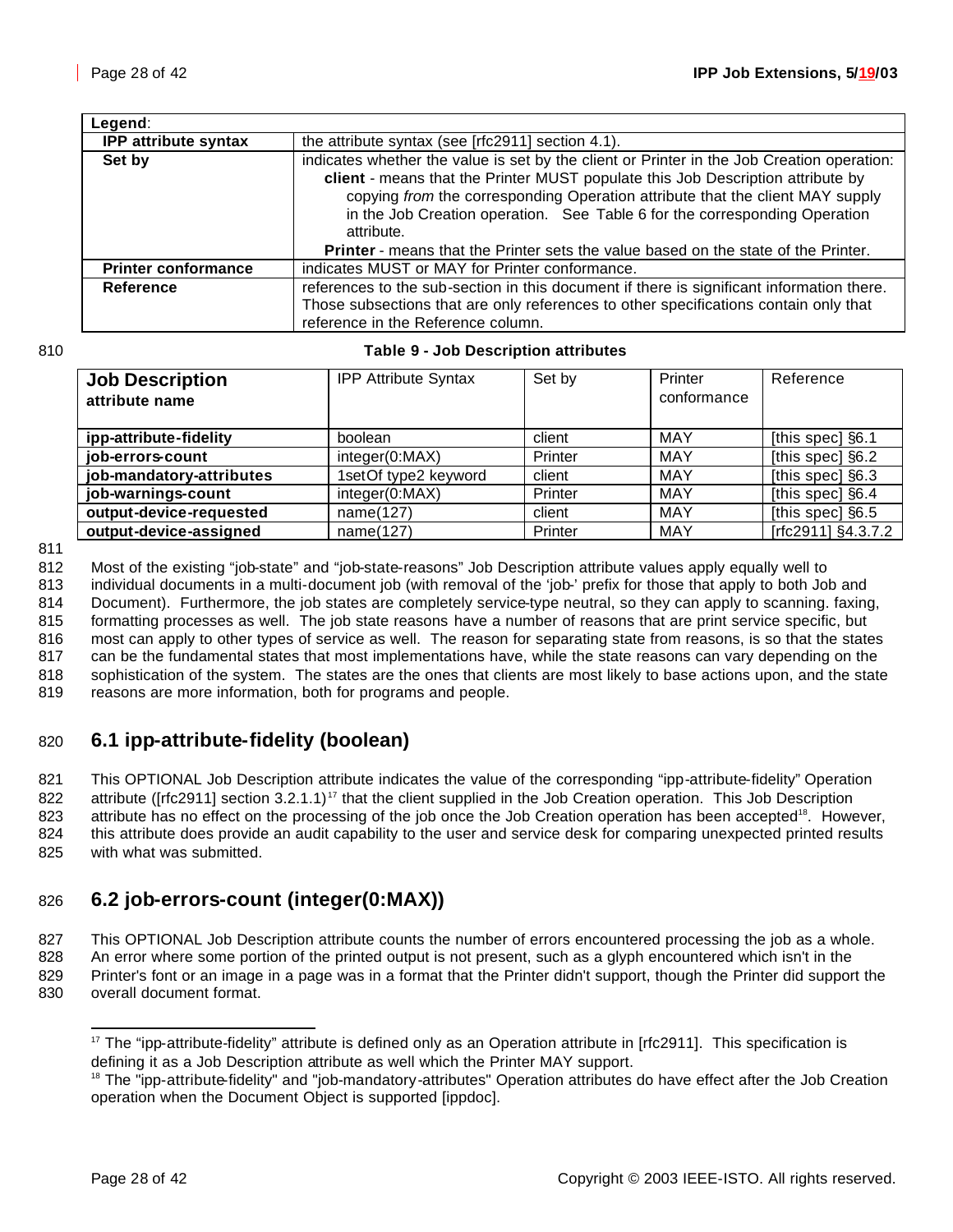# **6.3 job-mandatory-attributes (1setOf type2 keyword)**

 This OPTIONAL Job Description attribute indicates which Job Template attributes that the client required that the Printer Honor in order to accept the Job Creationrequest. The Printer populates this attribute with the value of the corresponding "job-mandatory-attributes" Operation attribute (see section 4.1.2) supplied by the client in the Job Creation operation. This Job Description attribute has no effect on the processing of the job once the Job Creation 836 operation has been accepted<sup>18</sup>. However, this Job Description attribute does provide an audit capability of the Job object in the Job History (see [rfc2911] section 4.3.7.2) to the user and service desk for comparing unexpected printed results with what was submitted. See section 4.1.2 for additional details of the semantics of this "job-mandatory-attributes" Operation attribute that are not repeated here.

# **6.4 job-warnings-count (integer(0:MAX))**

 This OPTIONAL Job Description attribute counts the number of warnings encountered processing the job as a whole. A warning is where no information is lost, but the appearance of the printed output MAY not be as expected.

# **6.5 output-device-requested (name(127))**

844 This OPTIONAL Job Description attribute indicates the name of the output device that the client has supplied in the "output-device-requested" Operation attribute (see section 4.1.3), if any, in the Job Creation operation. The Printer sets the Job's "output-device-assigned" Job Description attribute (see [rfc2911] section ) to the name of the actual device assigned.

# **7 New values to existing attributes**

This section defines new values to existing attributes.

# 7.1 **New job-state-reasons(1setOf type2 keyword) Values**

 The REQUIRED "job-state-reasons" Job Description attributes ([rfc2911] section 4.3.8) provide additional information about the job's current state, i.e., information that augments the value of the job's "job-state" attribute.

 These new values MAY be used with any job state for which the reason makes sense. When implemented, the Printer MUST return these values when the reason applies and MUST NOT return them when the reason no longer applies whether the value of the Job's "job-state" attribute changed or not. When the Job does not have any reasons for being in its current state, the value of the Job's "job-state-reasons" attribute MUST be 'none'.

 Note: While values cannot be added to the "job-state" attributes without impacting deployed clients that take actions upon receiving "job-state" values, it is the intent that additional "job-state-reasons" values can be defined and registered without impacting such deployed clients. In other words, the "job-state-reasons" attribute are intended to be extensible.

 Table 10 lists the new keyword values for the "job-state-reasons" attribute defined in this specification as indicated in the References column. In Table 10 the keywords are listed in alphabetic order, while in their descriptions following Table 10, they are listed in the most likely order of occurrence to help understanding.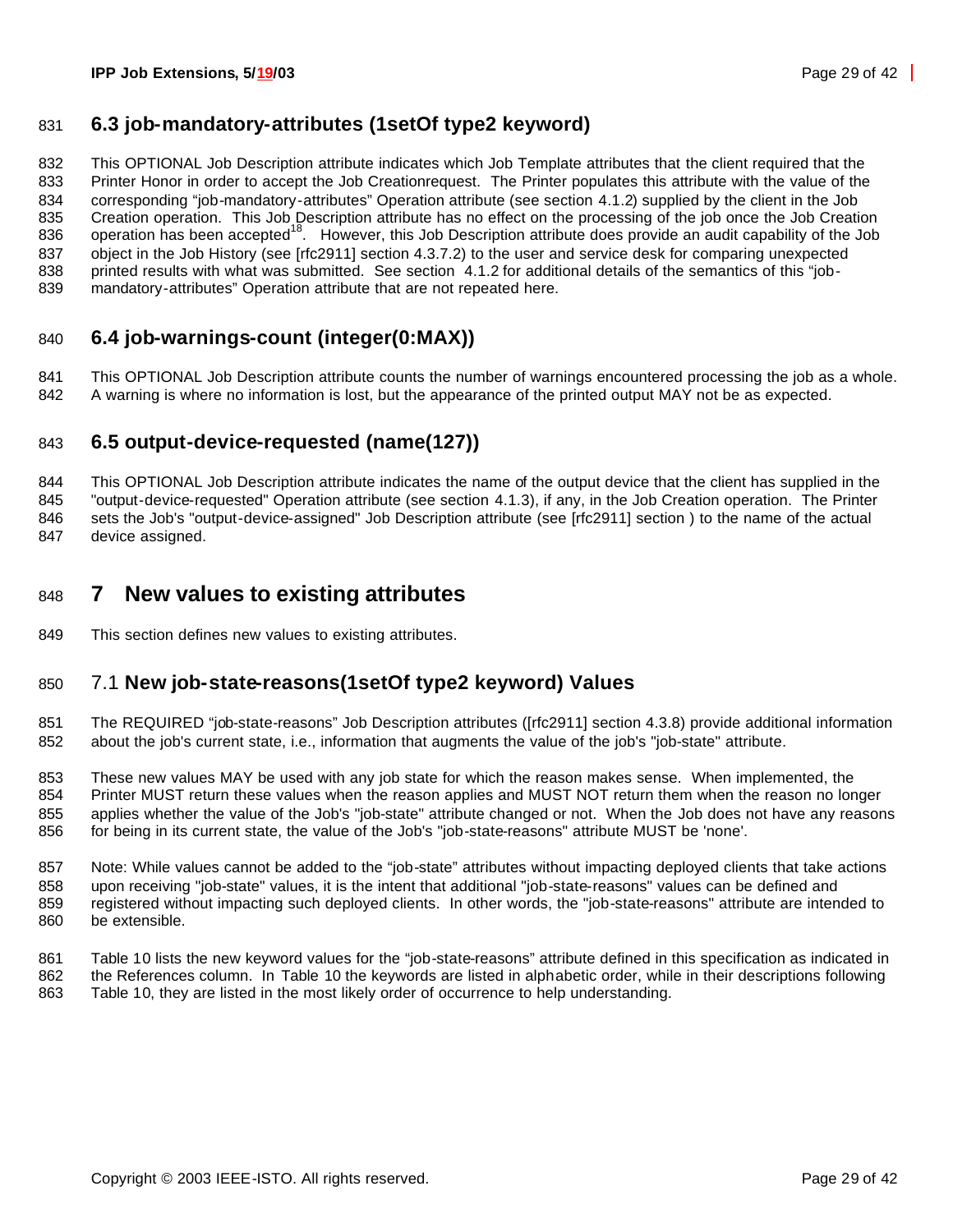864 **Table 10 - New "job-state-reasons" attribute values**

| <b>IPP Job Description</b> | <b>IPP Attribute Syntax</b>      | Printer     | Reference            |
|----------------------------|----------------------------------|-------------|----------------------|
| attribute name             | plus                             | conformance |                      |
|                            | Values                           |             |                      |
|                            |                                  |             |                      |
| job-state-reasons          | 1setOf type2 keyword             | MUST        | [ $rfc2911$ ] §4.3.8 |
|                            | digital-signature-did-not-verify | <b>MAY</b>  | [this spec] §7.1     |
|                            | digital-signature-type-not-      | <b>MAY</b>  | [this spec] §7.1     |
|                            | supported                        |             |                      |
|                            | job-digital-signature-wait       | <b>MAY</b>  | [this spec] $\S7.1$  |

865

866 For ease of understanding, the following value descriptions are presented in the order in which the reasons are likely 867 to occur (if implemented):

- 868 **'digital-signature-type-not-supported**: The Job contains a digital signature type that is not supported. 869 Implementation or site policy determines the state of the Job once this condition is detected.
- 870 **'job-digital-signature-wait'**: The Job is currently being held because the Job was submitted with a 871 "document-digital-signature" attribute value that is not supported. The operator MAY either cancel 872 the job or release it to be processed.
- 873 **'digital-signature-did-not-verify'**: The Job contains a digital signature type that is supported (see section 874 4.2.2), but the signature did not verify when the Printer attempted to verify the signature.
- 875

# <sup>876</sup> **8 New Printer Description attributes**

877 This section lists *the new* Printer Description attributes defined in this document. These Printer attributes describe 878 the Printer, such as "printer-name" and "printer-location". Some of them are "xxx-support ed" and "xxx-default" for 879 Operation attributes that the client can supply in a Job Creation request.

880

881 The column labels are:

| <b>Column Heading</b>                                                                                                                                                                                                                                                                                                                                                                                                                                                                                          |                                                                                                                                                                                                                                                                                                                                                                                                              |
|----------------------------------------------------------------------------------------------------------------------------------------------------------------------------------------------------------------------------------------------------------------------------------------------------------------------------------------------------------------------------------------------------------------------------------------------------------------------------------------------------------------|--------------------------------------------------------------------------------------------------------------------------------------------------------------------------------------------------------------------------------------------------------------------------------------------------------------------------------------------------------------------------------------------------------------|
| "Attribute Syntax"<br>the attribute syntax (see [rfc2911] section 4.1). Many "xxx-default" and "xxx-<br>supported" attributes have the 'collection' syntax which consists of a number of<br>member attributes. These member attributes are not listed in this table when they are<br>the same as the corresponding "xxx" attribute in Table 8. Only those few Printer<br>attribute collection attributes that do not have a corresponding Job Template attributes<br>show the member attributes in this table. |                                                                                                                                                                                                                                                                                                                                                                                                              |
| "Printer Conf."                                                                                                                                                                                                                                                                                                                                                                                                                                                                                                | the IPP/1.1 Printer conformance requirements for supporting the attribute. Those<br>attributes labeled as "MAY" may have conditional requirements that require their<br>support, if the Printer supports the corresponding Operation attribute. If a Printer<br>supports the "xxx" Operation attribute, then it MUST also support the corresponding<br>"xxx-default" and "xxx-supported" Printer attributes. |
| "Reference"                                                                                                                                                                                                                                                                                                                                                                                                                                                                                                    | the section which defines the semantics of the attribute.                                                                                                                                                                                                                                                                                                                                                    |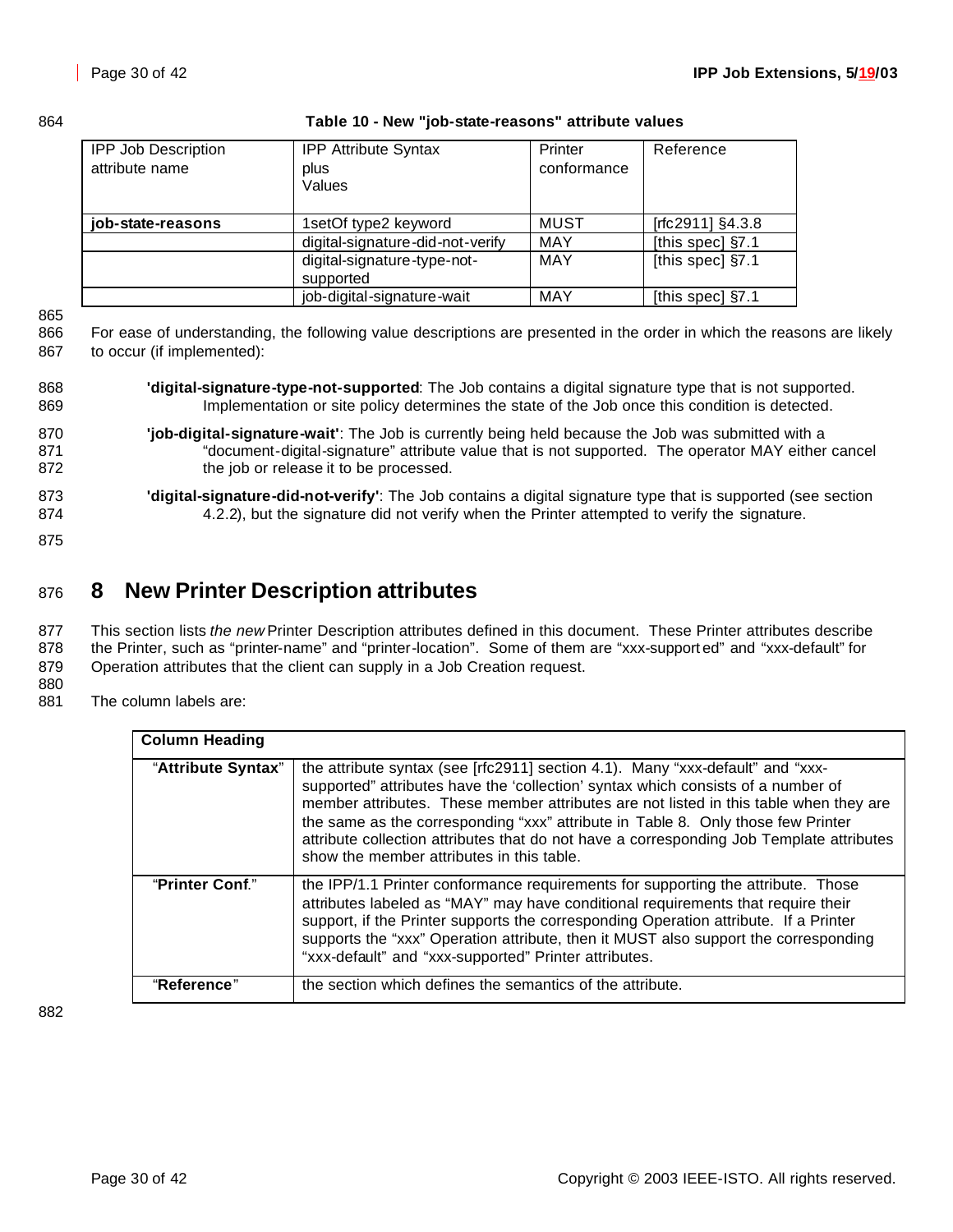| 883 | Table 11 - New Printer Description attributes |
|-----|-----------------------------------------------|
|     |                                               |

| Printer Description attribute name       | <b>Attribute Syntax</b>     | Printer Conf.       | Reference             |
|------------------------------------------|-----------------------------|---------------------|-----------------------|
|                                          |                             |                     |                       |
| document-charset-default                 | charset                     | CMUST <sup>19</sup> | [this-spec] $\S$ 8.1  |
| document-charset-supported               | 1setOf charset              | CMUST <sup>9</sup>  | [this-spec] §8.2      |
| document-digital-signature-default       | type2 keyword               | MAY                 | [this-spec] §8.3      |
| document-digital-signature-supported     | 1setOf type2 keyword        | MAY                 | [this-spec] §8.4      |
| document-format-details-default          | collection                  | CMUST <sup>20</sup> | [this-spec] §8.5      |
| document-format-details-supported        | 1setOf type2 keyword        | CMUST <sup>20</sup> | [this-spec] §8.6      |
| document-format-details-implemented      | 1setOf collection           | CMUST <sup>20</sup> | [this-spec] §8.7      |
| document-format-target-default           | mimeMediaType               | <b>MAY</b>          | [this spec] §8.8      |
| document-format-target-supported         | <b>1setOf mimeMediaType</b> | <b>MAY</b>          | [this spec] §8.9      |
| document-format-version-default          | text $(127)$                | MAY                 | [this-spec] §8.8      |
| document-format-version-supported        | 1setOf text(127)            | MAY                 | [this-spec] §8.9      |
| document-format-version-target-default   | mimeMediaType               | <b>MAY</b>          | [this spec] §8.12     |
| document-format-version-target-supported | <b>1setOf mimeMediaType</b> | <b>MAY</b>          | [this spec] §8.13     |
| document-natural-language-default        | naturalLanguage             | MAY                 | [this-spec] $\S 8.10$ |
| document-natural-language-supported      | 1setOf naturalLanguage      | MAY                 | [this-spec] §8.11     |
| output-device-requested-supported        | 1setOf name(127)            | MAY                 | [this spec] §8.12     |

884

885 The remainder of this section defines the Printer Description attributes that are not defined in other specifications.

886 Most of these are "xxx-default" and "xxx-supported" Printer Description attributes. A Printer MUST support these

887 Printer Description attributes, if it supports the corresponding Operation attributes, in order to indicate the default and 888 supported values that the Printer supports.

## 889 **8.1 document-charset-default (charset)**

 This CONDITIONALLY REQUIRED Printer Description attribute indicates the default charset that the Printer will assume for charset-ambiguous document formats when the client omits the "document-charset" Operation attribute (section 4.2.1). The Printer MUST support this attribute if it supports any charset-ambiguous document formats (see section 4.2.1)

# 894 **8.2 document-charset-supported (1setOf charset)**

895 This CONDITIONALLY REQUIRED Printer Description attribute indicates the charsets that the Printer supports in 896 Document Content, that is, supports as values of the "document-charset" Operation attribute (section 4.2.1). The 897 Printer MUST support this attribute if it supports any charset-ambiguous document formats (see section 4.2.1).

# 898 **8.3 document-digital-signature-default (type2 keyword)**

899 This OPTIONAL Printer Description attribute indicates the default digital signature, if any, that the Printer will assume 900 when the client omits the "document-digital-signature" Operation attribute (section 4.2.2). The Printer MUST support 901 this attribute if it supports the "document-digital-signature" Operation attribute.

 <sup>19</sup> The Printer MUST support the "document-charset-default" and "document-charset-supported" Printer Description attributes, if the Printer supports a charset-ambiguous document format (see section 4.2.1).

<sup>&</sup>lt;sup>20</sup> The Printer MUST support the "document-format-details-default", "document-format-details-supported", and "document-format-details-implemented" Printer attributes if the Printer supports a packaging document format, such as application/zip or multipart/related.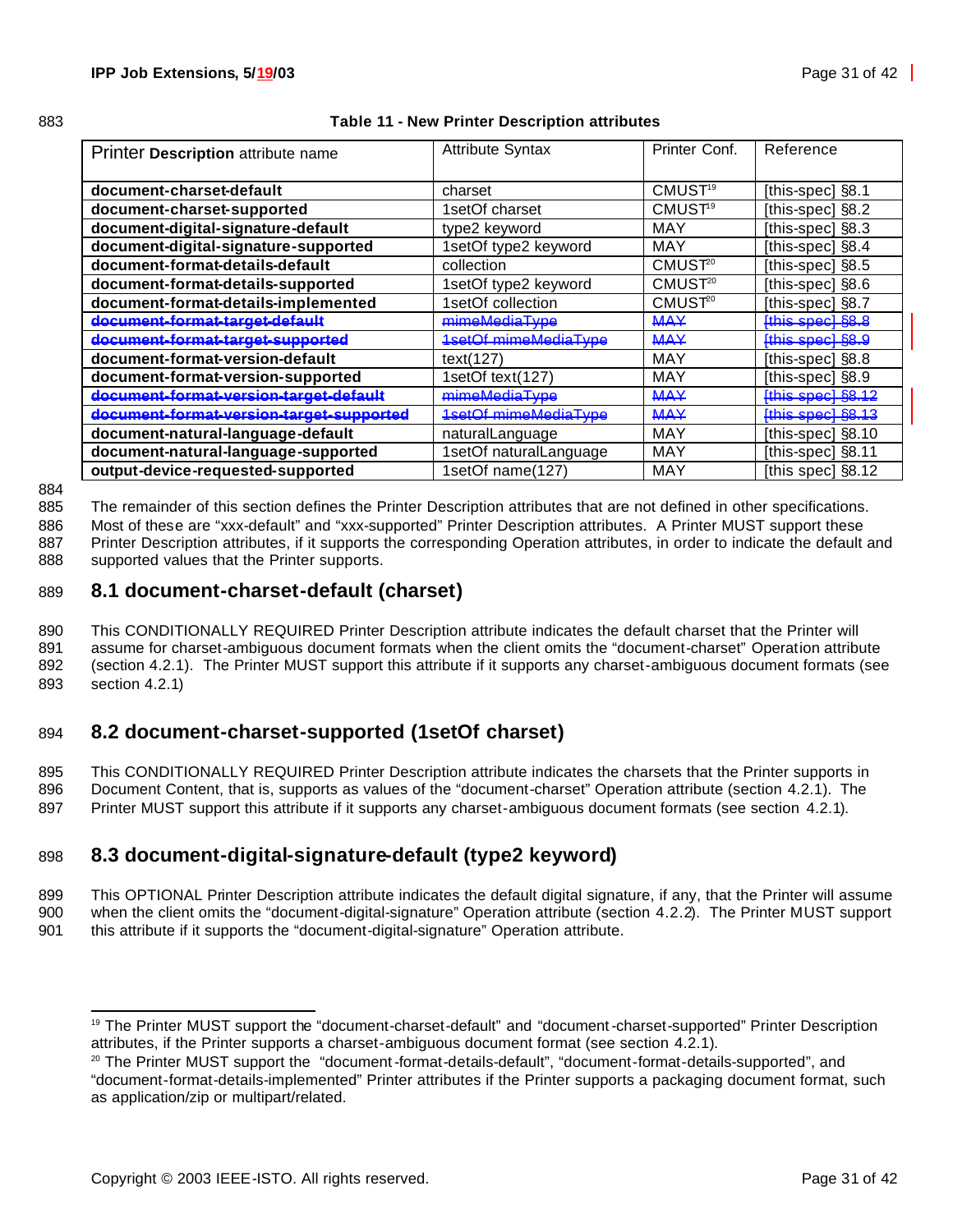# 902 **8.4 document-digital-signature-supported (1setOf type2 keyword)**

903 This OPTIONAL Printer Description attribute indicates the digital signature technologies that the Printer supports in 904 Document Contents, that is, supports as values of the "document-digital-signature" Operation attribute (section 905 4.2.2). The Printer MUST support this attribute if it supports the "document-digital-signature" Operation attribute.

# 906 **8.5 document-format-details-default (collection)**

907 This CONDITIONALLY REQUIRED Printer Description attribute indicates the default document format details that 908 the Printer will assume when the client omits the "document-format-details" Operation attribute (section §4.2.4). The 909 Printer MUST support this attribute if it supports the "document-format-details" Operation attribute.

# 910 **8.6 document-format-details-supported (1setOf type2 keyword)**

911 This CONDITIONALLY REQUIRED Printer Description attribute lists the type2 keyword names of the member

912 attributes of "document-format-details" that the Printer supports. If the Printer supports the "document-format-details"

913 (1setOf collection) Operation attribute, the Printer MUST support this "document-format-details" (1setOf type2

914 keyword) Printer Description attribute. Table 12 lists the type2 keywords defined for use in the "document-format-

915 details-supported" Printer attribute.

#### 916 **Table 12 - Keyword values of "document-format-details-supported Printer attribute**

| Type2 keyword values                | Printer conformance |
|-------------------------------------|---------------------|
|                                     |                     |
| document-source-application-name    | MAY                 |
| document-source-application-version | <b>MAY</b>          |
| document-source-os-name             | <b>MAY</b>          |
| document-source-os-version          | <b>MAY</b>          |
| document-format                     | <b>MUST</b>         |
| document-format-device-id           | <b>MAY</b>          |
| document-format-version             | <b>MUST</b>         |
| document-natural-language           | MAY                 |

917

# 918 **8.7 document-format-details-implemented (1setOf collection)**

919 This CONDITIONALLY REQUIRED<sup>21</sup> Printer Description attribute lists the combinations of the values of the member attributes of "document-format-details" that the Printer has implemented. If the Printer supports the "document-921 format-details" Operation attribute, the Printer MUST support this "document-format-details-implemented" Printer Description attribute with the same member attributes that it supports for the "document-format-details" Operation attribute (section 4.2.4) as indicated in the Printer's "document-format-details-supported" Printer Description attribute (section 8.6). Each "xxx-implemented" member attribute is multi-valued with the same attribute syntax as the corresponding "document-format-details" attribute.

926 | ISSUE 0207: Bob's issue about truth in advertising. Don't penalize truth. Does allowing these Operation attribute 927 keyword names in the "user-defined-attributes-supported" Printer attribute allow the Printer to accept any values 928 without returning the attribute in the Unsupported Attributes group?

 <sup>21</sup> The Printer MUST support the "document-format-details-implemented" Printer Description attribute if the Printer supports a packaging document format, such as application/zip or multipart/related MIME types.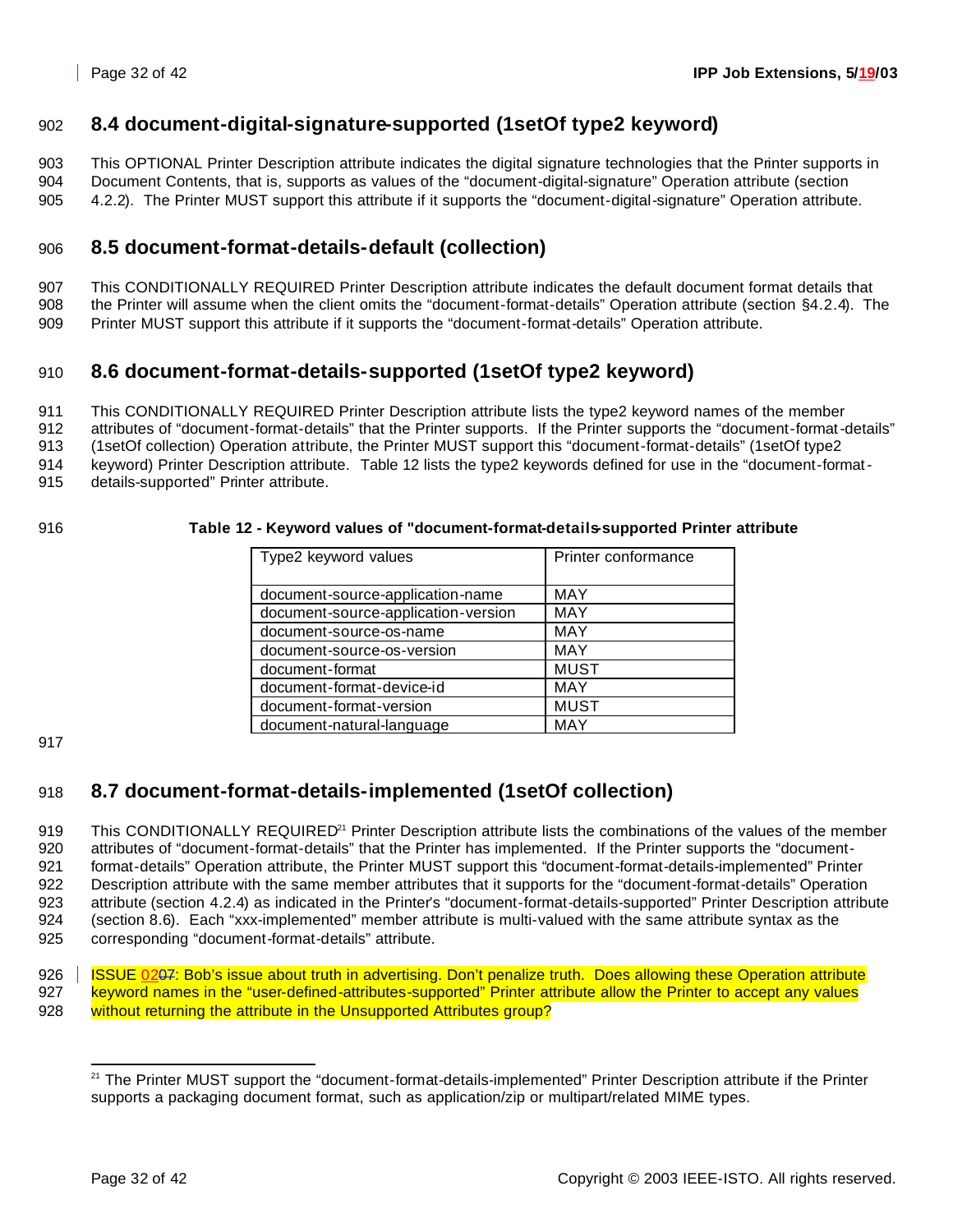#### 929 **Table 13 - Member attributes of the "document-format-details-implemented" Printer attribute**

| "document-format-details-implemented" member attributes            | Reference |
|--------------------------------------------------------------------|-----------|
|                                                                    |           |
| document-source-application-name-implemented (1setOf name(MAX))    | 4.2.4.1   |
| document-source-application-version-implemented (1setOf text(127)) | 4.2.4.2   |
| document-source-os-name-implemented (1setOf name(40))              | 4.2.4.3   |
| document-source-os-version-implemented (1setOf text(40))           | 4.2.4.4   |
| document-format-implemented (1setOf mimeMediaType)                 | 4.2.4.5   |
| document-format-device-id-implemented (1setOf text(127))           | 4.2.4.6   |
| document-format-version-implemented (1setOf text(127))             | 4.2.4.7   |
| document-natural-language-implemented (1setOf naturalLanguage)     | 4.2.4.8   |

930

931 Typically, there will only be one value for each "document-format-implemented" member attribute in each collection 932 value. However, there MAY be more than one occurrence of a collection value with the same "document-format-

933 implemented" member attribute value. See the following example which has two PostScript collection values.

934 Example: Suppose that a Printer implements a PostScript™c Level 3 interpreter which also interprets Level 1 and 935 Level 2 documents and a PCL interpreter that interprets '5' and '5e' variants. Suppose that the Printer only has fonts 936 for French and German for PostScript<sup>TM</sup> level 3. The value of "document-format-details-implemented" would have 937 the following three collection values:

938 {{"document-format-implemented" = 'application/postscript', "document-format-version-implemented" = 'PS/1', 'PS/2', 'PS/3'},

939 {"document-format-implemented" = 'application/postscript', "document-format-version-implemented" = 'PS/3',

- 940 document-natural-language}=en, fr, de},<br>941 f"document-format-implemented" = 'applica
- 941 {"document-format-implemented" = 'application/vnd.hp-PCL', "document-format-version-implemented" = 'PCL/5', 'PCL/5e'}}

## 942 **8.8document-format-target-default (text(127))**

943 This OPTIONAL Printer Description attribute indicates the default document format version that the Printer will 944 assume when the client omits the "document-format-target" Operation attribute (section 4.2.5). The Printer MUST

945 support this attribute if it supports the "document-format-target" Operation attribute.

- 946 **ISSUE 06 repeat: Does it make sense to have a "document-format-target-default" or not?**
- 947 ISSUE 08: OK *not* to have a "document-format-target-col-default" (collection) which is pairs of "document-format-

948 target" and "document-format-version-target" values, since the "document-format-version" is self-describing which 949 **includes short abbreviation of the document format?** 

950 **ISSUE 09: Or should the "document-format-version-target-default"** be a 1setOf since the version string is self-951 identifying with the PDL? Then the different defaults could be indicated for each document format?

# 952 **8.9document-format-target-supported (1setOf text(127))**

953 This OPTIONAL Printer Description attribute indicates the target document format that the Printer supports for

954 converting Document Content, that is, supports as values of the "document-format-target" Operation attribute

955 (section 4.2.5). The Printer MUST support this attribute if it supports the "document-format-target" Operation and Job

956 Description attributes.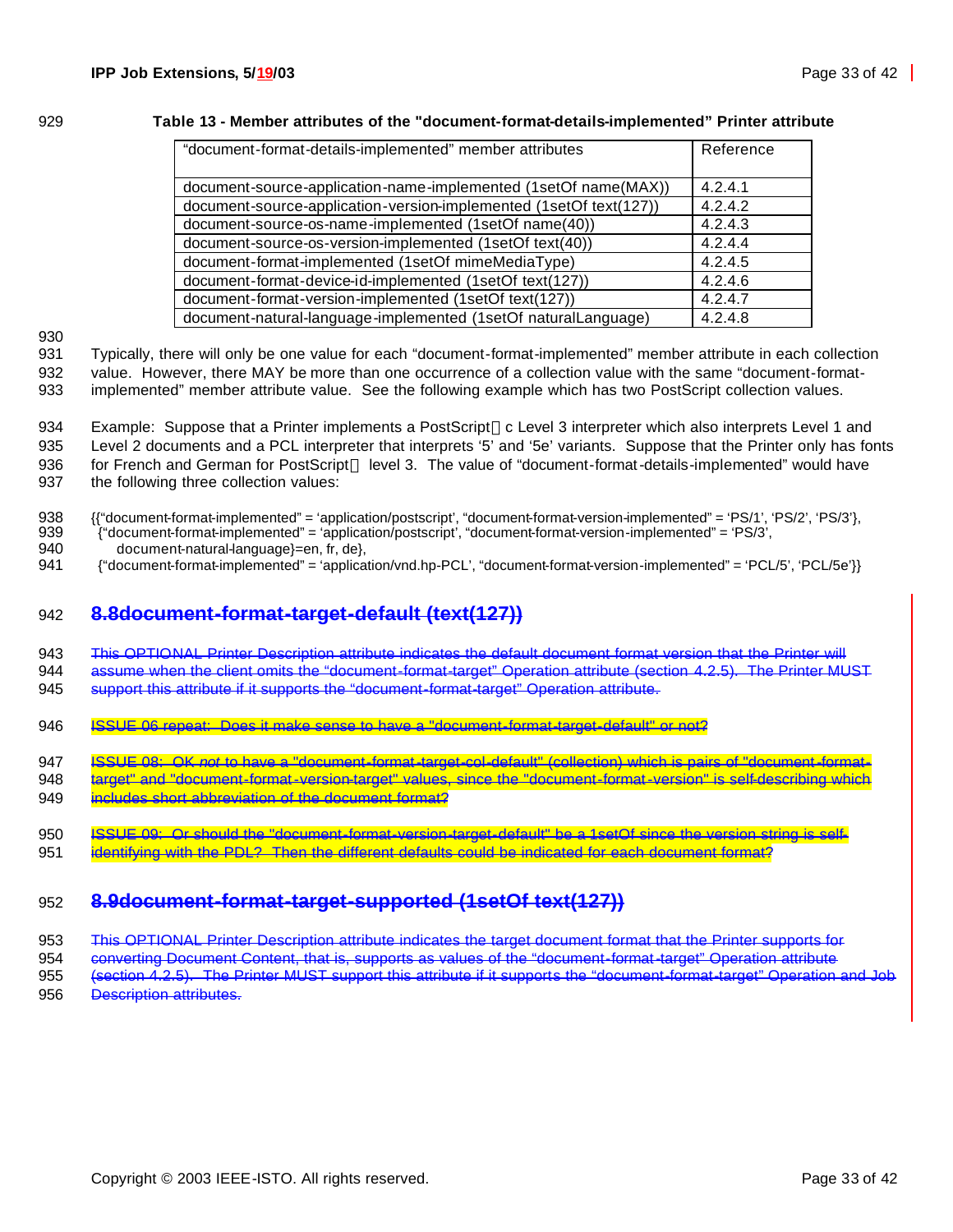# **8.108.8 document-format-version-default (text(127))**

 This OPTIONAL Printer Description attribute indicates the default document format version that the Printer will assume when the client omits the "document-format-version" Operation attribute (section 4.2.5). The Printer MUST support this attribute if it supports the "document-format-version" Operation attribute.

# **8.118.9 document-format-version-supported (1setOf text(127))**

 This OPTIONAL Printer Description attribute indicates the document format versions that the Printer supports for Document Contents, that is, supports as values of the "document-format-version" Operation attribute (section 4.2.5). The Printer MUST support this attribute if it supports the "document-format-version" Operation attribute.

# **8.12document-format-version-target-default (text(127))**

966 This OPTIONAL Printer Description attribute indicates the default document format level and version that the Printer 967 will assume when the client omits the "document-format-version-target" Operation attribute (section 4.2.7). The 968 Printer MUST support this attribute if it supports the "document-format-version-target" Operation attribute.

# **8.13document-format-version-target-supported (1setOf text(127))**

970 This OPTIONAL Printer Description attribute indicates the target document format levels and versions that the Printer

971 supports for converting Document Content, that is, supports as values of the "document-format-version-target" 972 | Operation attribute (section 4.2.7). The Printer MUST support this attribute if it supports the "document-format-

973 version-target" Operation attribute.

# **8.148.10 document-natural-language-default (naturalLanguage)**

 This OPTIONAL Printer Description attribute indicates the default document natural language that the Printer will assume for Document Content when the client omits the "document-natural-language" Operation attribute ([rfc2911] section 3.2.1.1). The Printer MUST support this attribute if it supports the "document-natural-language" Operation attribute.

# **8.158.11 document-natural-language-supported (1setOf naturalLanguage)**

 This OPTIONAL Printer Description attribute lists the natural languages supported in any of the supported document formats, that is, it is the union of the natural languages. The Printer MUST support this attribute if it supports the "document-natural-language" Operation attribute ([rfc2911] section 3.2.1.1). See the "document-format-details- implemented" (1setOf collection) Printer Description attribute (section 8.7) for how the Printer MAY expose the list of natural languages supported by particular document formats.

# **8.168.12 output-device-requested-supported (1setOf name(127))**

 This OPTIONAL Printer Description attributes lists the names of output devices that the Printer supports. The Printer MUST support this attribute if it supports the "output-device-requested" Operation attribute (see section 4.1.3).

# **9 New Values for Existing Printer Description Attributes**

This section contains those attributes for which additional values are added.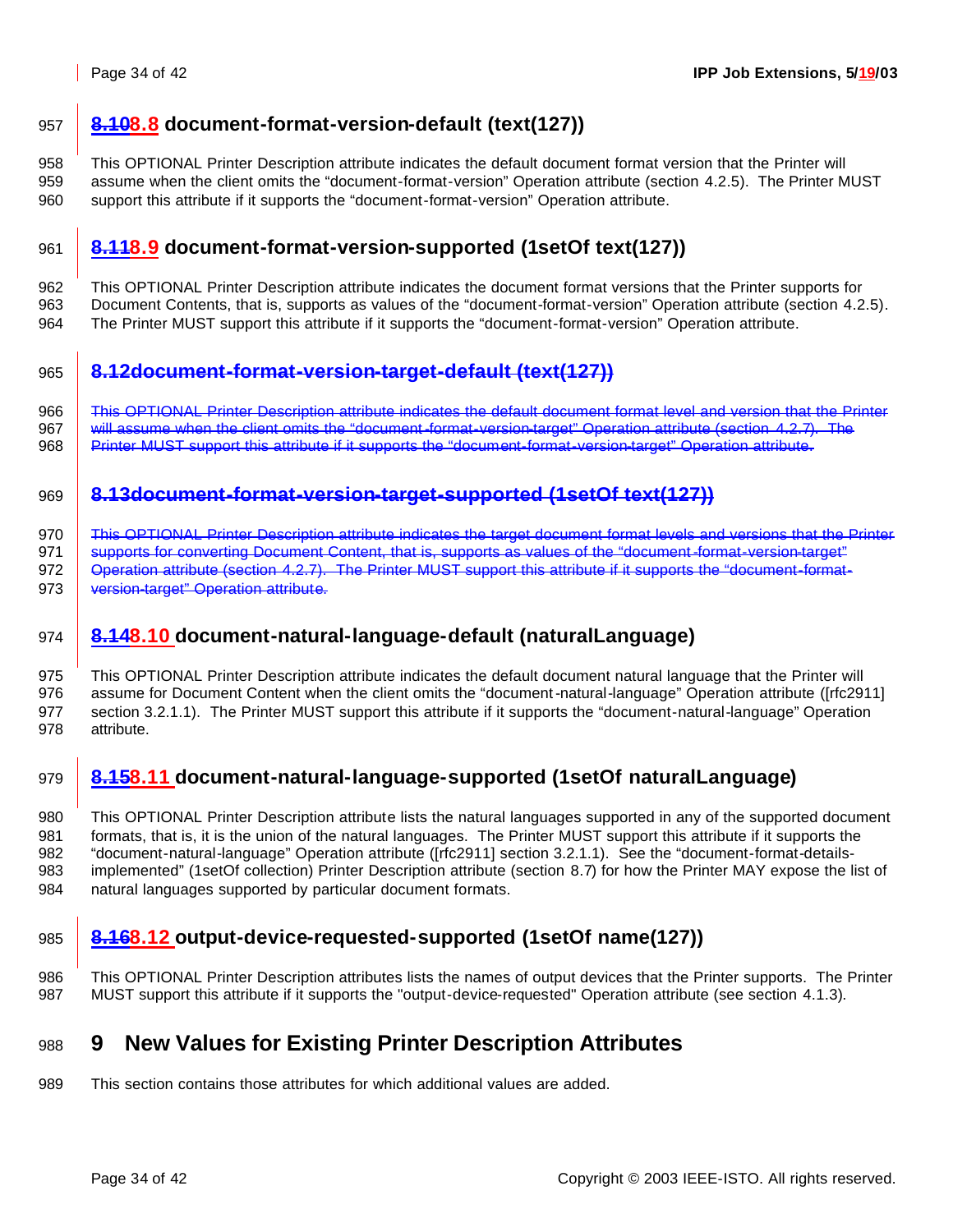## **9.1 operations-supported (1setOf type2 enum)**

The following "operation-id" values are added in order to support the new operations defined in this document:

#### **Table 14 - Operation-id assignments**

| Value  | <b>Operation Name</b> | Reference        |
|--------|-----------------------|------------------|
| 0x000F | Close-Job             | [this-spec] §3.1 |

# **10 Conformance Requirements**

 This specification contains a number of independent OPTIONAL operations and attributes. This section summarizes 996 the conformance requirements for Printers and clients.

## **10.1 Printer conformance requirements**

998 In order to claim conformance to this specification, a Vendor MUST explicitly identify the operations and/or attributes 999 supported by the Printer implementation in any such claim of conformance. In addition, the Vendor's Printer implementation:

- 1001 1. MUST meet the conformance requirements for Printers specified in [rfc2911].
- 2. MAY support the Close-Job operation according to section 3.1 and the corresponding enum value of the "operations-supported" Printer Description attribute according to section 9.1.
- 3. MAY support any Operation attribute according to section 4 and the corresponding Job Description attributes in section 6 and corresponding Printer attributes in section 8.
- 4. MAY support any Job Template attribute according to section 5.
- 5. MAY support any of the "job-state-reasons" values according to section 7.
- **10.2 Client conformance requirements**
- In order to claim conformance to this specification, a Vendor MUST explicitly identify the operations and/or attributes supported by the client implementation in any such claim of conformance. In addition, the Vendor's client:
- 1. MUST meet the conformance requirements for clients specified in [rfc2911]
- 2. MAY support the Close-Job operation according to section 3.1.
- 1013 3. MAY support any Operation attribute according to section 4 and the corresponding Job Description attributes in section 6 and corresponding Printer attributes in section 8.
- 4. MAY support any Job Template attribute according to section 5.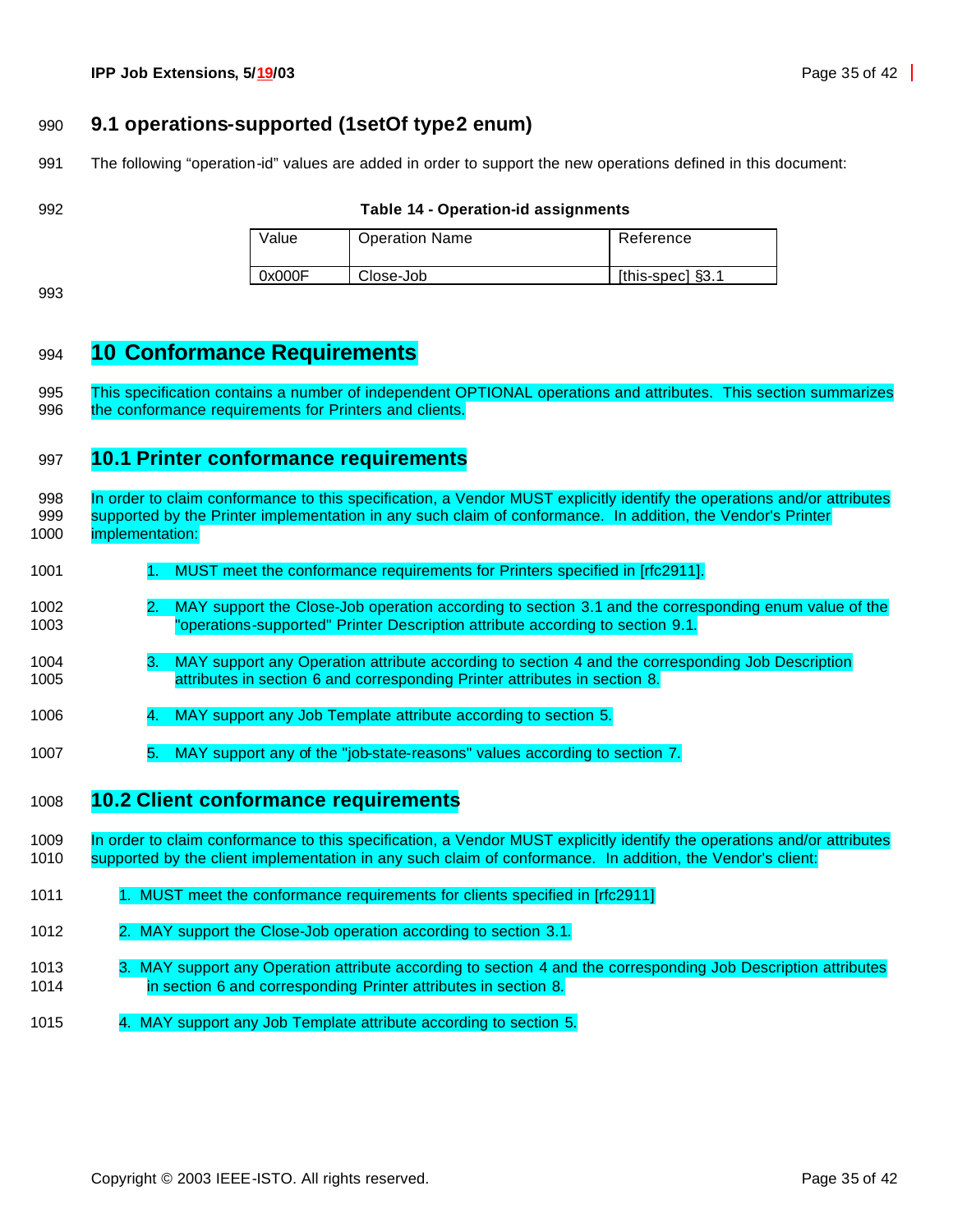# **11 Normative References**

| 1017 | [dss]                                                                                                         |
|------|---------------------------------------------------------------------------------------------------------------|
| 1018 | U.S. Department of Commerce, "Digital Signature Standard (DDS)", Federal Information Processing               |
| 1019 | Standards Publication 186-1 (FIPS PUB 186-1), December 15, 1998.                                              |
| 1020 | [iso12639]                                                                                                    |
| 1021 | ISO 12639:1998 Graphic technology -- Prepress digital data exchange -- Tag image file format for image        |
| 1022 | technology (TIFF/IT), 1998.                                                                                   |
| 1023 | [iso15930]                                                                                                    |
| 1024 | ISO 15930-1:2001 Graphic technology -- Prepress digital data exchange -- Use of PDF -- Part 1: Complete       |
| 1025 | exchange using CMYK data (PDF/X-1 and PDF/X-1a), 2001.                                                        |
| 1026 | [pdf]                                                                                                         |
| 1027 | "Adobe Portable Document Format", Version 1.4, PDF Reference, Third Edition, Adobe Systems                    |
| 1028 | Incorporated, http://www.adobe.com, December 2001.                                                            |
| 1029 | [ $pvg5100.4$ ]                                                                                               |
| 1030 | Herriot, R., Ocke, K., "Internet Printing Protocol (IPP): Override Attributes for Documents and Pages", IEEE- |
| 1031 | ISTO 5100.4-2001, February 7, 2001, ftp://ftp.pwg.org/pub/pwg/standards/pwg5100.4.pdf. - being replaced       |
| 1032 | by a new Page Overrides specification which removes the "document-overrides" Job Template attribute and       |
| 1033 | Operation attribute in favor of using the Document Object [ippdoc].                                           |
| 1034 | [pwg5100.3]                                                                                                   |
| 1035 | Ocke, K., Hastings, T., "Internet Printing Protocol (IPP): Production Printing Attributes - Set1", IEEE-ISTO  |
| 1036 | 5100.3-2001, February 12, 2001, ftp://ftp.pwg.org/pub/pwg/standards/pwg5100.3.pdf.                            |
| 1037 | [ $rfc1991$ ]                                                                                                 |
| 1038 | D. Atkins, W. Stallings, P. Zimmermann, "PGP Message Exchange Formats", RFC 1991, August, 1996.               |
| 1039 | [rfc2046]                                                                                                     |
| 1040 | Freed, N., and N. Borenstein, "Multipurpose Internet Mail Extensions (MIME) Part Two: Media Types", RFC       |
| 1041 | 2046, November 1996.                                                                                          |
| 1042 | [rfc2634]                                                                                                     |
| 1043 | P. Hoffman, "Enhanced Security Services for S/MIME", RFC 2634, June 1999.                                     |
| 1044 | [rfc2854]                                                                                                     |
| 1045 | Connolly, D., and L. Masinter, "The 'text/html' Media Type", RFC 2854, June 2000.                             |
| 1046 | [ $rfc2911$ ]                                                                                                 |
| 1047 | R. deBry, T. Hastings, R. Herriot, S. Isaacson, P. Powell, "Internet Printing Protocol/1.1: Model and         |
| 1048 | Semantics", RFC 2911, September 2000.                                                                         |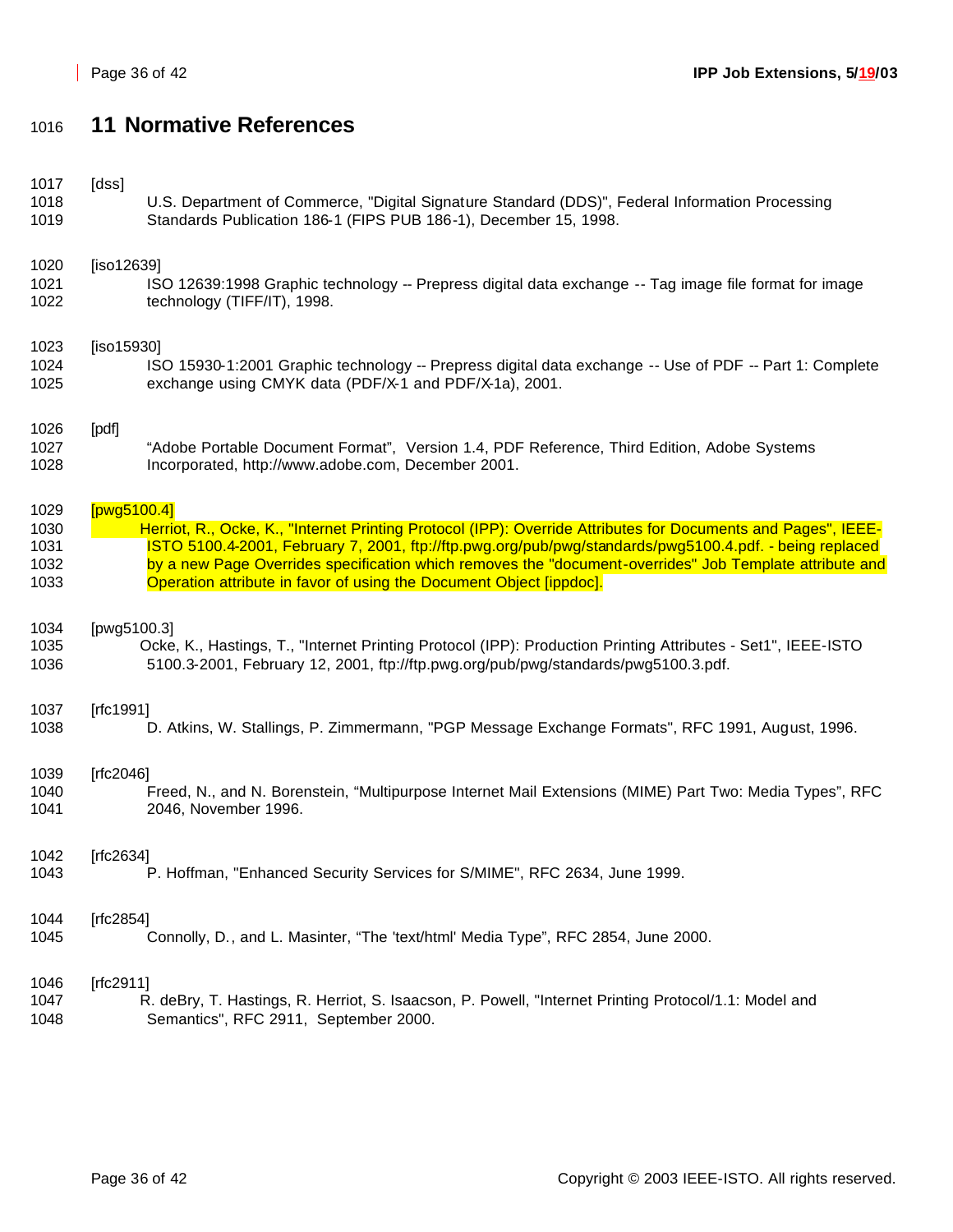| 1049 | [ $rfc3380$ ]                                                                                                                             |
|------|-------------------------------------------------------------------------------------------------------------------------------------------|
| 1050 | Hastings, T., Herriot, R., Kugler, C., and H. Lewis, "Internet Printing Protocol (IPP): Job and Printer Set                               |
| 1051 | Operations", RFC 3380, September 2002.                                                                                                    |
| 1052 | [ $rfc3382$ ]                                                                                                                             |
| 1053 | deBry, R., Hastings, T., Herriot, R., Ocke, K., and P. Zehler, "Internet Printing Protocol (IPP): The 'collection'                        |
| 1054 | attribute syntax", RFC 3382, September 2002.                                                                                              |
| 1055 | [upnp]                                                                                                                                    |
| 1056 | Microsoft, "Basic PrintBasic: 1.0 Service Template Version 1.01 For Universal Plug and Play Version 1.0"                                  |
| 1057 | [xmldsig]                                                                                                                                 |
| 1058 | D. Eastlake, J. Reagle, D. Solo "XML-Signature Syntax and Processing", <draft-ietf-xmldsig-core-11.txt>,</draft-ietf-xmldsig-core-11.txt> |
| 1059 | October 31, 2000.                                                                                                                         |
| 1060 | <b>12 Informative References</b>                                                                                                          |
| 1061 | [ippdoc]                                                                                                                                  |
| 1062 | Hastings, T., and P. Zehler, "Internet Printing Protocol (IPP): Document Object", October 14, 2002,                                       |
| 1063 | ftp://ftp.pwg.org/pub/pwg/ipp/new_DOC/wd-ippdoc20030516.doc, .pdf, .rtf <work in="" progress=""></work>                                   |
| 1064 | $[fsg-jt]$                                                                                                                                |
| 1065 | Free Software Group, Open Printing Job Ticket API, Visit: http://www.freestandards.org/openprinting/                                      |
| 1066 | [ippact]                                                                                                                                  |
| 1067 | Carney, D., and H. Lewis, "Internet Printing Protocol (IPP), "-actual" attributes extension", work in progress,                           |
| 1068 | January 31, 2003, ftp://ftp.pwg.org/pub/pwg/ipp/new_ACT/pwg-ipp-actual-attrs-v04-030131.pdf                                               |
| 1069 | [ippfax]                                                                                                                                  |
| 1070 | Moore, P., Songer, G., Hastings, T., McDonald, Pulera, and M. Joel, "IPP FAX Protocol", July 26, 2001,                                    |
| 1071 | ftp://ftp.pwg.org/pub/pwg/QUALDOCS/pwg-ifx-ippfax-P16-030423.pdf.                                                                         |
| 1072 | [pwg-psi]                                                                                                                                 |
| 1073 | "Print Service Interface (PSI)", work in progress to become a PWG IEEE-ISTO standard. Visit                                               |
| 1074 | http://www.pwg.org/.                                                                                                                      |
| 1075 | [pwg-sm]                                                                                                                                  |
| 1076 | Zehler, P., and S. Albright, "PWG Semantic Model", work in progress to become a PWG IEEE-ISTO standard,                                   |
| 1077 | version 0.11, September 27, 2002. ftp://ftp.pwg.org/pub/pwg/Semantic-Model/PWG-Semantic-Model.pdf                                         |
| 1078 | [ $rfc2565$ ]                                                                                                                             |
| 1079 | Herriot, R., Butler, S., Moore, P., and R. Turner, "Internet Printing Protocol/1.0: Encoding and Transport",                              |
| 1080 | RFC 2565, April 1999.                                                                                                                     |
| 1081 | [ $fc2566$ ]                                                                                                                              |
| 1082 | R. deBry, T. Hastings, R. Herriot, S. Isaacson, and P. Powell, "Internet Printing Protocol/1.0: Model and                                 |
| 1083 | Semantics", RFC 2566, April 1999.                                                                                                         |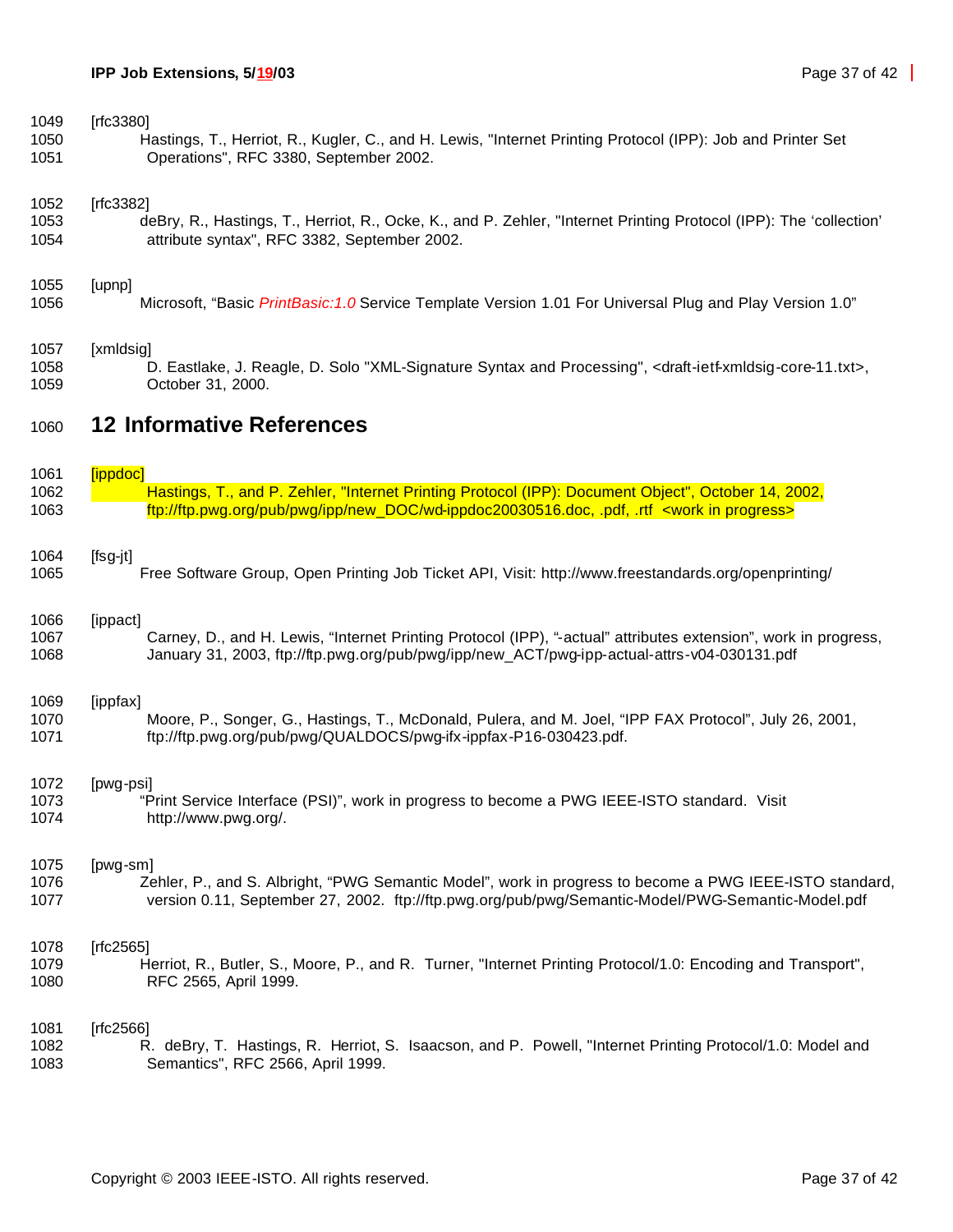| 1084 | [rfc2567]                                                                                                      |
|------|----------------------------------------------------------------------------------------------------------------|
| 1085 | Wright, D., "Design Goals for an Internet Printing Protocol", RFC 2567, April 1999.                            |
| 1086 | [rfc2568]                                                                                                      |
| 1087 | Zilles, S., "Rationale for the Structure and Model and Protocol for the Internet Printing Protocol", RFC 2568, |
| 1088 | April 1999.                                                                                                    |
| 1089 | [rfc2569]                                                                                                      |
| 1090 | Herriot, R., Hastings, T., Jacobs, N., Martin, J., "Mapping between LPD and IPP Protocols", RFC 2569, April    |
| 1091 | 1999.                                                                                                          |
| 1092 | [rfc3196]                                                                                                      |
| 1093 | Hastings, T., Manros, C., Zehler, P., Kugler, C., and H. Holst, "Internet Printing Protocol/1.1: Implementer's |
| 1094 | Guide", RFC 3196, November 2001.                                                                               |
| 1095 | [rfc3239]                                                                                                      |
| 1096 | Kugler, C., Lewis, H. and T. Hastings, "Internet Printing Protocol (IPP): Requirements for Job, Printer, and   |

# **13 IANA Considerations**

Device Administrative Operations", RFC 3239, February 2002.

 This section contains the registration information for IANA to add to the various IPP Registries according to the procedures defined in RFC 2911 [rfc2911] section 6 to cover the definitions in this document. The resulting 1101 registrations will be published in the http://www.iana.org/assignments/ipp-registrations registry.

 *Note to the PWG Editor: Replace the References below to [this spec] with the IEEE-ISTO standard number for the appropriate document, so that it accurately reflects the content of the information for the IANA Registry.*

## **13.1 Attribute Registrations**

 The following table lists all the attributes defined in this specification. These are to be registered according to the procedures in RFC 2911 [rfc2911] section 6.2. If the attribute has a separate sub-section definition in this specification, that sub-section is listed as the Reference. This table contains the reference to another specification 1108 that completely defines each attribute.

| 1110 | Attribute Name (attribute syntax)               | Reference           | Section |
|------|-------------------------------------------------|---------------------|---------|
| 1111 |                                                 |                     |         |
| 1112 |                                                 |                     |         |
| 1113 |                                                 |                     |         |
| 1114 | Job Description attributes:                     |                     |         |
| 1115 | job-attribute-fidelity (boolean)                | [this spec] 6.1     |         |
| 1116 | job-errors-count (integer(0:MAX))               | [this spec] 6.2     |         |
| 1117 | job-mandatory-attributes (1setOf type2 keyword) | [this spec]         | 6.3     |
| 1118 | job-warnings-count (integer(0:MAX))             | [this spec] 6.4     |         |
| 1119 | output-device-requested(name(127))              | [this spec] 6.5     |         |
| 1120 |                                                 |                     |         |
| 1121 | Job Template attributes:                        |                     |         |
| 1122 | $job$ -copies (integer( $1:MAX$ ))              | [this spec] $5.1.1$ |         |
|      |                                                 |                     |         |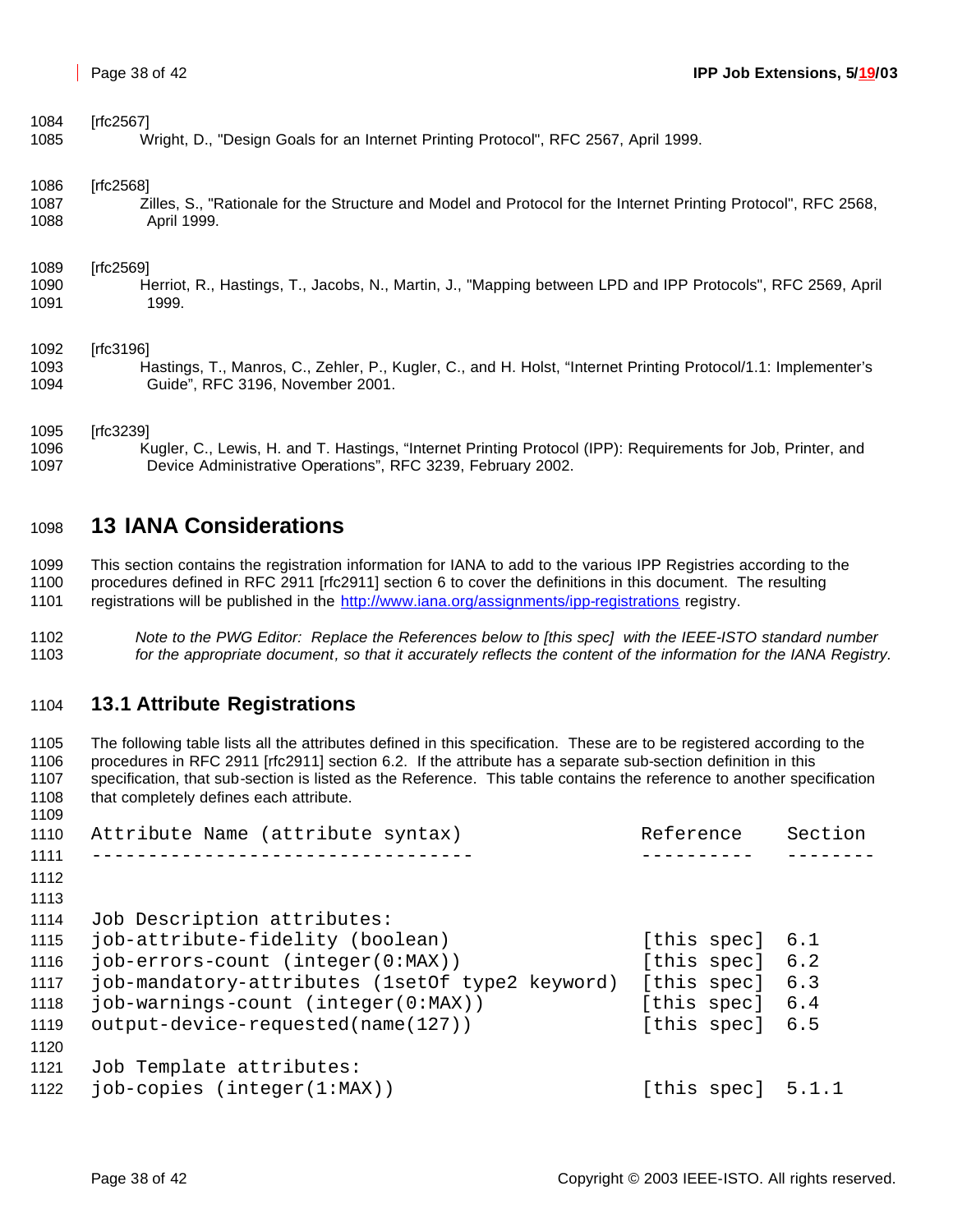```
1123 job-copies-default (integer(1:MAX)) [this spec] 5.1.1.1
1124 job-copies-supported (rangeOfInteger(1:MAX)) [this spec] 5.1.1.2
1125 job-cover-back (collection) [this spec] 5.1.2
1126 <member attributes are the same as "cover-back">
1127 job-cover-back-default (collection) [this spec] 5.1.2.1
1128 job-cover-back-supported (1setOf type2 keyword) [this spec] 5.1.2.2
1129 job-cover-front (collection) [this spec] 5.1.3
1130 job-cover-front-default (collection) [this spec] 5.1.3.1
1131 job-cover-front-supported (1setOf type2 keyword) [this spec] 5.1.3.2
1132 <member attributes are the same as "cover-front">
1133 job-finishings (1setOf type2 enum) [this spec] 5.1.4
1134 job-finishings-default (1setOf type2 enum) [this spec] 5.1.4.1
1135 job-finishings-ready (1setOf type2 enum) [this spec] 5.1.4.2
1136 job-finishings-supported (1setOf type2 keyword) [this spec] 5.1.4.3
1137 job-finishings-col (1setOf collection) [this spec] 5.1.5
1138 < member attributes are the same as "finishings-col"><br>1139 job-finishings-col-default (1setOf type2 enum) [this spec]
1139 job-finishings-col-default (1setOf type2 enum) [this spec] 0
1140 job-finishings-col-ready (1setOf type2 enum) [this spec] 5.1.5.2
1141 job-finishings-col-supported (1setOf type2 keyword)
1142 [this spec] 5.1.5.3
1143
1144
1145 Printer Description attributes:
1146 document-charset-default (charset) [this spec] 8.1
1147 document-charset-supported (1setOf charset) [this spec] 8.2
1148 document-digital-signature-default (type2 keyword) [this spec] 8.3
1149 document-digital-signature-supported (1setOf type2 keyword)
1150 f this spec 3 and 1150 f \left[ \text{this spec} \right] 8.4
1151 document-format-details-default (collection) [this spec] 8.5
1152 document-format-details-supported (1setOf type2 keyword)
1153 for the contract of the contract of the contract of the contract of the contract of the contract of the contract of the contract of the contract of the contract of the contract of the contract of the contract of the 
1154 document-format-details-implemented (1setOf collection)
1155 [this spec] 8.7
1156 document-format-target-default (text(127)) [this spec] 8.8
1157 document-format-target-supported (lsetOf text(127)) [this spec] 8.9
1158 document-format-version-default (text(127)) [this spec] 8.8
1159 document-format-version-supported (1setOf text(127)) [this spec] 8.9
1160 document-format-version-target-default (text(127)) [this spec] 8.12
1161 document-format-version-target-supported (1setOf text(127))
1162 [this spec] 8.13
1163 document-natural-language-default (naturalLanguage) [this spec] 8.10
1164 document-natural-language-supported (1setOf naturalLanguage)
1165 [this spec] 8.11
1166 output-device-requested-supported (1setOf name(127)) [this spec] 8.12
1167
1168
```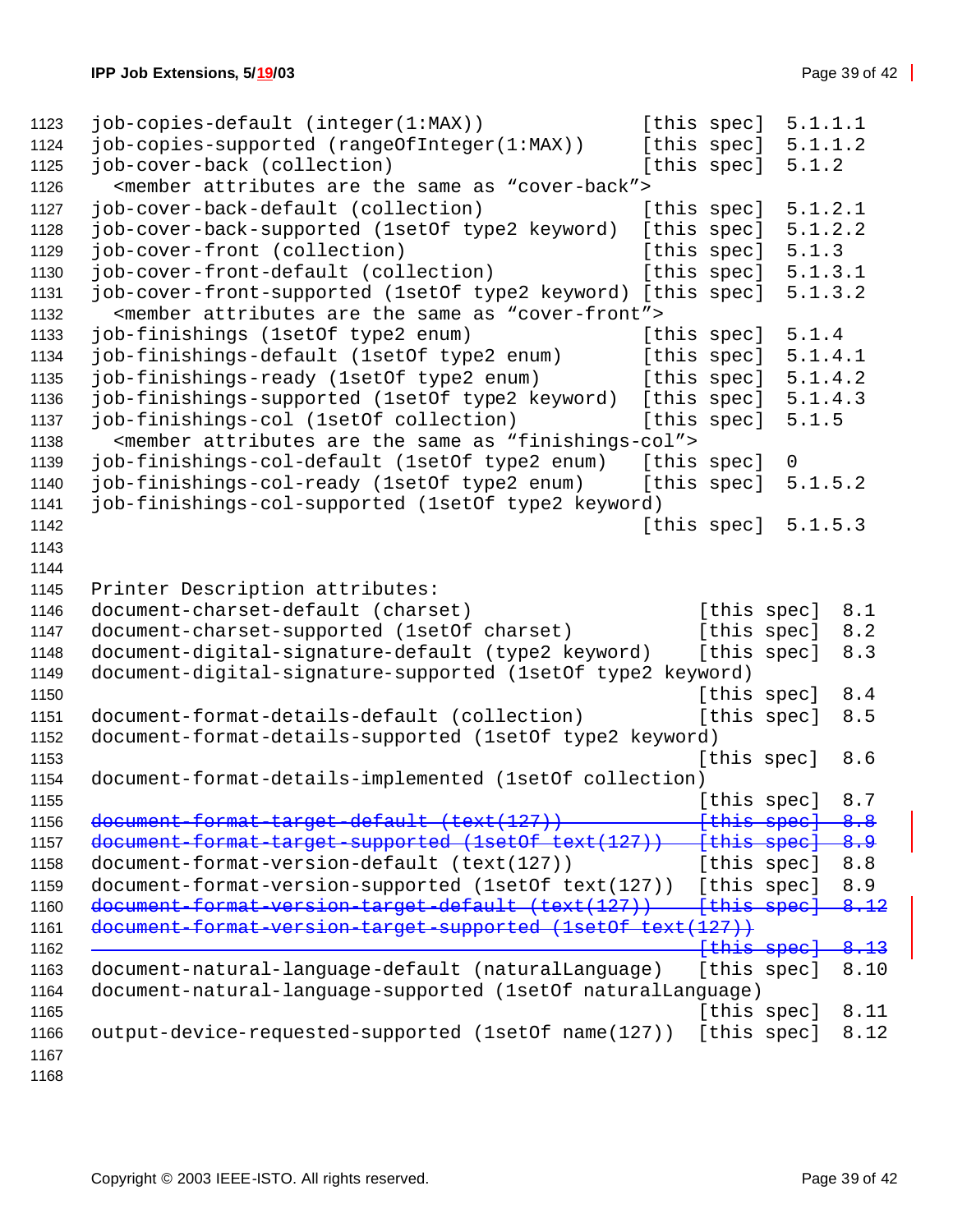| 1169 | Operation attributes:                              |             |         |
|------|----------------------------------------------------|-------------|---------|
| 1170 | document-charset (charset)                         | [this spec] | 4.2.1   |
| 1171 | document-digital-signature (type2 keyword)         | [this spec] | 4.2.2   |
| 1172 | document-format-details (1setOf collection)        | [this spec] | 4.2.4   |
| 1173 | document-source-application-name (name(MAX))       | [this spec] | 4.2.4.1 |
| 1174 | document-source-application-version (text(127))    |             |         |
| 1175 |                                                    | [this spec] | 4.2.4.2 |
| 1176 | $document-source-os-name (name(40))$               | [this spec] | 4.2.4.3 |
| 1177 | document-source-os-version (text(40))              | [this spec] | 4.2.4.4 |
| 1178 | document-format (mimeMediaType                     | [this spec] | 4.2.4.5 |
| 1179 | document-format-device-id (text(127))              | [this spec] | 4.2.4.6 |
| 1180 | document-format-version (text(127)                 | [this spec] | 4.2.4.7 |
| 1181 | document-natural-language (1setOf naturalLanguage) |             |         |
| 1182 |                                                    | [this spec] | 4.2.4.8 |
| 1183 | document-format-target (mimeMediaType)             | [this spec] | 4.2.5   |
| 1184 | document-format-version (text(127))                | [this spec] | 4.2.5   |
| 1185 | document-format-version-target (text(127)          | {this spec} | 4.2.7   |
| 1186 | document-natural-language (naturalLanguage)        | [this spec] | 4.2.6   |
| 1187 | job-mandatory-attributes (1setOf type2 keyword)    | [this spec] | 4.1.2   |
| 1188 | output-device-requested (name(127))                | [this spec] | 4.1.3   |
| 1189 | 13.2 Keyword attribute values                      |             |         |
| 1190 | job-state-reasons (1setOf type2 keyword)           | [rfc2911]   | 4.3.8   |
| 1191 | digital-signature-did-not-verify                   | [this spec] | 7.1     |
| 1192 | digital-signature-type-not-supported               | [this spec] | 7.1     |
| 1193 | job-digital-signature-wait                         | [this spec] | 7.1     |
| 1194 |                                                    |             |         |

## **13.3 Enum Attribute Values**

1196 The following table lists all the new enum attribute values defined in this document as additional type2 enum values.<br>1197 These are to be registered according to the procedures in RFC 2911 [rfc2911] section 6.1. These are to be registered according to the procedures in RFC 2911 [rfc2911] section 6.1.

| 1199 | job-finishings (1setOf type2 enum)                                  | [this spec] $5.1.4$ |  |
|------|---------------------------------------------------------------------|---------------------|--|
| 1200 | <enum "finishings"="" are="" as="" same="" the="" values=""></enum> |                     |  |
| 1201 |                                                                     |                     |  |
| 1202 | operations-supported (type2 enum)                                   | [rfc2911] 4.4.15    |  |
| 1203 | $0 \times 000$ F<br>Close-Job                                       | [this spec] 3.1     |  |
| 1204 |                                                                     |                     |  |

## **13.4 Operations**

 The following table lists all of the operations defined in this document. These are to be registered according to the procedures in RFC 2911 [rfc2911] section 6.4.

| 1209 Operations                 | Reference Section |  |
|---------------------------------|-------------------|--|
| 1210 -------------------------- |                   |  |
| 1211 Close-Job                  | [this spec] 3.1   |  |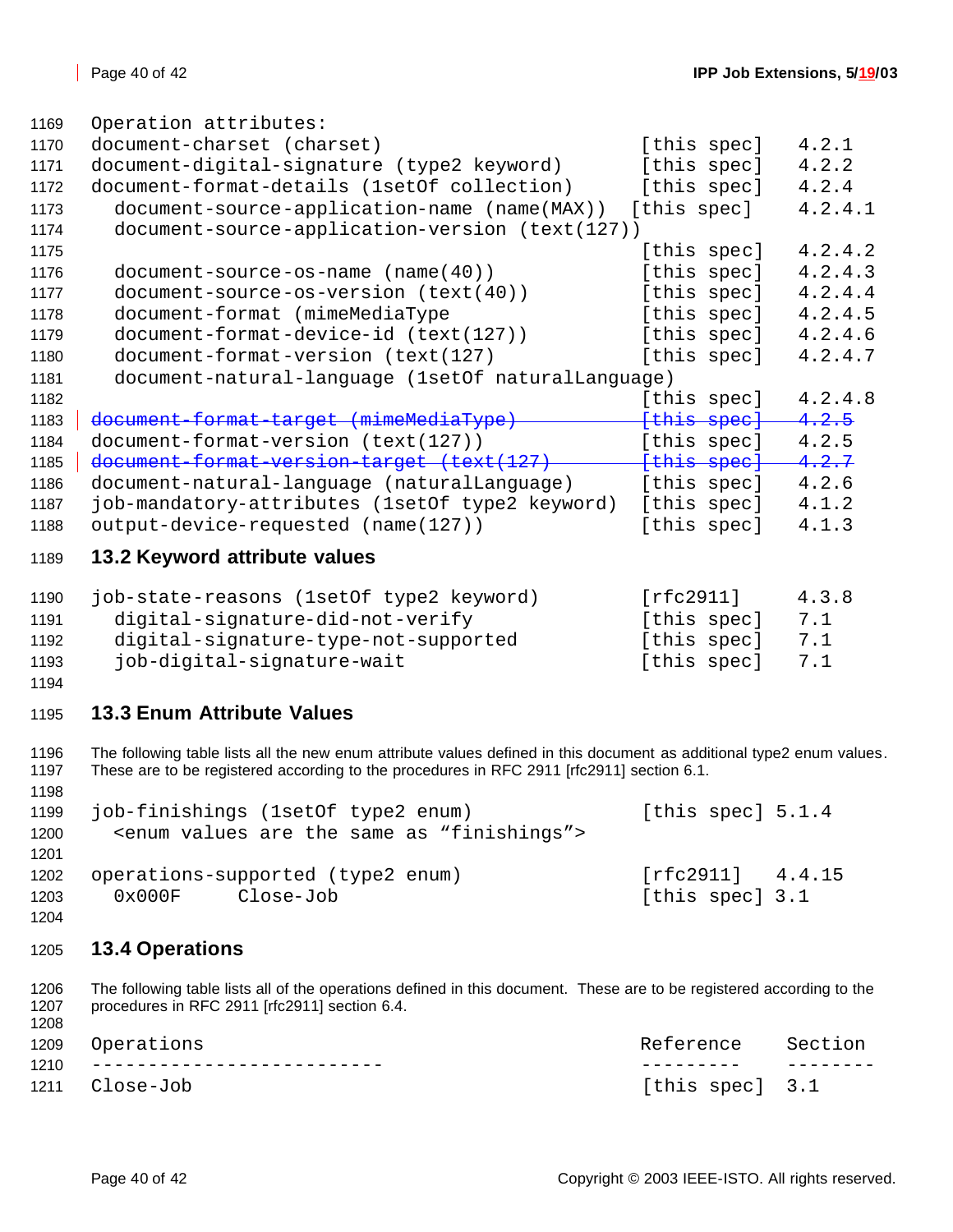# **14 Internationalization Considerations**

 The internationalization considerations for the extensions defined in this specification are the same as for handling 1214 the Job object in [rfc2911].

# **15 Security Considerations**

1216 Printer implementations MUST ensure that the Close-Job operation is being performed by a client with proper<br>1217 authorization. Otherwise, a malicious user could close other people's jobs, thereby denying the rightful authorization. Otherwise, a malicious user could close other people's jobs, thereby denying the rightful owner from adding additional documents to his/her Job. See section 3.1.

# **16 Contributors**

- Don Fullman, Xerox
- 1221 Ira McDonald, High North
- Dennis Carney, IBM

# **17 Acknowledgments**

# **18 Author's Address**

| 1225 | Tom Hastings                       |
|------|------------------------------------|
| 1226 | <b>Xerox Corporation</b>           |
| 1227 | 737 Hawaii St.                     |
| 1228 | El Segundo, CA 90245               |
| 1229 |                                    |
| 1230 | Phone: 310 333-6413                |
| 1231 | Fax: 310 333-5514                  |
| 1232 | e-mail: hastings@cp10.es.xerox.com |
| 1233 |                                    |
| 1234 | Peter Zehler                       |
| 1235 | <b>Xerox Corporation</b>           |
| 1236 | MS: 0128-30E                       |
| 1237 | 800 Phillips Road                  |
| 1238 | Webster, NY 14580-9701             |
| 1239 |                                    |
| 1240 | Phone: $1+585+2658755$             |
| 1241 | Fax:                               |
| 1242 | e-mail: PZehler@crt.xerox.com      |
|      |                                    |

# **19 Annex B: Change Log (informative)**

- The following summaries of the changes in reverse chronological order:
- Version 0.1, 18 May 2003:
- 1246 1. Split document out of Document Object specification.